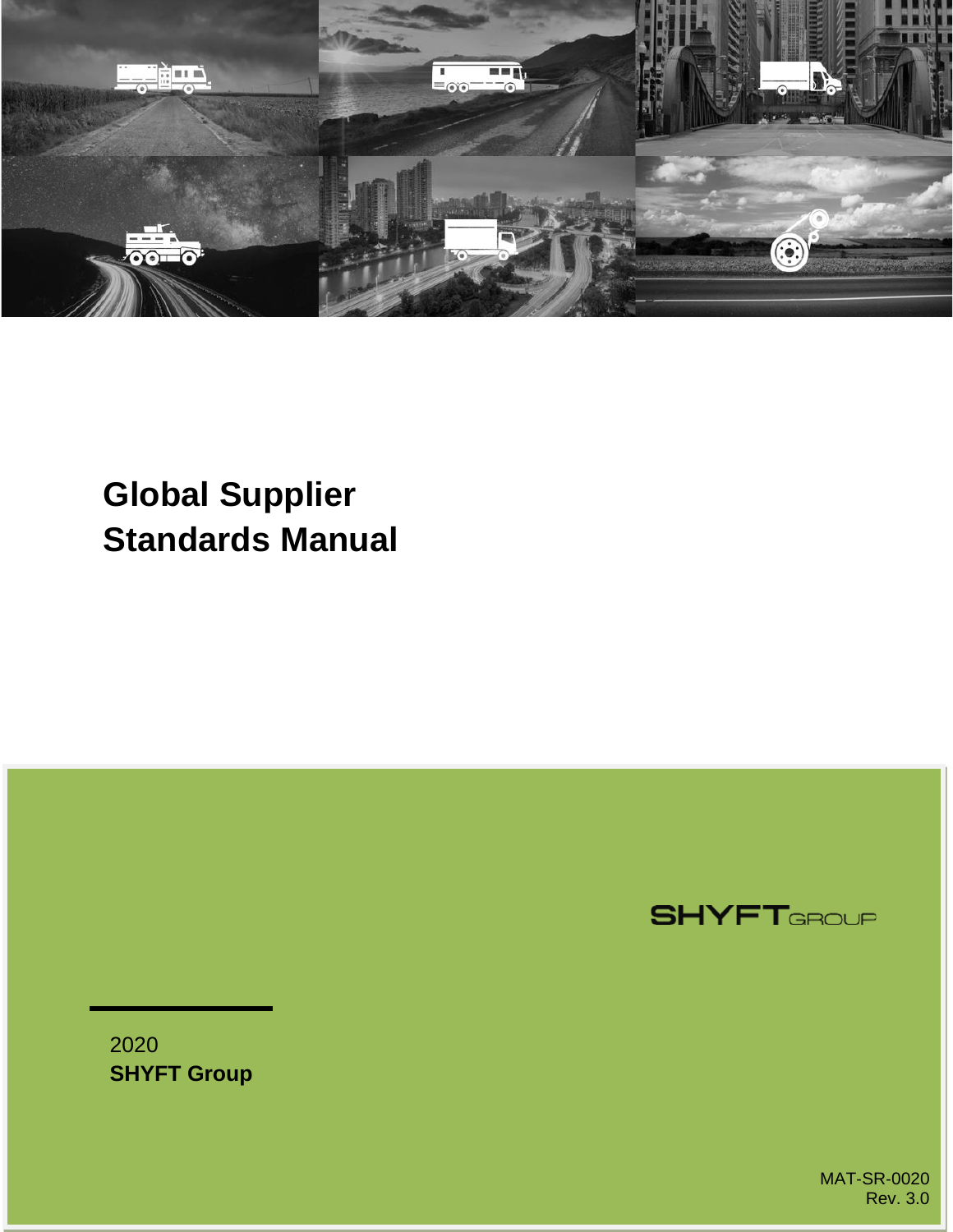| <b>Table of Contents</b>                                              |  |
|-----------------------------------------------------------------------|--|
|                                                                       |  |
|                                                                       |  |
|                                                                       |  |
|                                                                       |  |
|                                                                       |  |
|                                                                       |  |
|                                                                       |  |
|                                                                       |  |
|                                                                       |  |
|                                                                       |  |
|                                                                       |  |
|                                                                       |  |
|                                                                       |  |
|                                                                       |  |
|                                                                       |  |
|                                                                       |  |
| 1.9 Supplier After Sale Support Agreement (SASSA) 16                  |  |
| 1.10 SHYFT Parts and Accessories Parts Availability  16               |  |
|                                                                       |  |
| 1.12 Conflict Minerals and Mercury or Mercury Containing Compounds 17 |  |
|                                                                       |  |
| 1.14 Order of Precedence for Technical Documents 18                   |  |
|                                                                       |  |
| 1.16 Supplier Quality Program/System Requirements 19                  |  |
|                                                                       |  |
|                                                                       |  |
|                                                                       |  |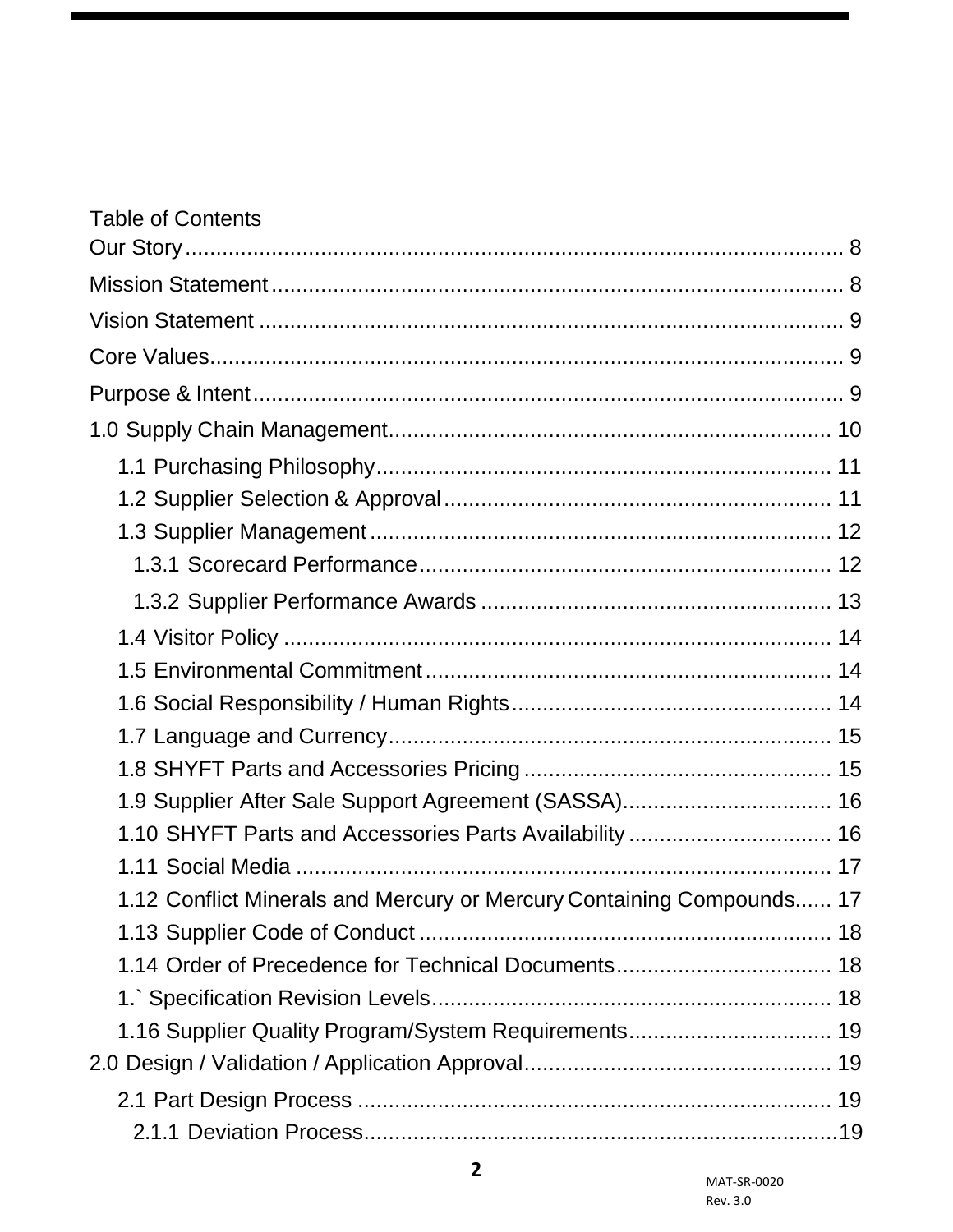| 2.1.2 Notification of Supplier Design/Production Change 20 |  |
|------------------------------------------------------------|--|
|                                                            |  |
|                                                            |  |
|                                                            |  |
|                                                            |  |
|                                                            |  |
|                                                            |  |
|                                                            |  |
|                                                            |  |
|                                                            |  |
|                                                            |  |
|                                                            |  |
|                                                            |  |
|                                                            |  |
|                                                            |  |
|                                                            |  |
|                                                            |  |
|                                                            |  |
|                                                            |  |
|                                                            |  |
|                                                            |  |
|                                                            |  |
|                                                            |  |
|                                                            |  |
|                                                            |  |
|                                                            |  |
|                                                            |  |
|                                                            |  |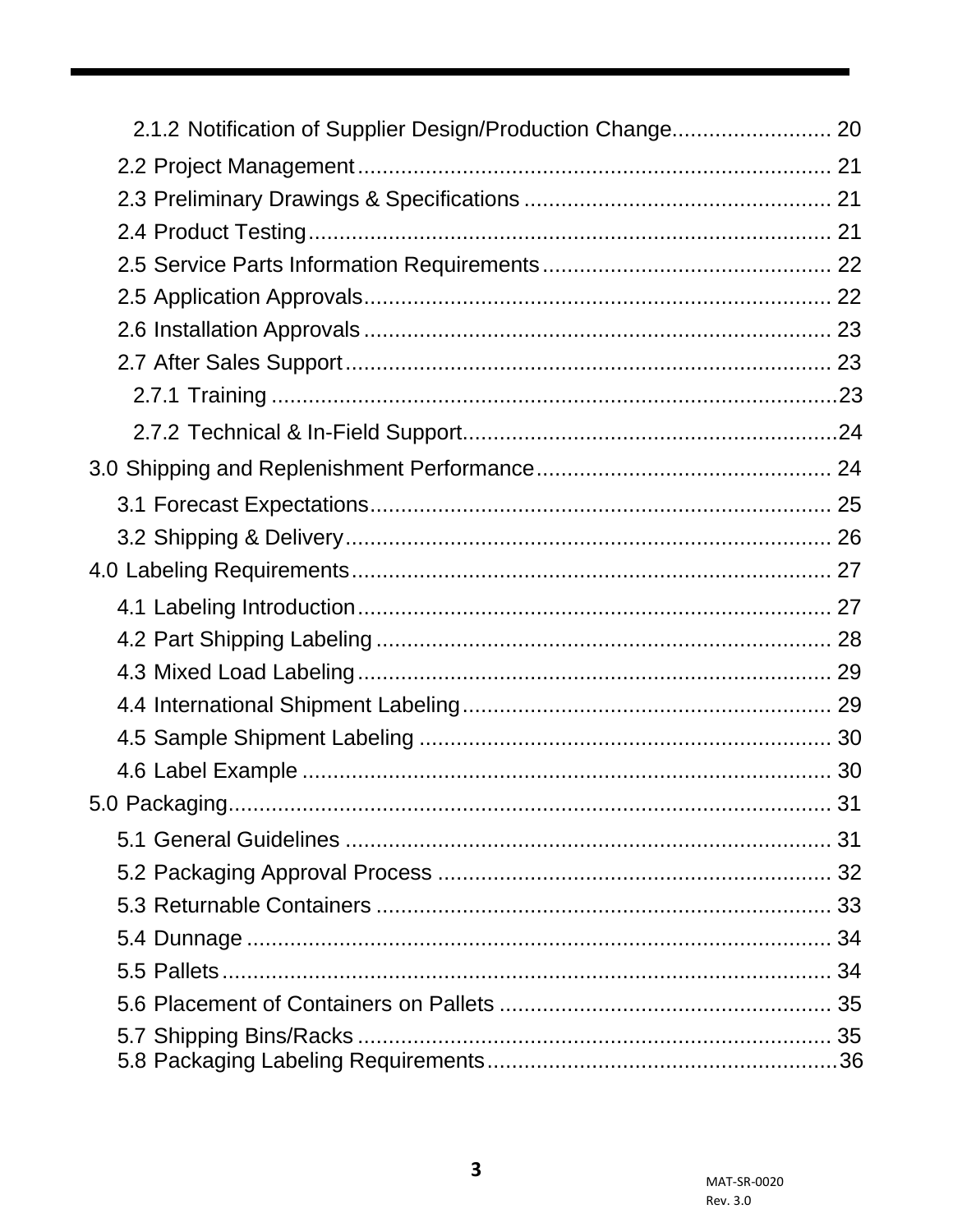| 5.14 Electronic Static Discharge (ESD) Packaging 43                   |  |
|-----------------------------------------------------------------------|--|
|                                                                       |  |
|                                                                       |  |
|                                                                       |  |
|                                                                       |  |
|                                                                       |  |
|                                                                       |  |
|                                                                       |  |
| 6.4.3 In addition to the above information, your BOL must include  46 |  |
|                                                                       |  |
|                                                                       |  |
|                                                                       |  |
|                                                                       |  |
|                                                                       |  |
|                                                                       |  |
|                                                                       |  |

7.4 Custom Brokers [..................................................................................50](#page-48-1)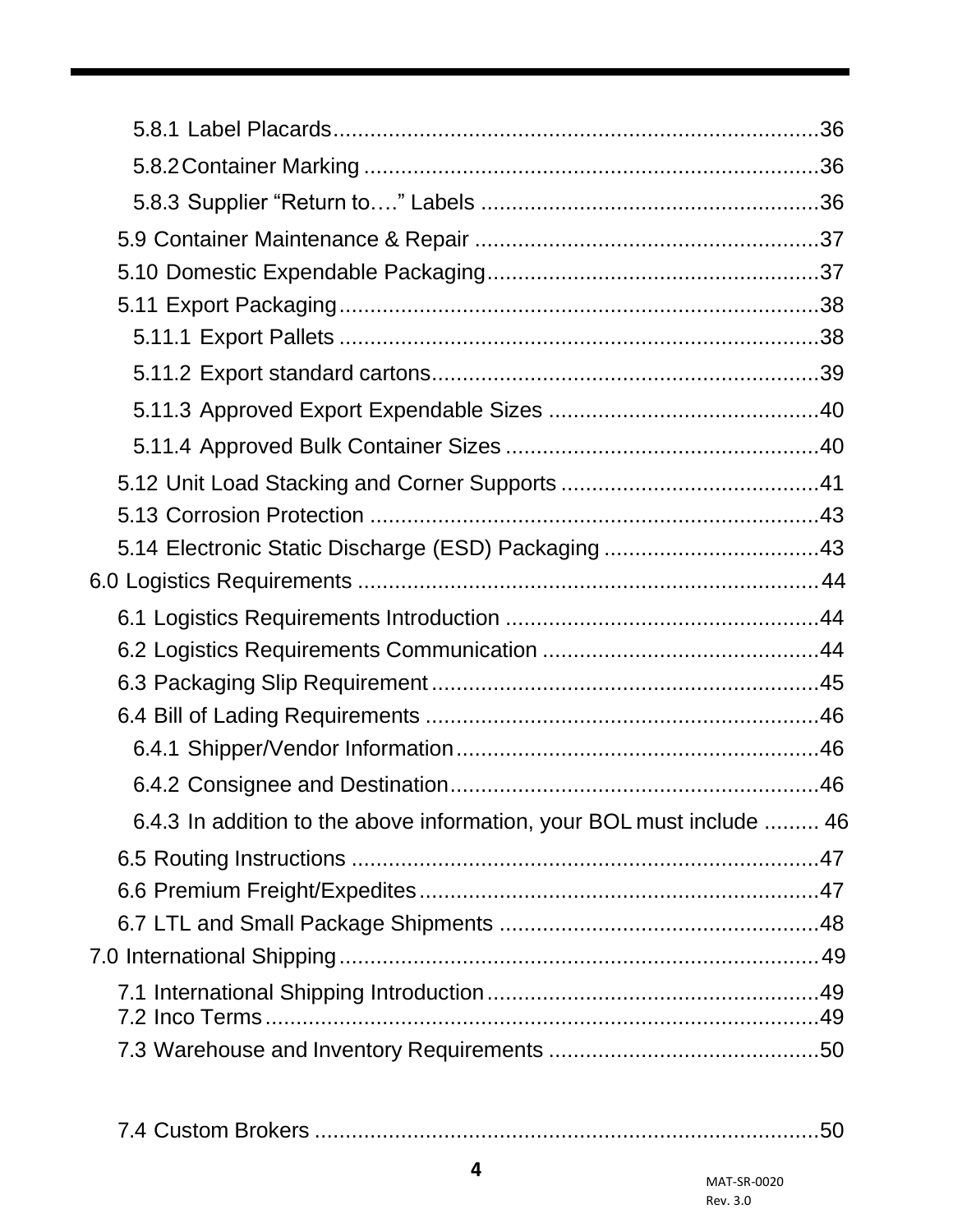| 7.7 Harmonized Tariff Schedules usage (HTSUS) 51  |  |
|---------------------------------------------------|--|
|                                                   |  |
|                                                   |  |
|                                                   |  |
|                                                   |  |
|                                                   |  |
|                                                   |  |
|                                                   |  |
|                                                   |  |
|                                                   |  |
|                                                   |  |
|                                                   |  |
| 9.1.3 Monitoring, Measuring and Test Equipment 55 |  |
|                                                   |  |
|                                                   |  |
|                                                   |  |
|                                                   |  |
|                                                   |  |
| 9.5.1 Advanced Product Quality Planning (APQP) 58 |  |
|                                                   |  |
|                                                   |  |
|                                                   |  |
|                                                   |  |
|                                                   |  |
|                                                   |  |
|                                                   |  |
|                                                   |  |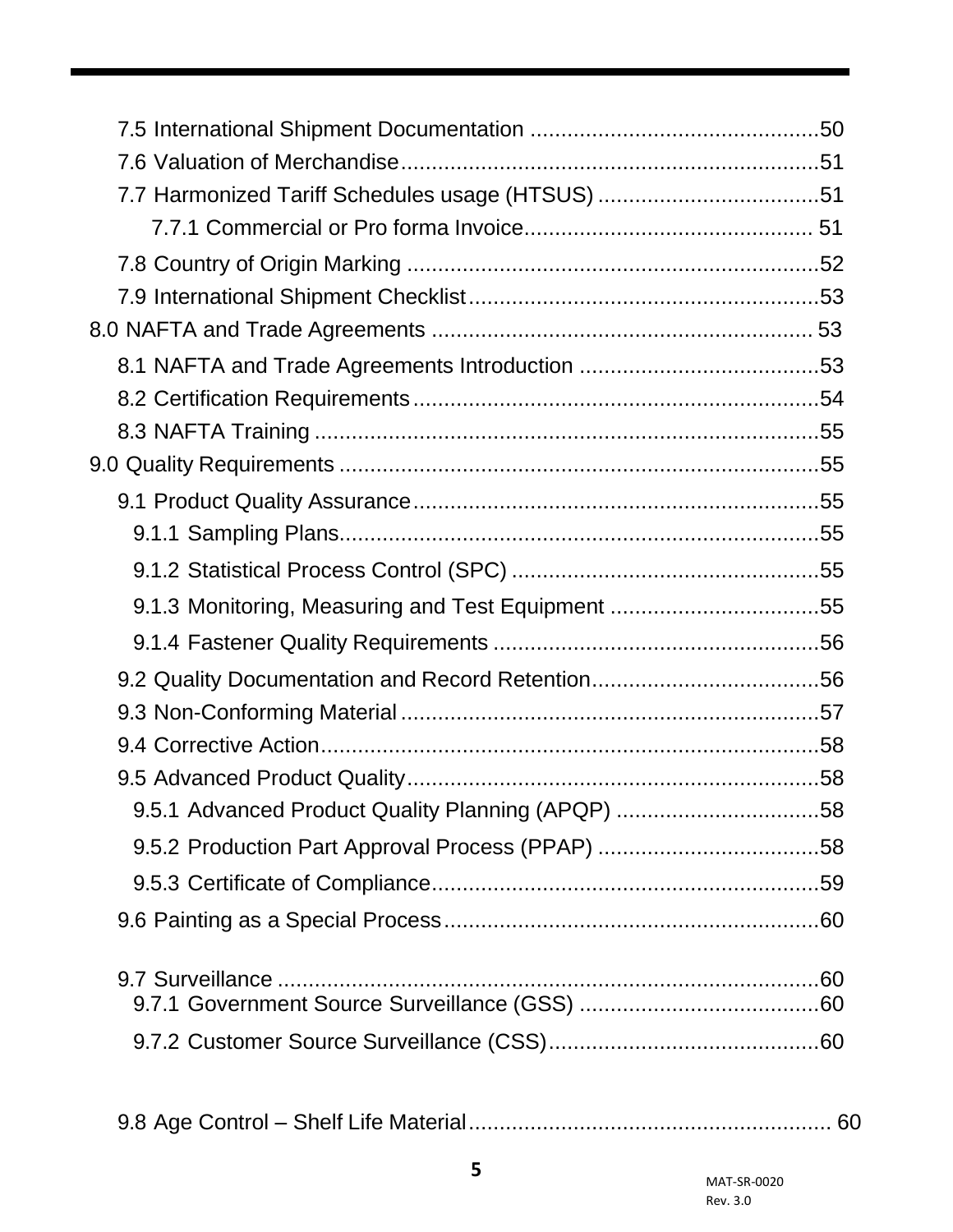| 12.2 Balance Out and Claims Process Communication  69                  |  |
|------------------------------------------------------------------------|--|
|                                                                        |  |
| 13.1 Replenishment Methodology Requirements Introduction 70            |  |
| 14.0 Materials Management Operations Guidelines / Logistics Evaluation |  |
|                                                                        |  |
| 14.1 Materials Management Operations Guideline Introduction  72        |  |
|                                                                        |  |
|                                                                        |  |
|                                                                        |  |
|                                                                        |  |
|                                                                        |  |
|                                                                        |  |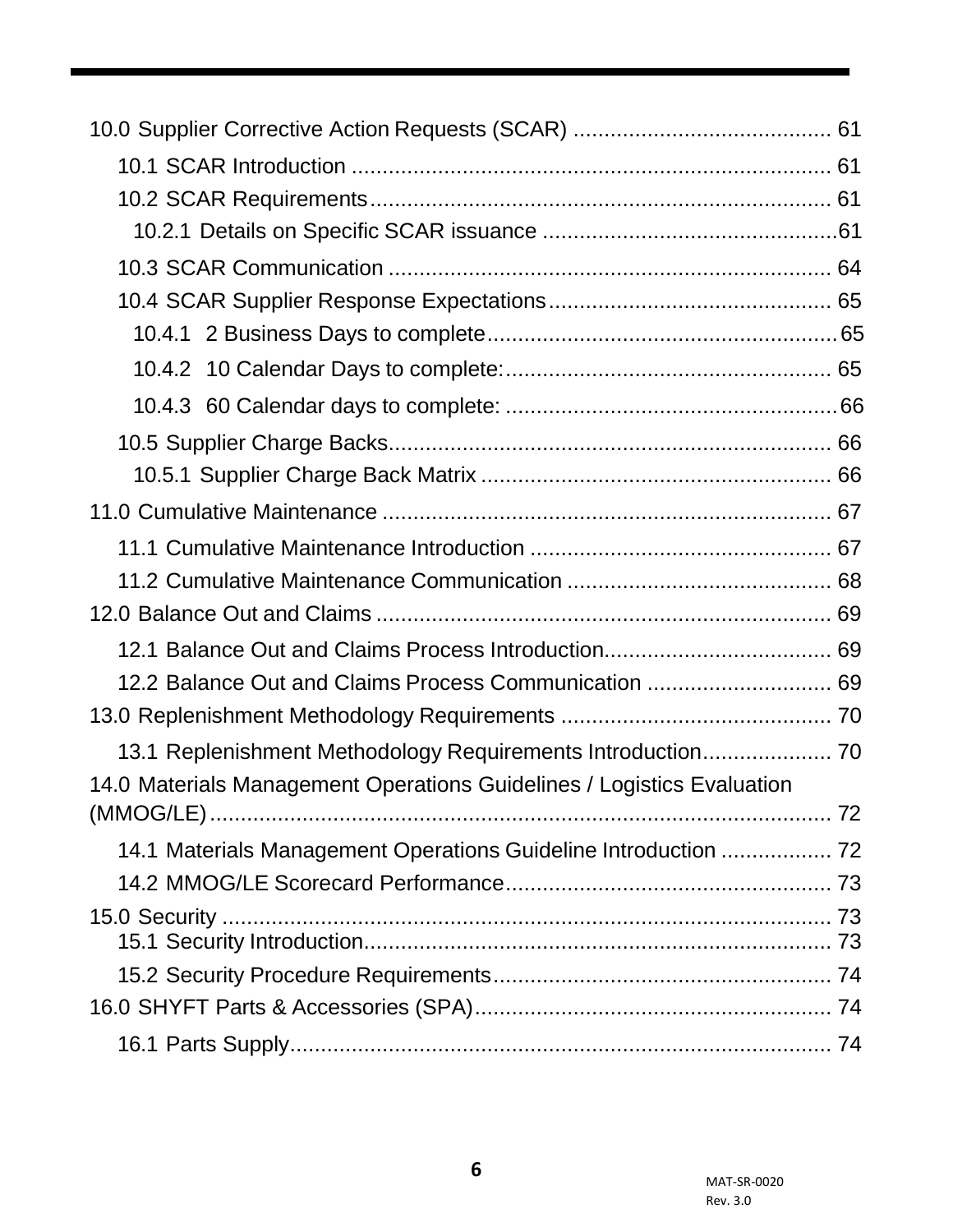# <span id="page-6-0"></span>**Our Story**

At SHYFT Group, understanding and planning for the road ahead is our business. Financial pressures are intensifying, budgets are tightening and productivity must be continually increased. At the same time, new technologies are forcing everyone to reconfigure old models and customize better and faster in order to stay competitive with relevant products. In today's rapidly changing environment, companies are vulnerable unless they can offer better value, a new solution and more productivity.

At SHYFT Group, we understand that better than most. In our history, we've had to adjust to a changing climate as well. As one the largest vehicle-specific engineering, manufacturing, assembly, and service companies in the world, we challenge ourselves to know more, offer more, and apply more, so our customers get more. Our driving philosophy is to always improve our customers' end game, and we charge every person who works here to contribute to that goal as well.

At SHYFT Group, we strategize about the road our customers travel and the challenges they face. We innovate for them, we engineer for them, we customize for them, and we service for them. We believe that our customers' road is our road, and our focus is on the sole goal of helping them command it.

## <span id="page-6-1"></span>**Mission Statement**

The SHYFT Team works as one to engage with customers and create superior products and services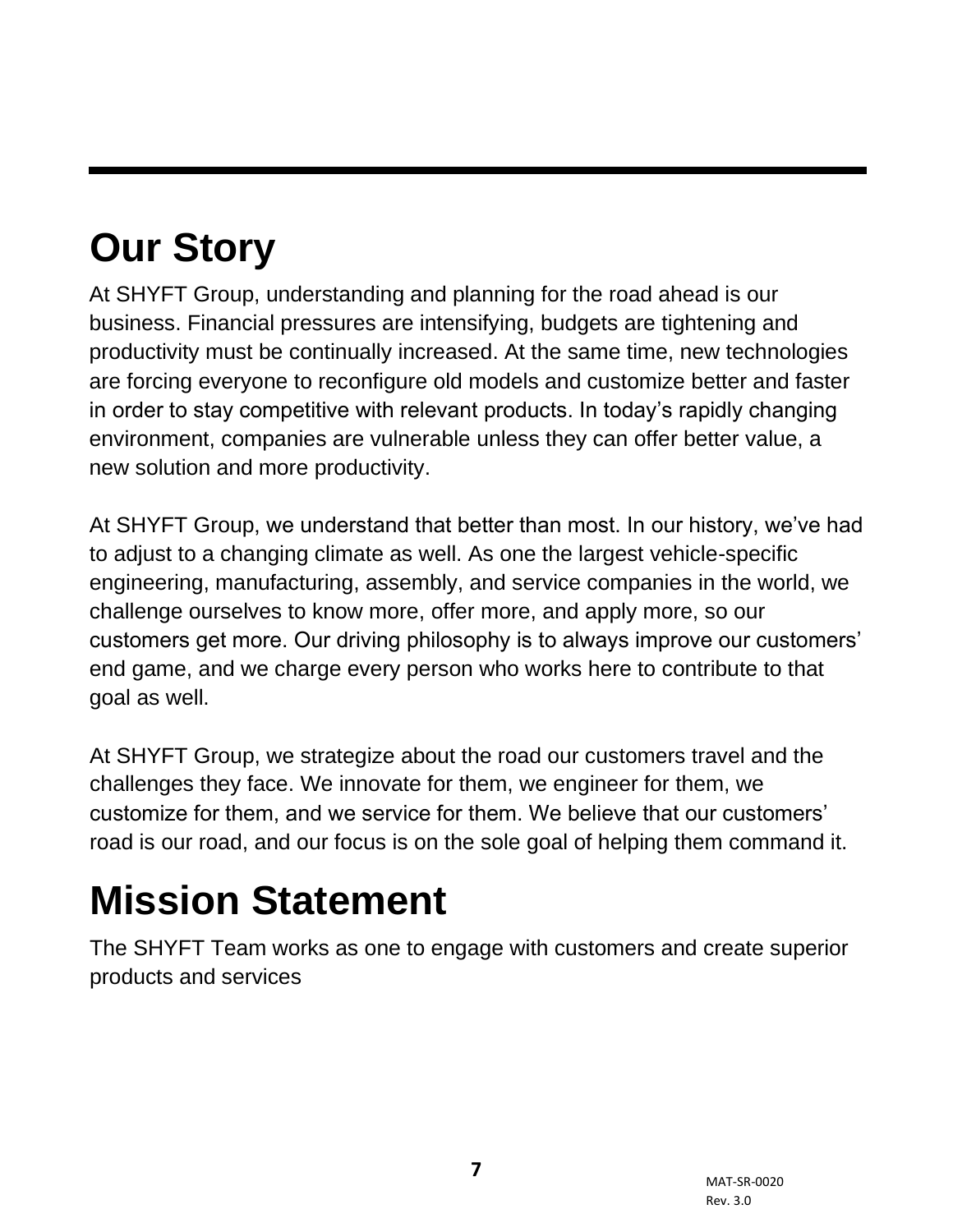## <span id="page-7-0"></span>**Vision Statement**

Increase the value of our company, expand our portfolio of brands, and enter new markets by exceeding customer expectations, becoming market leaders, and achieving operational excellence.

## <span id="page-7-1"></span>**Core Values**

- 1) Honesty & Integrity
- 2) Accountability
- 3) Trust
- 4) Performance Excellence

## <span id="page-7-2"></span>**Purpose & Intent**

The purpose of the Global Supplier Standards Manual is to communicate SHYFT Group requirements to the suppliers in all our divisions and Corporate Worldwide Headquarters. It is the expectation of SHYFT that all suppliers comply with all the requirements and expectations documented in this manual.

SHYFT expects this manual to provide the foundation for our working relationship. It is a means to communicate the policies, procedures, and guidelines under which SHYFT will transact business. We will strive for excellence through continuous improvement in the products and services we receive utilizing close working relationships with our suppliers. We will strive to create highly integrated, value-added relationships that generate a competitive advantage and growth platform for SHYFT and its suppliers. Risk Management and Total Cost of Ownership have become a critical area of focus to aid in our ability to continuously exceed expectations of our internal and external customers.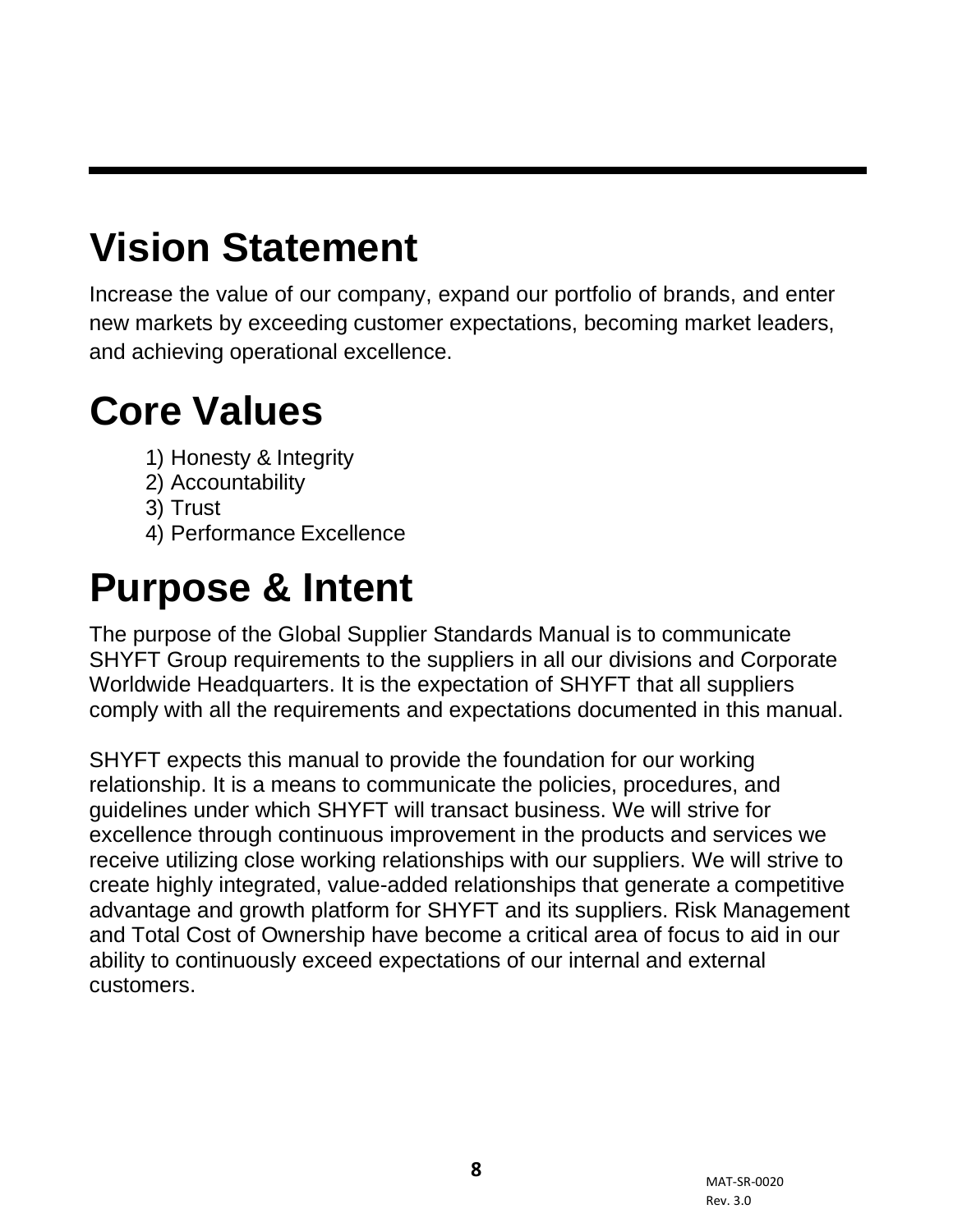# <span id="page-8-0"></span>**1.0 Supply Chain Management**

The supply chain organization at SHYFT Group contributes to manufacturing excellence in quality, total cost and delivery to the customer. The supply chain management function assures the on-time delivery of high quality component material and shipment of high quality finished goods at the lowest cost while adding value to the customer.

Continuous improvement in our global supply chain systems is, and will continue to be, a competitive advantage for SHYFT Group. This advantage is created through the engineering and design of business processes, which are enabled through effective application of lean technologies. To fully leverage the potential of these innovative systems and processes, the knowledge and capabilities of our extended enterprise must be flexible and capable of meeting our replenishment and quality requirements.

Total supply chain management is achieved through the execution of comprehensive, common business processes and systems such as:

- ISO 9001 standards
- IATF16949 standards
- AIAG guidelines (www.aiag.org)

The following are critical supply chain elements that must be in place to execute flawlessly:

- Communicate electronically between suppliers andcustomers
- Implement/utilize lean manufacturing practices
- Analyze demand
	- Understand and react to schedule variation week toweek
	- Reconcile cumulative orders weekly
	- Compare demand to capacity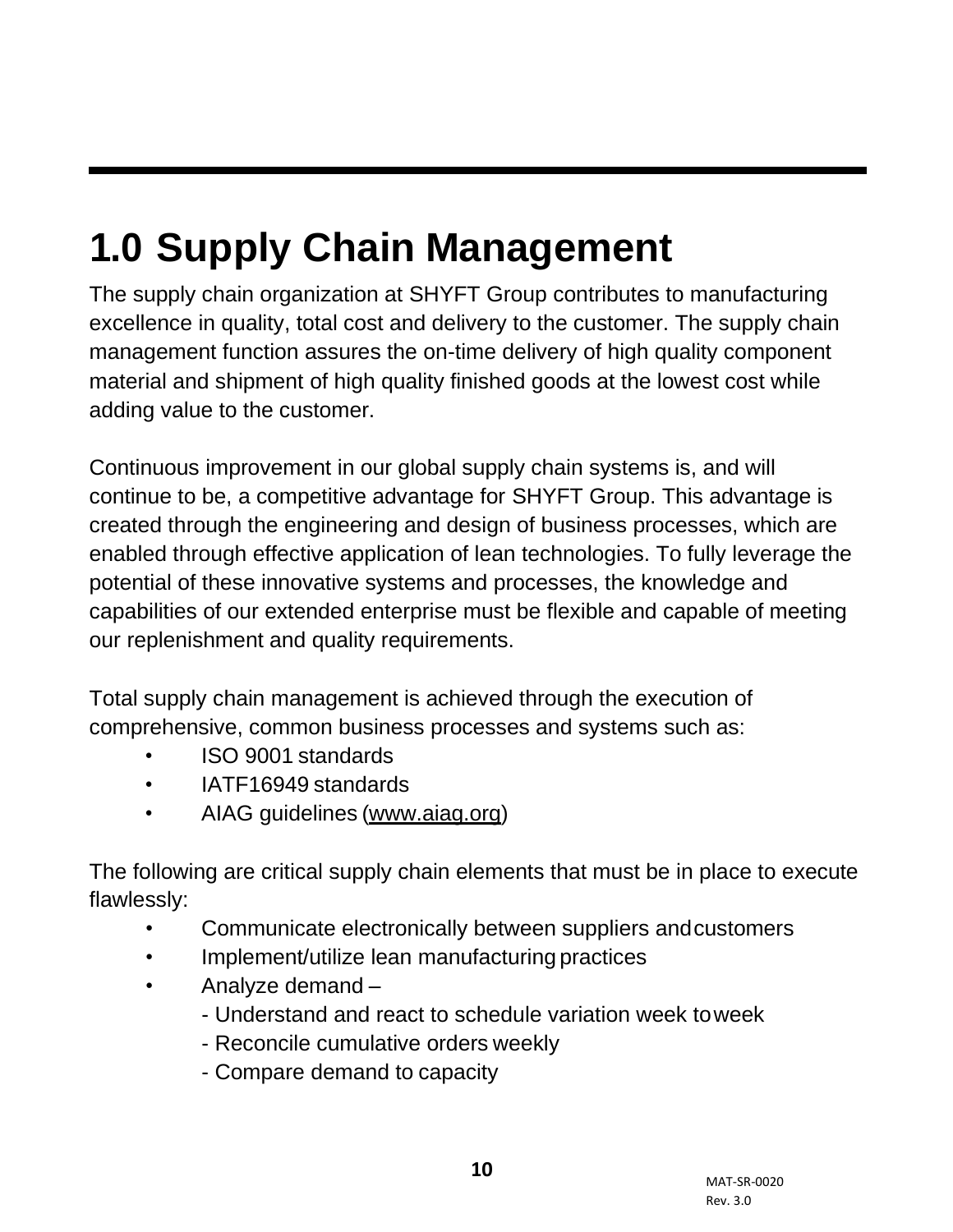- Proactive communication through the supply chain when there are potential issues in meeting demand and/or product quality requirements
- Ship according to the transportation routing instructions
- Respond to the Customer specified replenishment method(s) and establish replenishment processes to assure on-time delivery from the extended supply chain
- Implement repeatable processes and audit them to assure conformance using tools like the MMOG/LEself-assessment
- Identify and measure key metrics on a regular basis, with an emphasis on continuous improvement.
- Add Quality related items

## <span id="page-9-0"></span>**1.1** Purchasing Philosophy

SHYFT is committed to customer satisfaction and delivering the highest level of personal service. We work closely with our suppliers to reach these goals. We strive to procure high quality products and services that are delivered on time to support daily operations, but are also innovative and add value to the SHYFT product lines.

## <span id="page-9-1"></span>**1.2** Supplier Selection & Approval

A primary objective is to identify, qualify and engage world-class suppliers from their respective industries. Financial health, innovation, continuous improvement, a culture of Lean Business Practices and supplier capabilities are all critical along with the desire to work together to build relationships at SHYFT.

All suppliers being investigated as a potential business partner must complete a Mutual Confidentiality and Non-Disclosure Agreement (NDA). No information, confidential or otherwise, including drawings, specifications, usages, application data, etc. can be shared with a supplier without a completed NDA. There are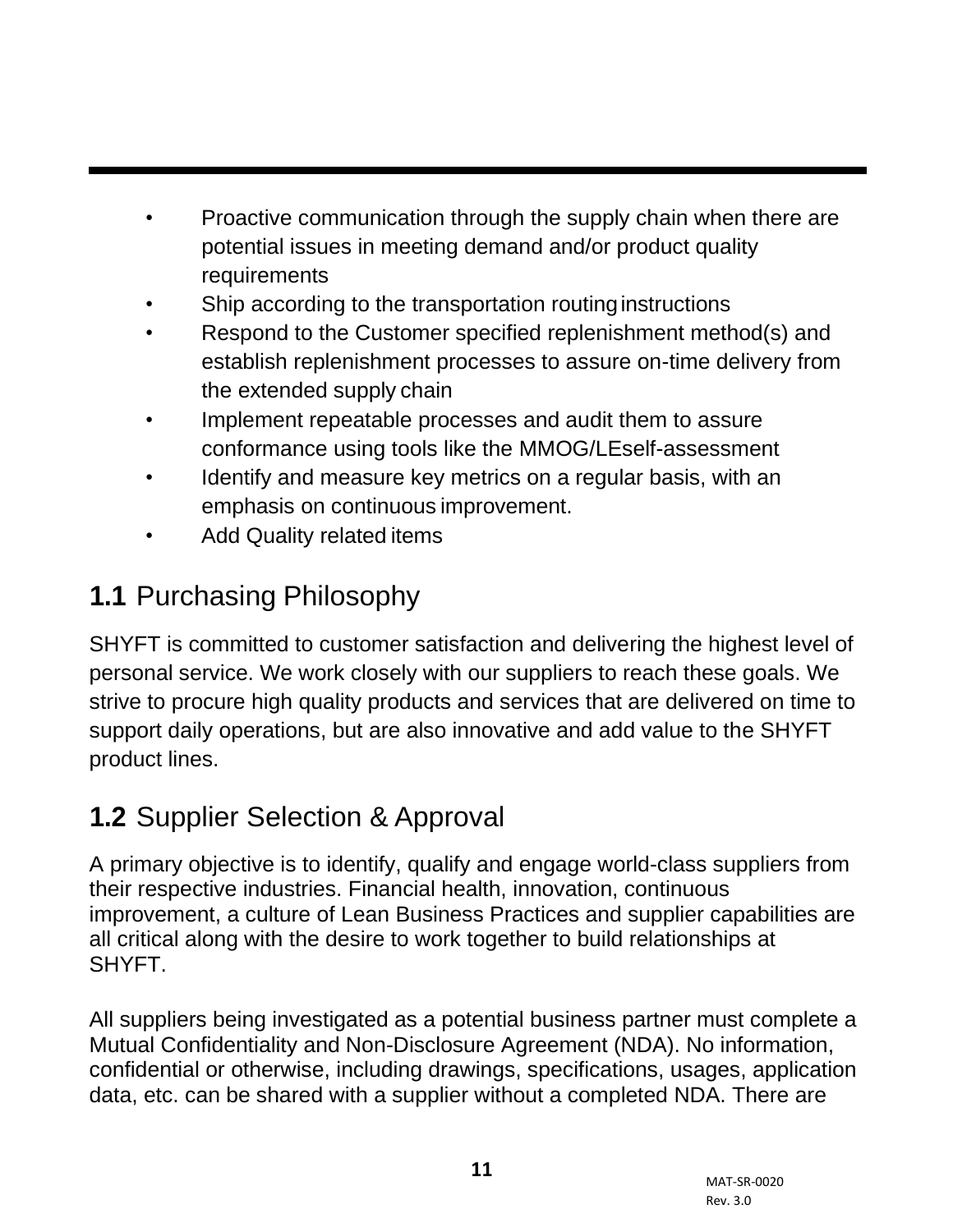no exceptions to this policy. Supplier surveys, company profile information and on-site audits of supplier facilities will be conducted.

Suppliers for SHYFT are evaluated and approved by a cross-functional team that includes, but not limited to, SHYFT Group's Purchasing, Quality, Engineering and Service Parts personnel. The supplier company profile review and approval process pertains to the supplier as an entity and does not necessarily include the approval for specific parts.

#### <span id="page-10-0"></span>**1.3** Supplier Management

SHYFT believes in utilizing performance scorecards with suppliers to provide key information and data. A proactive approach and collaborative activities between SHYFT and its supply base are critical along with the approach of open communication. Executive level meetings, formal business reviews, project reviews and on-going communications are some methods used to help manage the supply chain, exchange information and mitigate risks.

SHYFT will continually work in conjunction with its suppliers to identify specific areas that can be improved upon, which often involve a collaborative effort between various departments both at the supplier and SHYFT. All suppliers are assessed and monitored, but every company has opportunities to improve. SHYFT views its supply base as an extension of its own business practices, so a supplier's success is critical to SHYFT's business health.

#### 1.3.1 Scorecard Performance

There are multiple areas that SHYFT measures to review supplier performance within Supply Chain Management. The sections contained in this manual will instruct you on our expectations for your performance in order that together we may create a supply chain that executes flawlessly each time.

To monitor supplier performance, SHYFT Group monitors the following:

• Incident rate based on the number of incidents in a calendarmonth.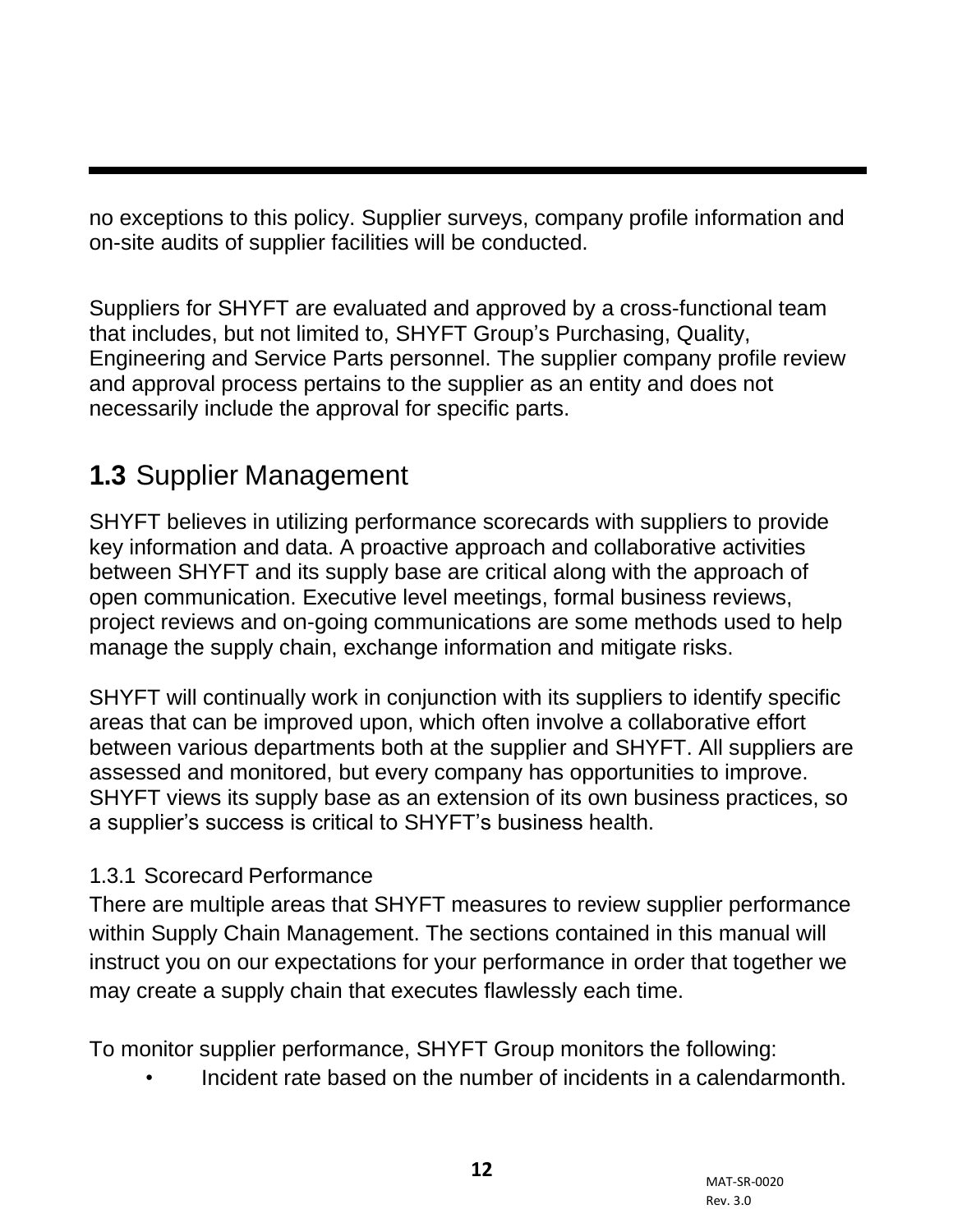• An incident is defined as a problem found at a specificpoint in time that affects SHYFT processes and inventory levels and that requires mitigation or containment).

- PPM (parts per million) based on receipts vs. rejected parts.
- Supplier On-Time Delivery On time delivery is defined as a shipment received no earlier than 1 day before the due date andno later than 0 days past the due date (+1/-0). This equates to a 48 hour receiving window.
- In addition, SHYFT Group may use other criteria, such as the number of SCARs issued as part of our overall performance measurement.

SHYFT Group will calculate incident rates, PPM and on time delivery measurements and will make the results available to the supplier upon request.

#### 1.3.2 Supplier Performance Awards

To recognize outstanding service and achievement amongst our supply base, SHYFT Group will award Supplier Diamond Awards and Presidents Awards on an annual basis. These awards will be given out during our annual Supplier Conference.

Eligibility for a Supplier Diamond Award and/or President's Award is contingent upon meeting the following criteria:

- 1. Achieve an On-Time Delivery Score of 98.5%, or higher, as averaged over the calendar year.
- 2. Achieve a Quality Incident Rate of 5 or less over the calendaryear
- 3. Submit a minimum of 1 VA/VE proposal over the calendaryear
- 4. Adherence to SCAR timing for issuedSCAR's
- 5. No submissions of a net price increase over the calendaryear
- 6. Satisfactory warranty performance, i.e. no active recall or campaign events of any kind over the calendar year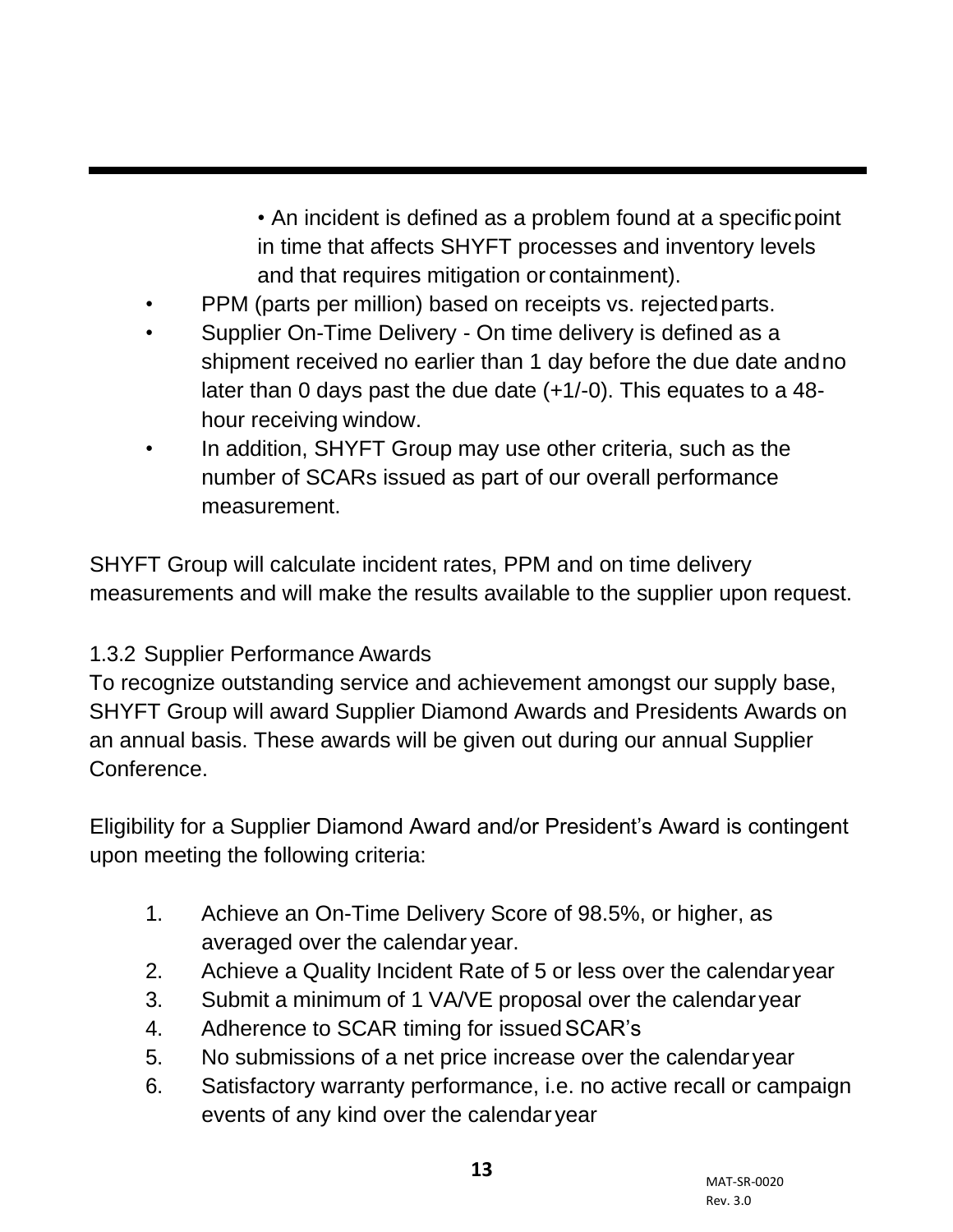7. Subjective criteria may also be used at SHYFT Group's management discretion

### <span id="page-12-0"></span>**1.4** Visitor Policy

All non-SHYFT employees must sign in at the designated reception area, receive a visitor(s) badge, be escorted by a SHYFT associate and have the appropriate personal protective equipment (PPE) if they enter any of the facilities beyond the main offices or the shipping and receiving areas. Photography will NOT be permitted by any Visitor unless prior approval is provided by SHYFT management.

### <span id="page-12-1"></span>**1.5** Environmental Commitment

SHYFT believes in the preservation of the environment because it leads to a safer, healthier world for today and in the future. In addition to the various product offerings provided by SHYFT, alternative fuel specialty vehicles are offered to help reduce pollutant emissions. SHYFT also subscribes to environmentally conscious manufacturing practices while working to obtain ISO 14001 certification by 2020 and strongly encourages its suppliers to have similar manufacturing philosophies. SHYFT recycles waste in many aspects of our daily operations and in the office.

#### <span id="page-12-2"></span>SHYFT GROUP ENVIRONMENTAL HEALTH AND SAFETY POLICY:

- Protect people and the environment by working to prevent accidents and pollution.
- Ensure our facilities and processes are compliant with applicable local, state, and federal regulations (environmental requirements), industry best practices, customer requirements, and other applicable requirements.
- Promote environmental and safety achievement through its leadership,and associate involvement across all locations.
- Establish, promote and drive toward specific performance goals to ensure continuous safety and environmental improvement.
- Provide personnel and resources to maintain a compliance-focused environmental, healthand safety management system.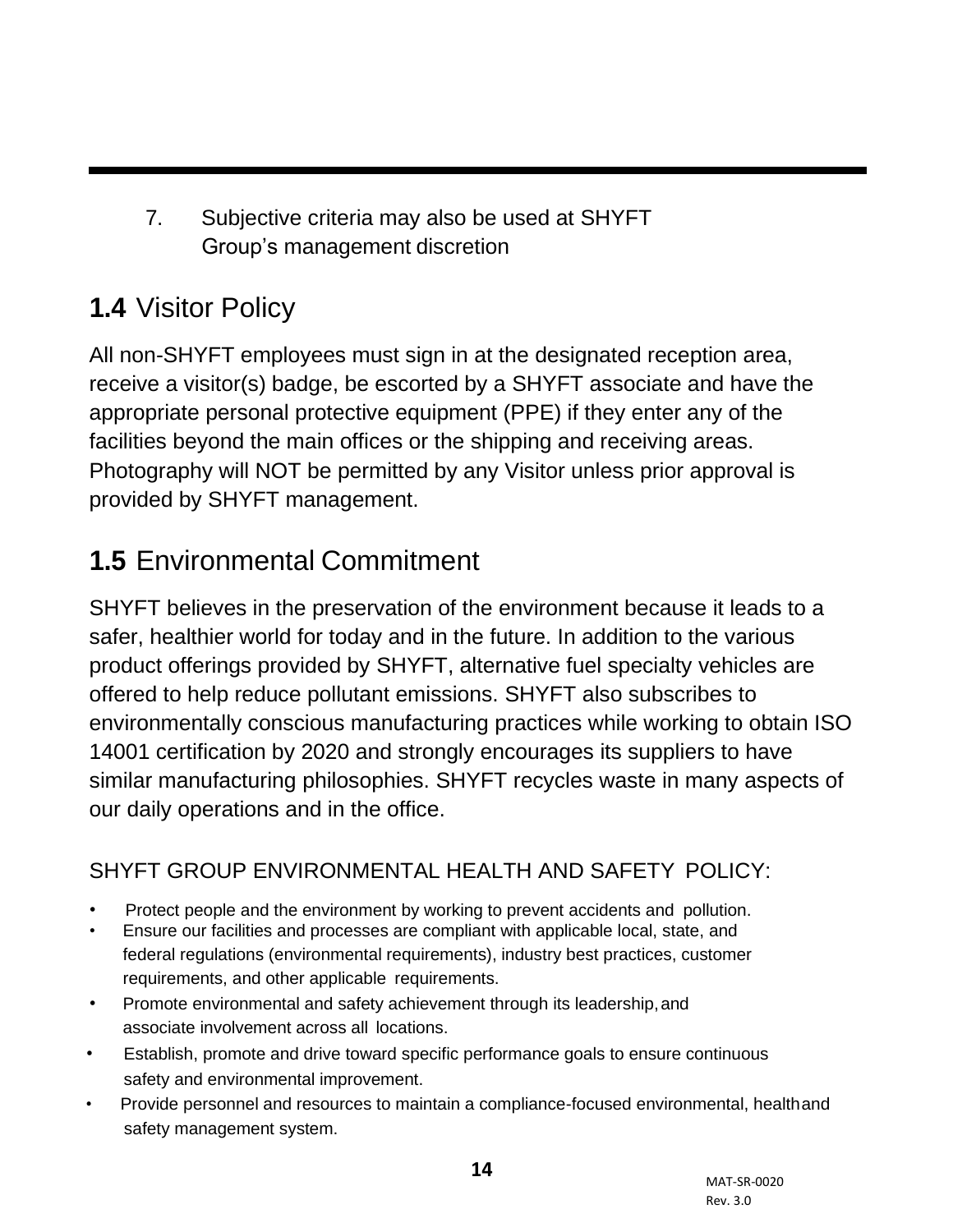SHYFT will ensure the environmental policy remains appropriate to the nature, scale and environmental impacts of its activities, products or services, including commitments to pollution prevention. SHYFT will maintain compliance and provide a framework for setting and reviewing environmental objectives and targets.

### <span id="page-13-0"></span>1.7 Language and Currency

SHYFT's official language is English. All official communication with SHYFT will be done in English. Documents may display the native language when integrated in parallel translation. In this instance, English is the only valid version.

The preferred currency for quoting or providing financial information is in US Dollars (US\$.) Unless otherwise noted and approved by an authorized agent of SHYFT, all communications will be assumed to be in US\$.

#### <span id="page-13-1"></span>1.8 SHYFT Parts and Accessories Pricing

Pricing paid by SHYFT production/manufacturing, will be extended to SHYFT SPA, except for appropriate packaging fees when requested. Differences or changes in price must be reasonable and explainable and must be accepted by SHYFT SPA.

Suppliers are expected to supply a service parts price file once per year. Price files should be in an agreed upon format and must contain the following:

- Supplier Part Number
- SHYFT Part Number
- Description
- Cost in USD
- Lead-time
- Sales/Package Quantity
- Country of Origin
- HTC
- Weight
- Dimensions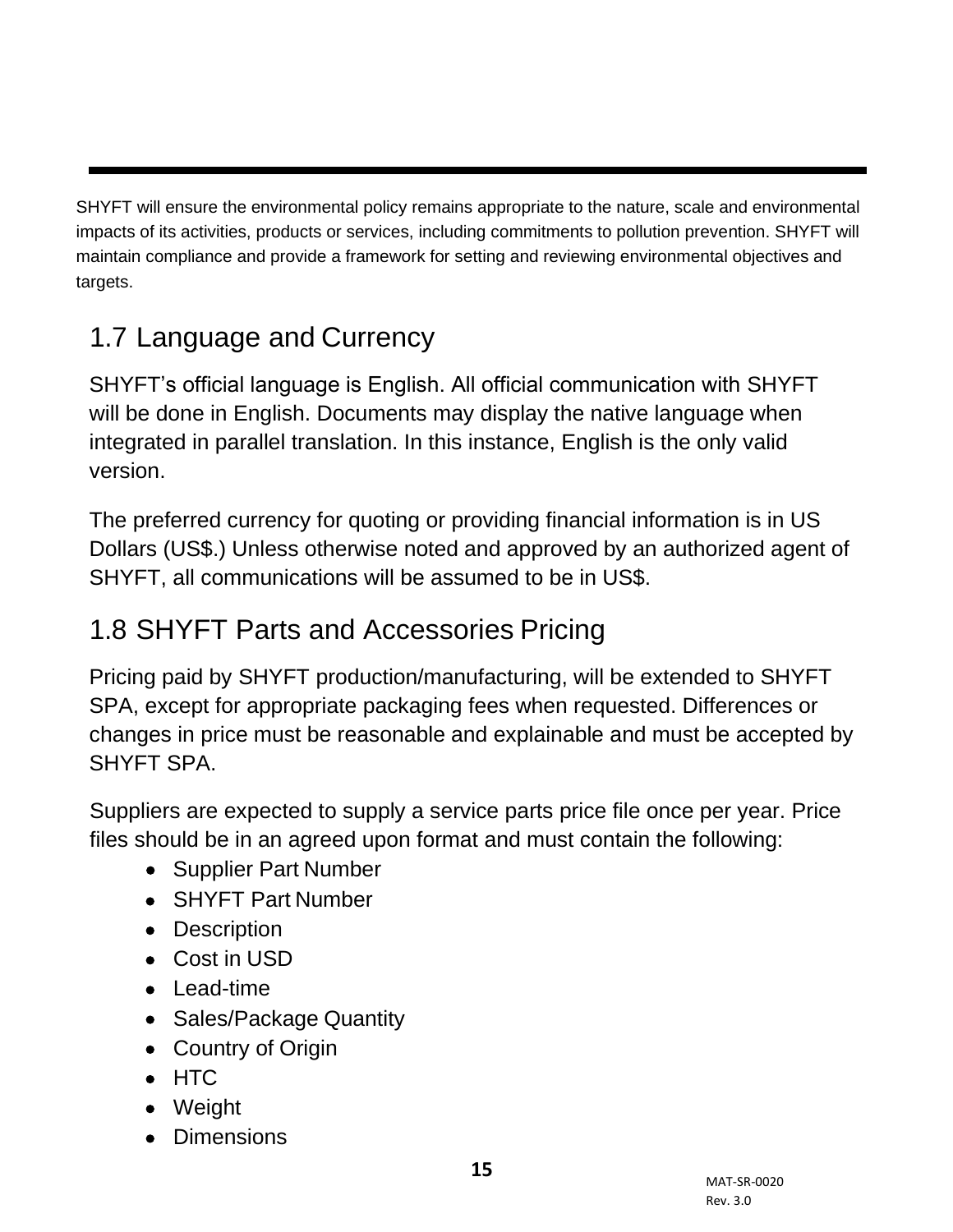Timely response from suppliers is a critical success factor. It is SHYFT's expectations that a supplier will provide price and availability answers within 24 hours of the initial request.

We understand that new parts may require further investigation before quoting. However, regular progress updates should occur. Response time is a component of the supplier evaluation (scorecard). Inability to respond in a timely manner will affect suppliers overall score and will be a factor in driving SHYFT SPA supplier selection decisions. SHYFT considers last price paid to be current for all purchases orders, unless change is communicated directly to SHYFT SPA via approved price change notification.

## <span id="page-14-0"></span>1.9 Supplier After Sale Support Agreement (SASSA)

The SASSA is used to describe and document any field related activity at SHYFT and its customer base due to some typeof non-conformance. When deemed necessary by SHYFT Purchasing, a SASSA will be initiated and implemented with the supplier outlining the agreed uponremedy.

### <span id="page-14-1"></span>1.10 SHYFT Parts and Accessories PartsAvailability

In a "vehicle down" situation, SHYFT SPA and the Supplier(s) need to act with a sense of urgency and evaluate options to ensure prompt product availability for the customer base. Timely performance is a critical element in many instances so time is of the essence. SHYFT SPA expects suppliers to respond to technical and availability inquiries within 24 hours of the initial request

Supplier should work with SHYFT SPA to establish a "vehicle down" communication escalation process. This process can be used if acceptable communication has not occurred or if primary points of contact are absent/inaccessible.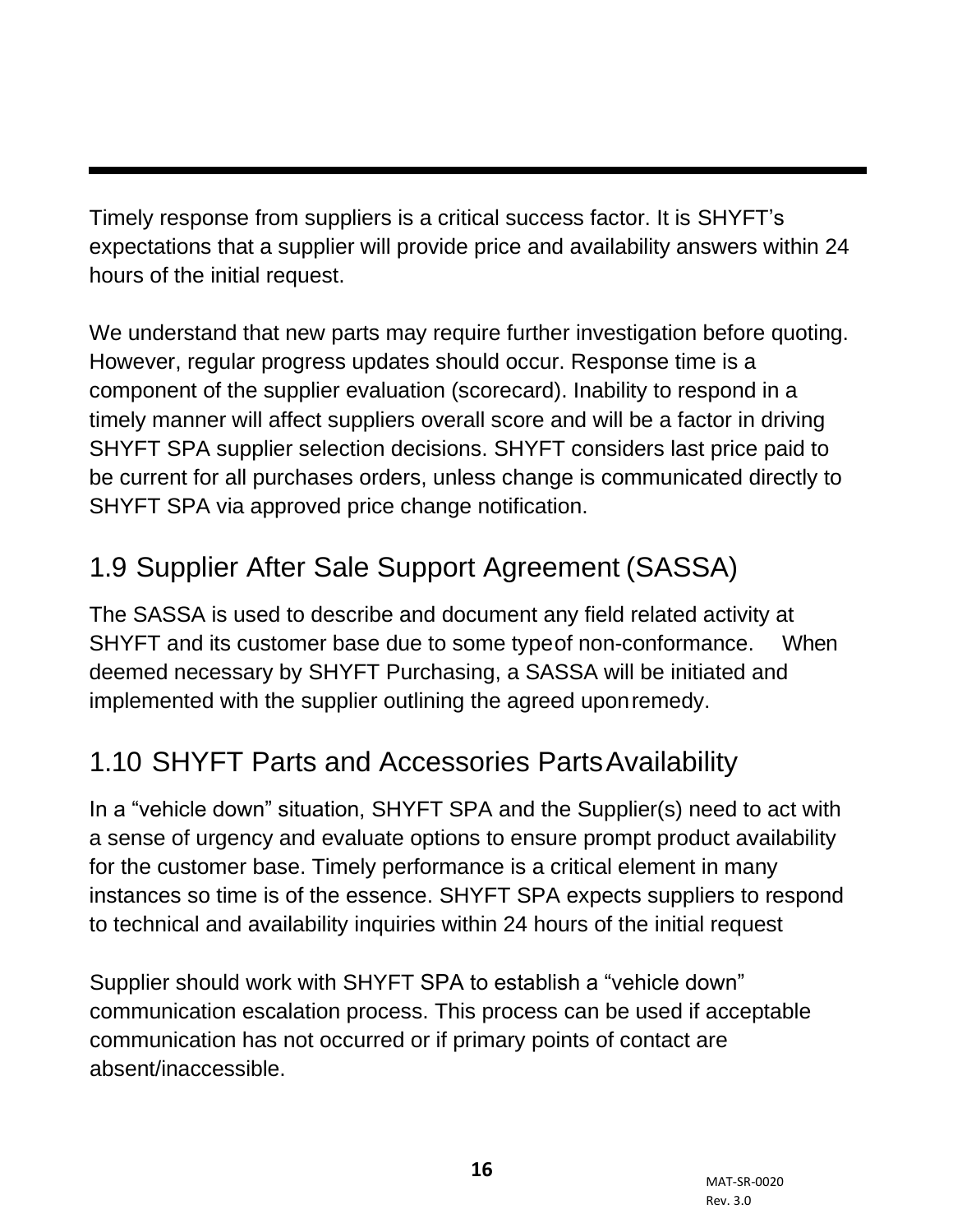#### <span id="page-15-0"></span>1.11 Social Media

SHYFT recognizes the rapid expansion and use of social media. While social media can be an effective means of communication, it is expected that all employees and suppliers use social media in a manner that is consistent with general business practices. Our expectations are that employees do not use social media in any way to slander, criticize, or voice any opinion, warranted or otherwise, the company or our suppliers. Similarly, we expect our suppliers to act in a similar and responsible manner, with direct interaction being the preferred method of communication.

#### <span id="page-15-1"></span>1.12 Conflict Minerals and Mercury or MercuryContaining **Compounds**

SHYFT Group is committed to meeting all the requirements set forth in Section 1502 of the Dodd-Frank Wall Street Reform Act. This act requires manufacturers who file certain reports with the Securities and Exchange Commission (SEC) to disclose whether the products that they manufacture or contract to manufacture contain conflict minerals that are necessary to the functionality or production of those products on an annual basis.

To ensure compliance with these requirements, each manufacturer in the supply chain must request information regarding the use of conflict minerals from their direct suppliers, who, in turn, must solicit that information from the next tier of suppliers all the way through the supply chain to raw material mining/generation.

SHYFT Group Conflict Minerals Policy is available on the supplier portal on our website.

Mercury or mercury containing compounds shall not be intentionally added or come in direct contact with hardware or supplier furnished.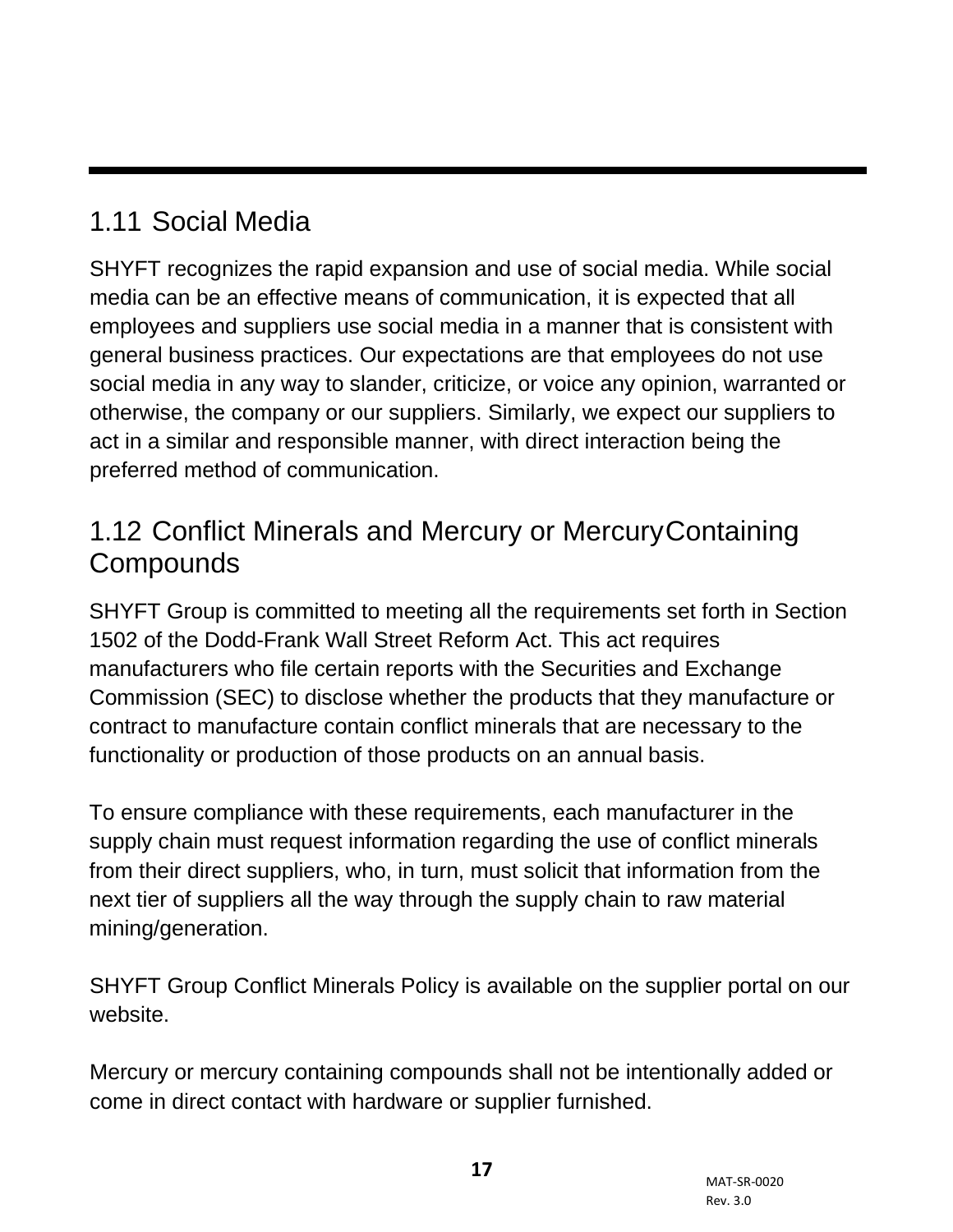#### <span id="page-16-0"></span>1.13 Supplier Code of Conduct

SHYFT Group is a world-class leader in the design and production of superior products and services.

SHYFT Group's commitment to integrity and social responsibility includes its subsidiary companies and extends to its diverse supply base. To ensure that suppliers conduct business with a high degree of integrity and in a socially and environmentally responsible manner, each SHYFT supplier is required to adhere to this Supplier Code of Conduct.

SHYFT Group's Supplier Code of Conduct is available on the supplier portal on our website.

#### <span id="page-16-1"></span>1.14 Order of Precedence for Technical Documents

In the event of a conflict in requirements between technical documents, the following order of precedence shall prevail:

- A. Purchase Order
- B. Supplements to drawings
- C. Drawings
- D. Specifications

#### 1.15 Specification Revision Levels

Products and services supplied to SHYFT Group shall be produced in accordance with the latest revision status of the specifications and standards referenced in the data package/drawing except for when the purchase order or other relevant documents specify usage of an earlier version. (Note that the revision level printed on the PO pertains to the part number and is not necessarily the same revision level as the parent drawing.)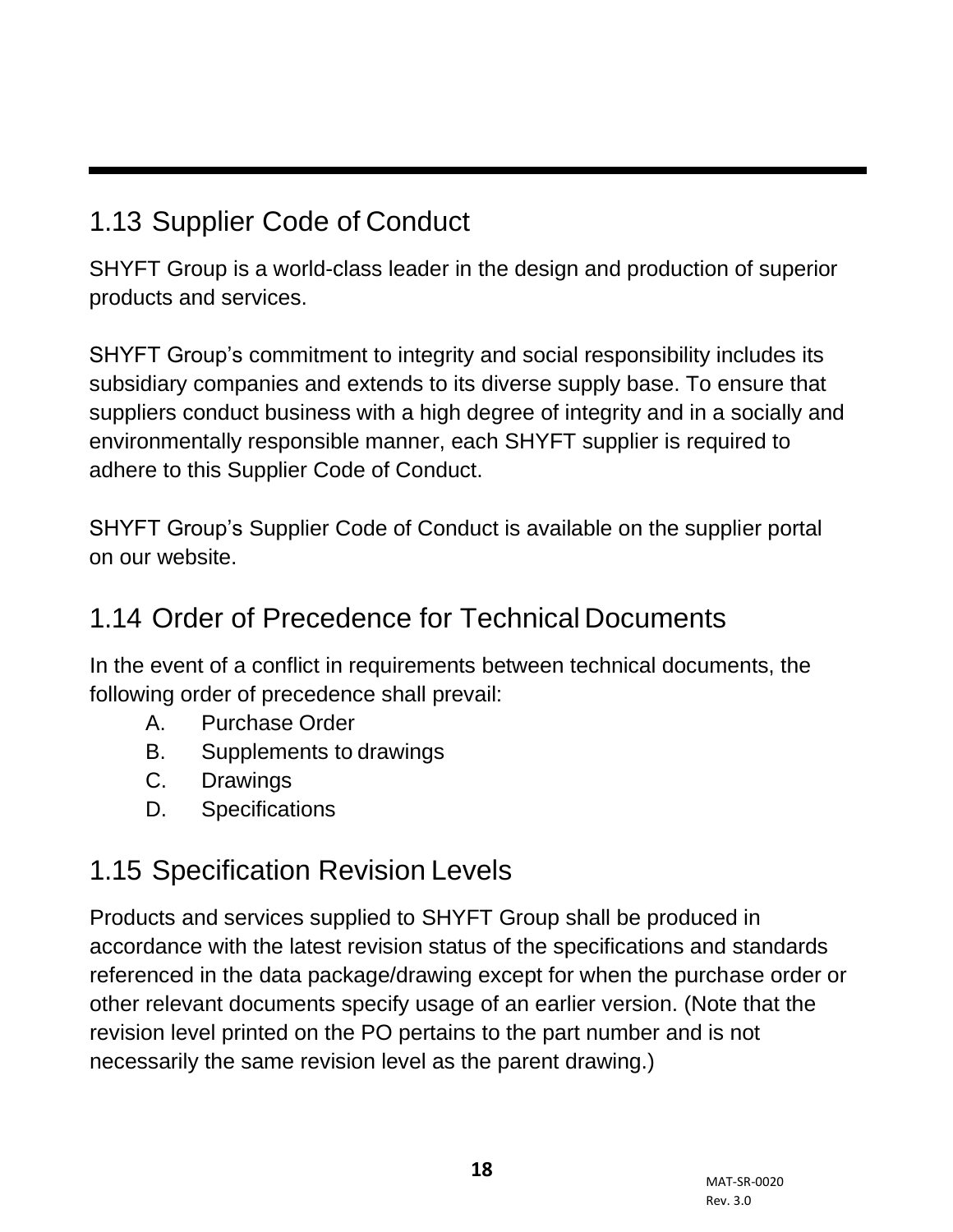### <span id="page-17-0"></span>1.16 Supplier Quality Program/System Requirements

Suppliers shall develop, document, implement and maintain a quality system, at a minimum, in compliance with ISO 9001:2015 or be able to provide their quality system documentation as requested by SHYFT Group. Objective evidence of compliance shall be on file verifying that an appropriate quality system exists and is being maintained. Procedures and records shall be available for examination by authorized SHYFT Group Representatives.

SHYFT Group reserves the right to conduct an Onsite QMS Risk or quality assessment, which will be performed by a SHYFT Group cross functional team representative(s).

# <span id="page-17-1"></span>**2.0 Design / Validation / Application Approval**

#### <span id="page-17-2"></span>**2.1** Part Design Process

SHYFT utilizes SOLIDWORKS as the primary design program but other systems can usually be converted and are compatible, if needed. All new and revised drawings will be sent officially to the Supplier by the Purchasing representative.

Suppliers will be granted access to SHYFT Group's drawing vault on an as needed basis. Suppliers will need to contact their SHYFT Group purchasing representative to establish access.

#### 2.1.1 Deviation Process

If at any time, a supplier requests authorization to ship product into SHYFT Group which deviates from the current drawing or purchase order, the supplier must submit to supplier quality a deviation request. This request must be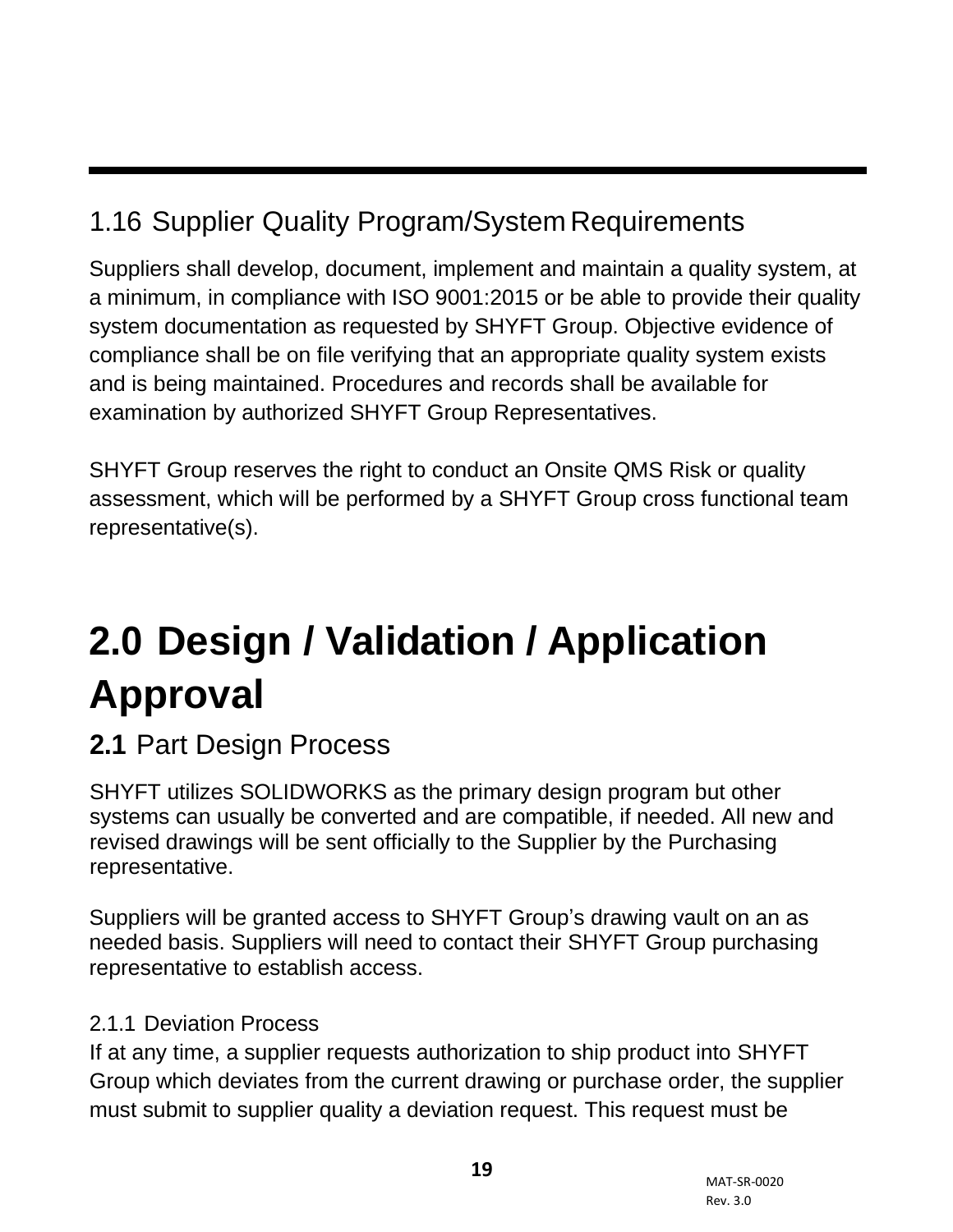submitted on SHYFT Group deviation and change request form and clearly state part number, reason for deviation request, and quantity of parts the deviation is being requested for, proposed start date, and applicable validation testing results.

Once received, SHYFT Group Supplier Quality will review the Supplier's request with engineering and/or any other applicable internal SHYFT Group department to determine if the deviation will be approved or rejected and if an engineering change is appropriate or needed.

Once the deviation has been either approved or rejected, a copy will be sent back to the supplier and if an engineering change is needed, the ECO number will be noted on the deviation.

All product shipped into SHYFT under a deviation must include the deviation request number, clearly visible on each box of product, a "yellow" deviation label on the part and a copy of the approved deviation with the packing slip.

#### 2.1.2 Notification of Supplier Design/Production Change

It is the supplier's responsibility to notify SHYFT Group of process or design changes prior to implementation and/or shipment of product to SHYFT Group utilizing the SHYFT Group deviation and change request form and sent to their Supplier Quality Engineer and Commodity Manager. This includes ancillary components of a system being provided to SHYFT, including such items as connectors and fuses

It is the supplier's responsibility to inform SHYFT Group prior to process changes. Process changes include, but are not limited to moving production parts to another location or facility, equipment moves, as well as technology or manufacturing process changes.

and rework charges. **20** If the supplier revises their designs without notifying and receiving SHYFT Group approval, the Supplier shall be responsible for all applicable warranty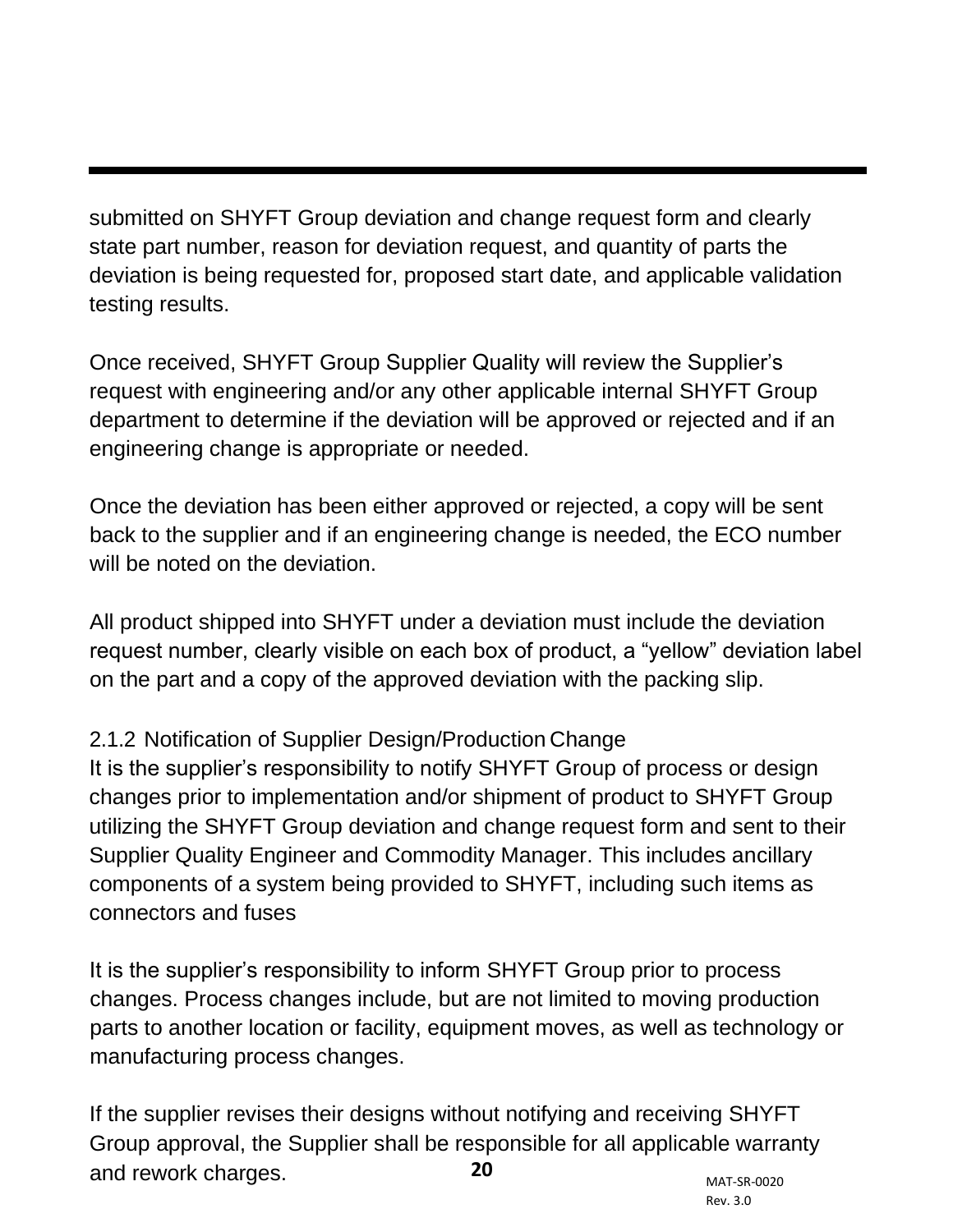### <span id="page-19-0"></span>**2.2** Project Management

SHYFT's approach to project management follows the Project Management Institute (PMI) process with key Concept, Design, Testing and Validation, and Launch phases. The SHYFT Program Management Office is responsible for leading and confirming that the projects stay on schedule and ensuring that all action items have been completed before moving into the next project phase.

#### <span id="page-19-1"></span>**2.3 Preliminary Drawings & Specifications**

It is the suppliers' responsibility to manufacture SHYFT's products according to production released specification and drawings. Questions or requests for clarification should be directed to the appropriate SHYFT contact and/or SHYFT Purchasing.

SHYFT follows proven industry standards, like AIAG and SAE. Part specific requirements will be included on part drawings and supplemental specifications. There are instances where the Supplier is the product expert so SHYFT will need assistance to help define product requirements.

A source controlled drawing provides a list of approved sources of supply and the Supplier's item identification for the item(s) that have been approved for use.

Suppliers must follow SHYFT Group requirements for specifications referenced in engineering drawings or standards, such as: part marking, welding, paint specification, torque and others.

#### <span id="page-19-2"></span>**2.4** Product Testing

It is the supplier's responsibility to provide documented evidence that testing has been performed and that the part meets all specifications and test expectations as required by SHYFT or government regulatory bodies. Should the product fall out of compliance, it is the supplier's responsibility to aid SHYFT in rectifying the situation and bear all associatedcosts.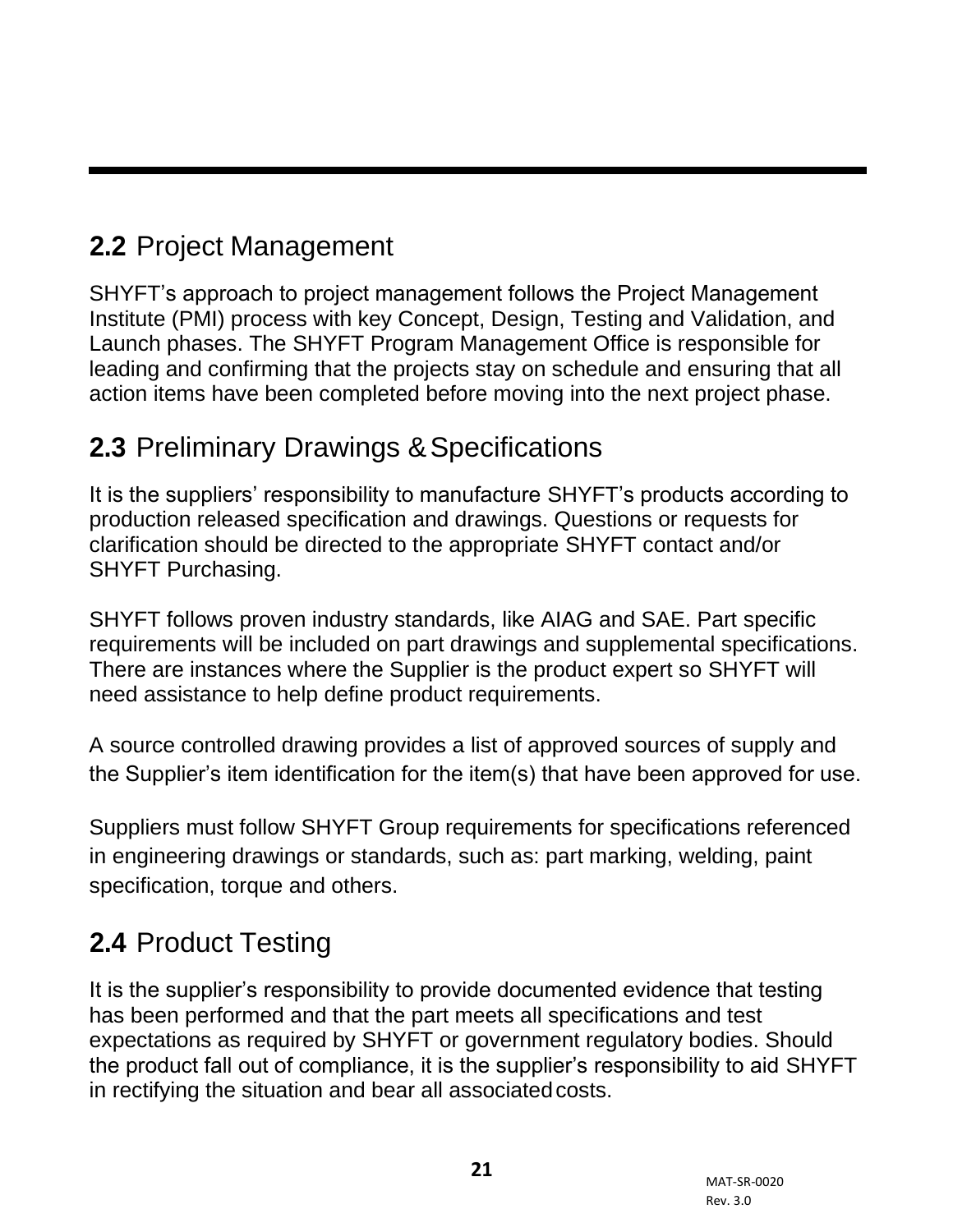### <span id="page-20-0"></span>**2.5** Service Parts Information Requirements

Supplier will provide to the SHYFT Service Parts Group via email (apainvgrp@theshyftgroup.com) the following information primarily for initial purchases: part numbers, component breakdown, suggested stocking lists, product illustrations, packaging requirements for product preservation, MSDS, and contact person for Aftermarket Sales support. Supplier will offer support to help trouble-shoot and to remedy field issues being experienced by the SHYFT and its customer base.

- 1. Participate upon request in specific SPA packaginginitiatives.
- 2. Supply upon request the weight and dimensions of thepart.
- 3. Supply upon request digital photo of part suitable for presentation in sales and marketing material.
- 4. Supply upon request technical features and benefits of the component.
- 5. Provide markings to identify parts subject to shelf life or parts deemed hazardous.
- 6. Supplier will provide the following additional documentation, as required.
	- Bill of Material
	- Specifications (tolerances, torques, lubrication requirements,etc.)
	- Drawings (schematics, breakdowns, blowouts, part identification,etc.)
	- Aftermarket warranty
	- Recommended Service Parts Stocking Lists
	- Parts Manuals

### <span id="page-20-1"></span>2.5 Application Approvals

It is the supplier's responsibility to support SHYFT Engineering's request to obtain proper product application approvals along with providing technical assistance. An application approval is a document from the Supplier to SHYFT approving SHYFT's use of the Supplier's product in the specified conditions. The Application Approval Sheet is the document that is used by SHYFT Engineering to obtain thisapproval.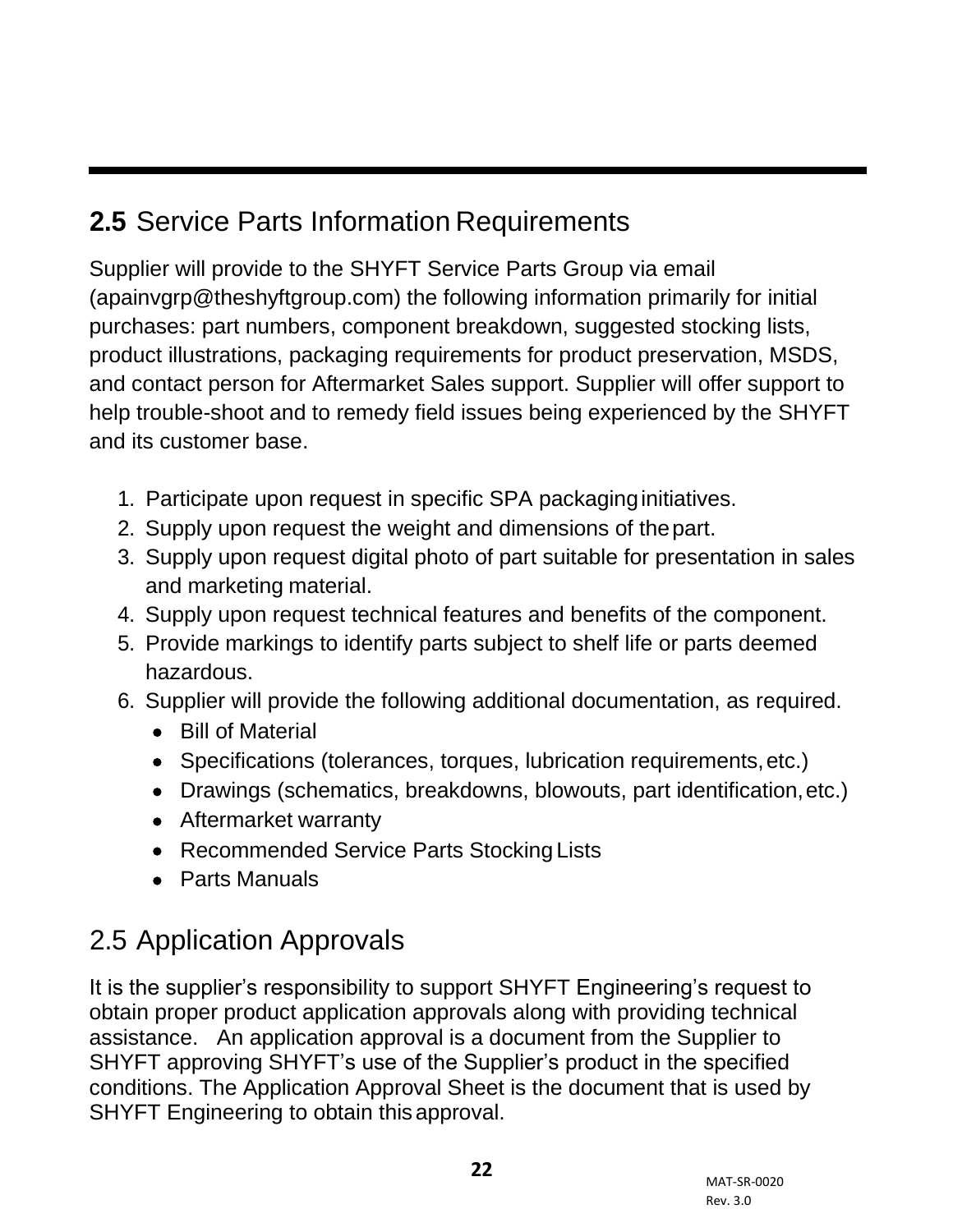#### <span id="page-21-0"></span>2.6 Installation Approvals

Supplier must provide documented installation review approval. Supplier must review the way SHYFT Group installs supplier's component(s) and provide, in writing, supplier's approval as to the way SHYFT Group installs those items. Supplier must also provide training for SHYFT Group production associates relative to proper installation of the components. Supplier shall schedule training by contacting the Supplier Quality Manager at SHYFT Group. If a supplier has any concerns relative to the installation process, it must document those concerns, in writing, to the Director of Quality Control at SHYFT. It is the supplier's responsibility to ensure that installation processes for its components are correctly followed by SHYFT Group.

### <span id="page-21-1"></span>2.7 After Sales Support

In an increasingly competitive market, it is important that SHYFT's supplier not only meet the requirements for production, but also support SHYFT's customers after they have taken delivery of their vehicles. SHYFT requires is supply base to retain capacity to produce or purchase component parts consistent with time frames accepted as standard for vehicle manufacturing. Absent this commitment, SHYFT suppliers must be willing to provide drawings and/or specifications to SHYFT for SHYFT to seek alternate suppliers.

#### 2.7.1 Training

With each new or revised product, suppliers are required to provide SHYFT with an appropriate level of certified training to various technical personnel. This training may include, but not be limited to, Train the Trainer or other certified training to conduct product repairs or upgrades. SHYFT Dealers, OEM's and/or end user customers may also require training as deemed necessary by SHYFT.

Supplier will provide technical training seminar for SHYFT technical associates as needed.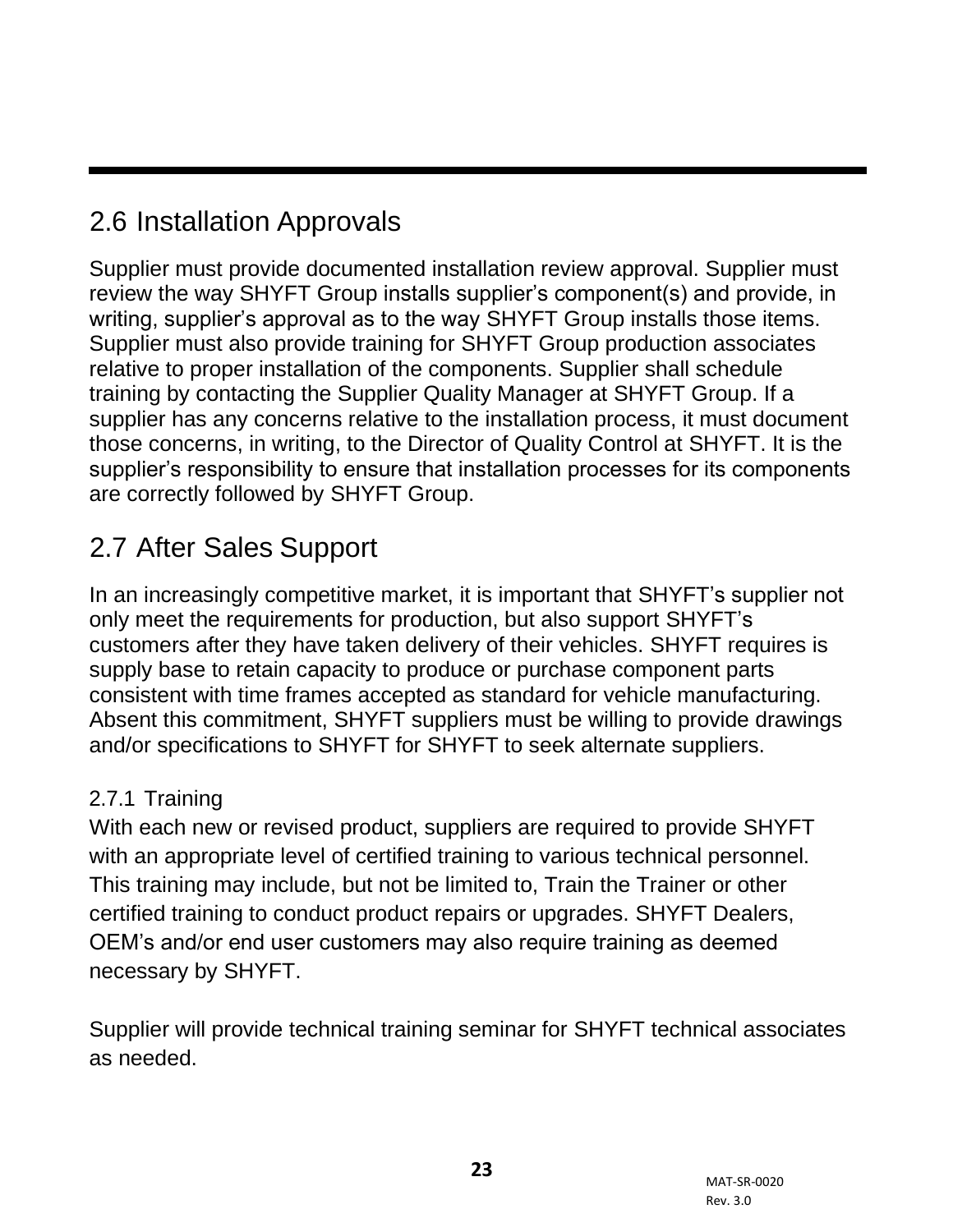Suppliers are expected to support and participate as sponsors of corporate technical training initiative. Sponsorship support is used for training displays and to improve the overall ability to support supplier's products.

#### 2.7.2 Technical & In-Field Support

Suppliers are a critical part to SHYFT's customer service process and the Customer Product & Support (CPS) division. In addition to providing quality parts and service, suppliers are requested to provide technical support for new and existing products. This technical support includes but is not limited to technical documents, drawings, specifications, trouble shooting and other information as may be deemed necessary by SHYFT.

SHYFT SPA expects supplier to participate, upon request, in periodic marketing promotions, including rallies and training events as mutually agreed upon.

## <span id="page-22-0"></span>**3.0 Shipping and Replenishment Performance**

The standard for SHYFT suppliers is 100% on time arrival of all parts required by the SHYFT manufacturing site. This means shipping the correct quantity of the correct product to the correct location according to the designated replenishment method. It is mandatory that the supplier contact the SHYFT plant immediately upon recognition of an issue if the release schedule cannot be met. The supplier shall have a process in place to ensure that any potential problems that could impact the SHYFT operations are communicated as soon as they are identified. Differences shall be resolved with appropriate customer contact prior to shipment time.

It is our expectation that the supplier procures/produces to the high point of the forecast for authorized raw/fab, respectively. Notify your SHYFT Group materials planner if you receive 2 or more subsequent releases which show a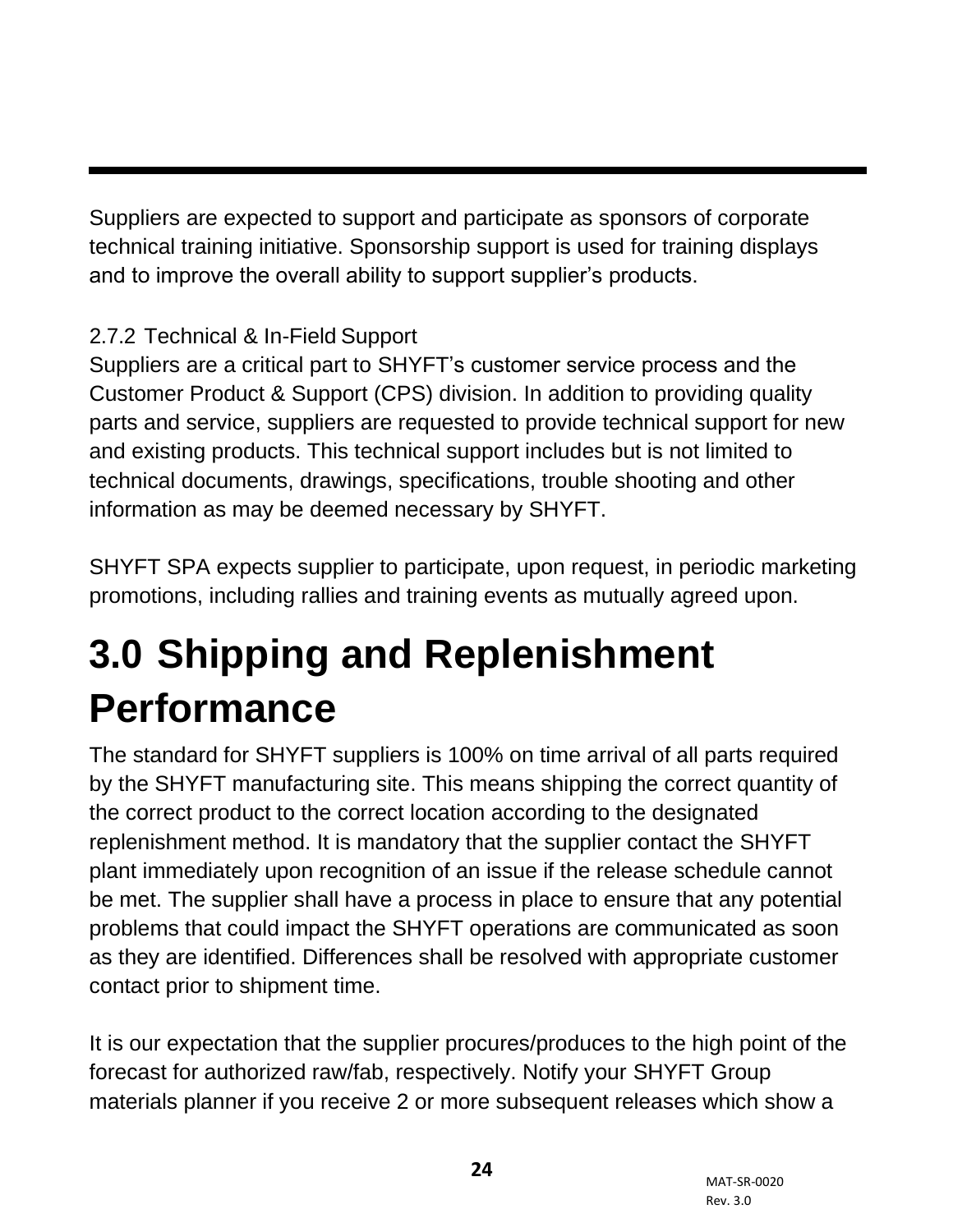decreasing authorization. Suppliers are expected to receive forecasts and releases, and to process them with minimal manual entry.

### <span id="page-23-0"></span>**3.1** Forecast Expectations

The forecast will grant fab & raw authorizations per the commercial terms between SHYFT Purchasing and the supplier. SHYFT will grant the supplier a raw and fab authorization in accordance to the authorization being provided by our customer. For example, SHYFT may grant 4 weeks raw and 2 weeks fab, for a total of 4 weeks (i.e. you're authorized to convert 2 weeks of the raw, not carry an additional 4 weeks raw). This will be provided to the suppliers in their releases. Certain commodities may be granted different standards per their release. Deviations from the standard must be authorized by SHYFT and will be communicated in the purchase order as well as the release.

Each SHYFT plant may or may not require the supplier to ship according to the forecast release, and will contact the supplier to set this protocol up if it's the desired method of delivery.

The authorization on a release is SHYFT Group's financial commitment for released material. See diagram below for illustrative definition:



Authorization for a cumulative amount and the lead-time required for a shipment are not synonymous. Lead-time is defined as the amount of time between recognition of an order and receipt of the order (can include manufacturing time as well as transportation time). This doesn't translate directly into the amount of weeks SHYFT will provide financial commitment in a cumulative authorization.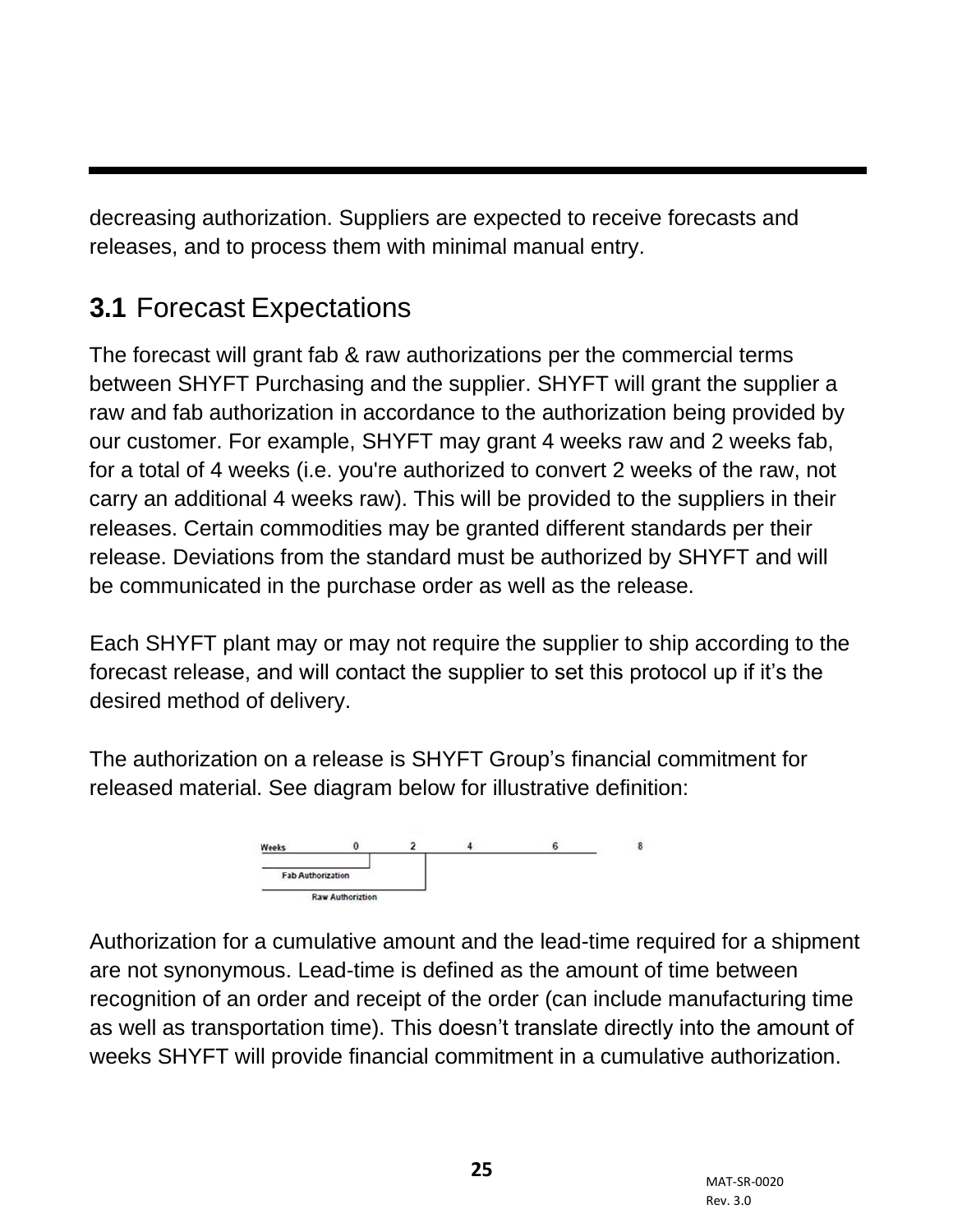### <span id="page-24-0"></span>**3.2** Shipping & Delivery

Authorization to ship specific product will be communicated to the supplier through SHYFT plant designated replenishment method (MRP, Kanban, min/max, sequence). SHYFT will notify the supplier of the designated replenishment method. Note: Replenishment method may vary from plant to plant. Please reference section 14 for further details on SHYFT's standard replenishment tools.

A delivery signal will show either a ship date or a delivery date. A delivery date defines when the goods are to be ultimately received by SHYFT Group. A ship date indicates the date which the supplier should ship the goods. In this context the delivery date does NOT mean delivery to carrier. The supplier is expected to understand transit time and have product ready for shipment to meet the delivery date on the schedule, inclusive of transit time. Contact the SHYFT Group plant if you have any questions as to which date is being transmitted.

The supplier is required to:

- 1. Control its processes to assure the physical shipments correspond with the SHYFT Group demand.
- 2. Have the ability to meet either a 15% week to week net schedule increase or a 15% cum increase over the period authorized under the raw and fab authorization. This does not apply once the supplier has been notified of a balance out.
- 3. Contact SHYFT plant Materials Representative(s) if supplieris unable to meet the replenishment schedule, and supply the following information:
	- a. Date the parts will be available.
	- b. Suppliers' plan to get back on schedule. Assign the necessary resources to resolve any delivery issues.
	- c. If an established window time is missed or release schedule cannot be met, contact your SHYFT plant representative for agreement on necessity of expedites.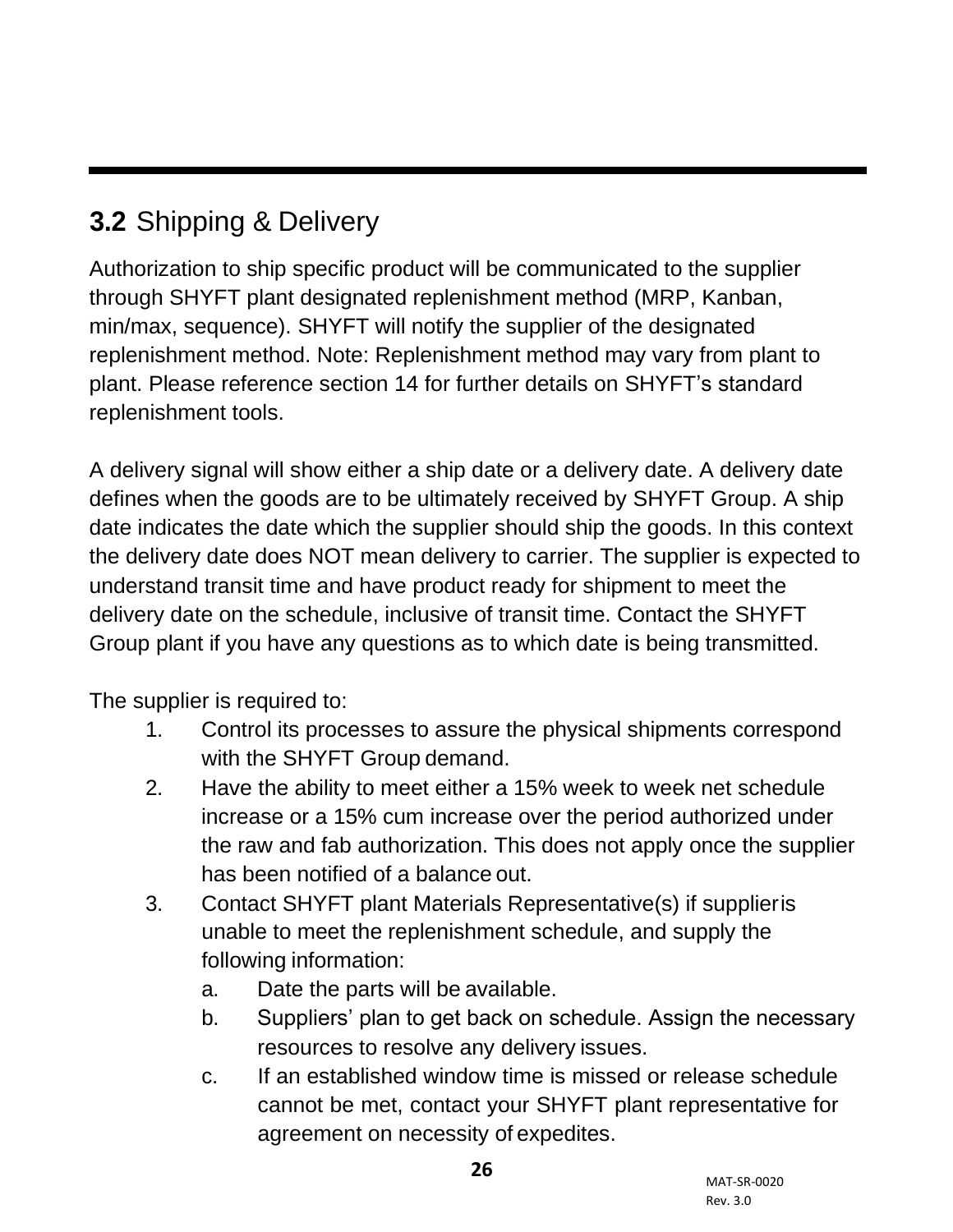d. For expedites, obtain approval from SHYFT for the mode & carrier chosen. Every effort must be expended to reach agreement on the expedited freight responsibility at the timeof shipment. If the supplier is responsible, the freight must be shipped "PREPAID" and the supplier may choose their logistics company. The supplier is also responsible for tracking the in-bound freight to SHYFT and advising the SHYFT plant Material Representatives as to shipmentstatus.

A supplier will be held responsible for downtime and other associated costs (i.e. Premium freight or charter costs) due to their inability to meet delivery requirements.

## <span id="page-25-0"></span>**4.0 Labeling Requirements**

### **4.1** Labeling Introduction

The adherence to these labeling requirements, as well as the packaging requirements also stated within the SHYFT Supplier Standards manual, is mandatory and will be continuously monitored. Non-compliance to these instructions may be brought to your attention through the issuance of a SCAR (Supplier Corrective Action Request) by our receiving plant.

Suppliers must ensure that all materials shipped to SHYFT are correctly labeled and that the labels are properly attached. When labeling, verify that there are two labels per container on adjacent corners. The label must be placed in the upper left-hand corner of the major side. Whenever possible the label printing should be a bold black type with at least 25mm high letters. No more than one part number is to be packaged in a container or shipped on a pallet. Supplier owned packaging with "Return to" labels must be in a clearly visible area that does not interfere with the production identification labels.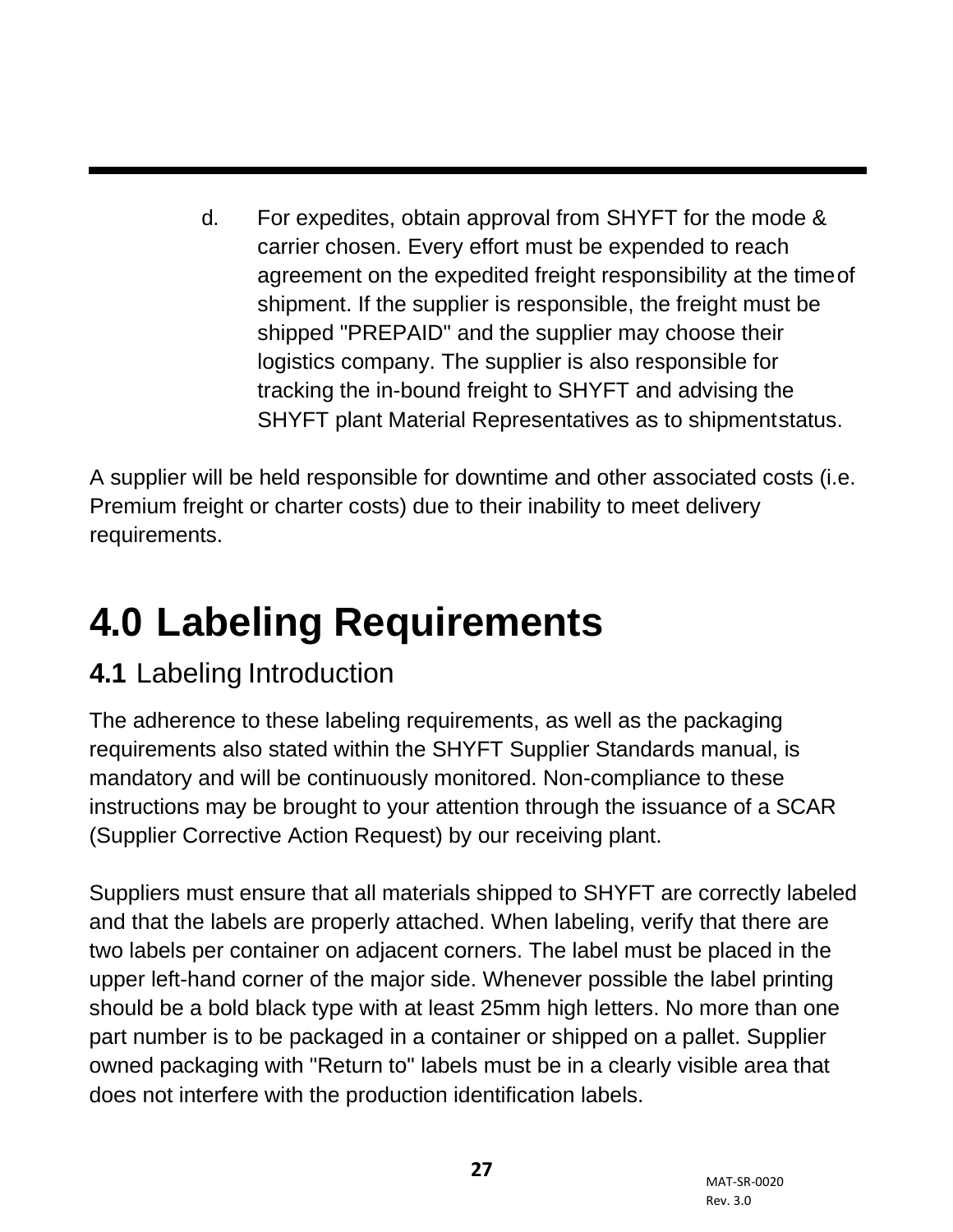Label protection against moisture, weathering, abrasion, etc., may be required in harsh environments and is encouraged wherever practical. Care must be taken to assure that labels meet reflectivity and contrast requirements and can be scanned with contact & non-contact devices.

It is the supplier's responsibility to remove labels on returnable containers & affix a new label prior to shipment, unless prior arrangements have been made with the SHYFT receiving plant.

### <span id="page-26-0"></span>**4.2** Part Shipping Labeling

All labels affixed to a container must contain the following information:

- 1. SHYFT Part Number
- 2. Quantity
- 3. SHYFT Supplier ID Number
- 4. Label Serial Number
- 5. Part Description
- 6. MFG Date (manufacturing date)
- 7. Part Revision Level
- 8. Lot Number
- 9. International Build Statement (i.e. Made inMexico)
- 10. Purchase Order (PO) Number
- 11. Manufacturing Address (Actual address of supplier's finalassembly plant - name should Mirror SHYFT scorecard plant location description to the fullest extent possible)

\*All material that is reworked must be labeled with a green R clearly identifying the reworked material as none first time passed.

All containers must have the final SHYFT destination information affixed either as a master label on the skid or within their standard label format affixed to each container. Data required includes SHYFT site name, SHYFT site number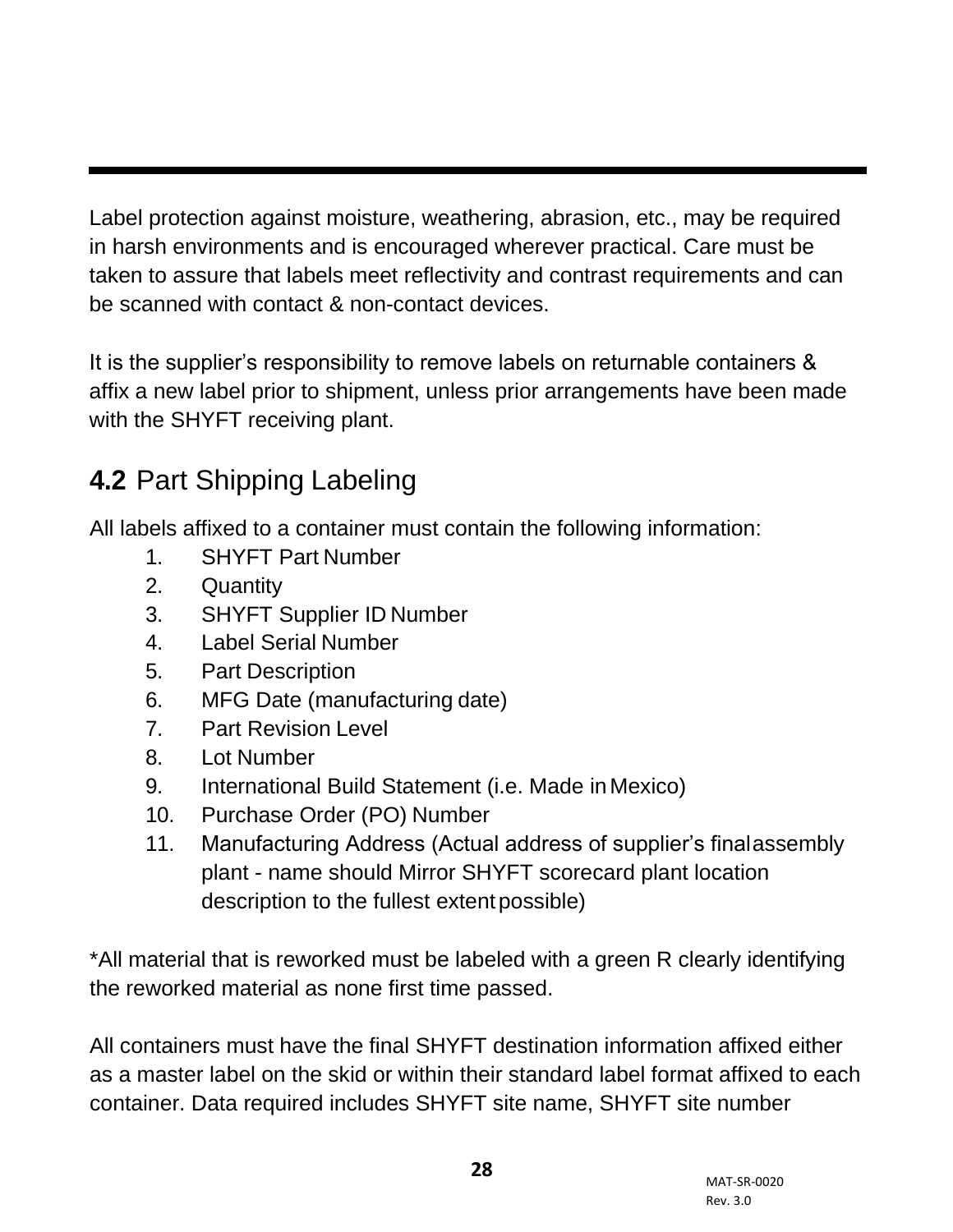(when known), Address, city, state and postal code. An example of an acceptable label is at the end of this section.

\* All product shipped into SHYFT under a deviation must include the deviation request number, clearly visible on each box of product, a "yellow" deviation label on the part and a copy of the approved deviation with the packing slip.

#### <span id="page-27-0"></span>**4.3** Mixed Load Labeling

When release quantities require cartons of mixed material on one pallet, a special "Mixed Load" label must to be used in addition to being labeled per SHYFT Labeling Specifications. All containers must be loaded to cubic capacity in order to maintain load density, package integrity, and obtain optimum transport utilization. The following criteria must be observed when shipping mixed loads to a SHYFT plant:

- 1. Cartons must be uniform in size to maintain loadstability.
- 2. Each pallet must have material / product for only one SHYFTplant.
- 3. Avoid shipping less than a full layer wheneverpossible.

SHYFT Materials Planning shall be contacted to establish load quantities.

For unit load packaging that is shrink wrapped, the master label and mix load labels must be applied to the outside. When individual containers are palletized and made into a unit load for mechanical handling, the master label shall be attached to two adjacent sides of the unit load.

## <span id="page-27-1"></span>**4.4** International Shipment Labeling

Shipments to or from countries (e.g., Mexico, US, Canada, EU) may require special labeling, other than the AIAG standard. SHYFT should be contacted to assist in obtaining the proper labels required if needed.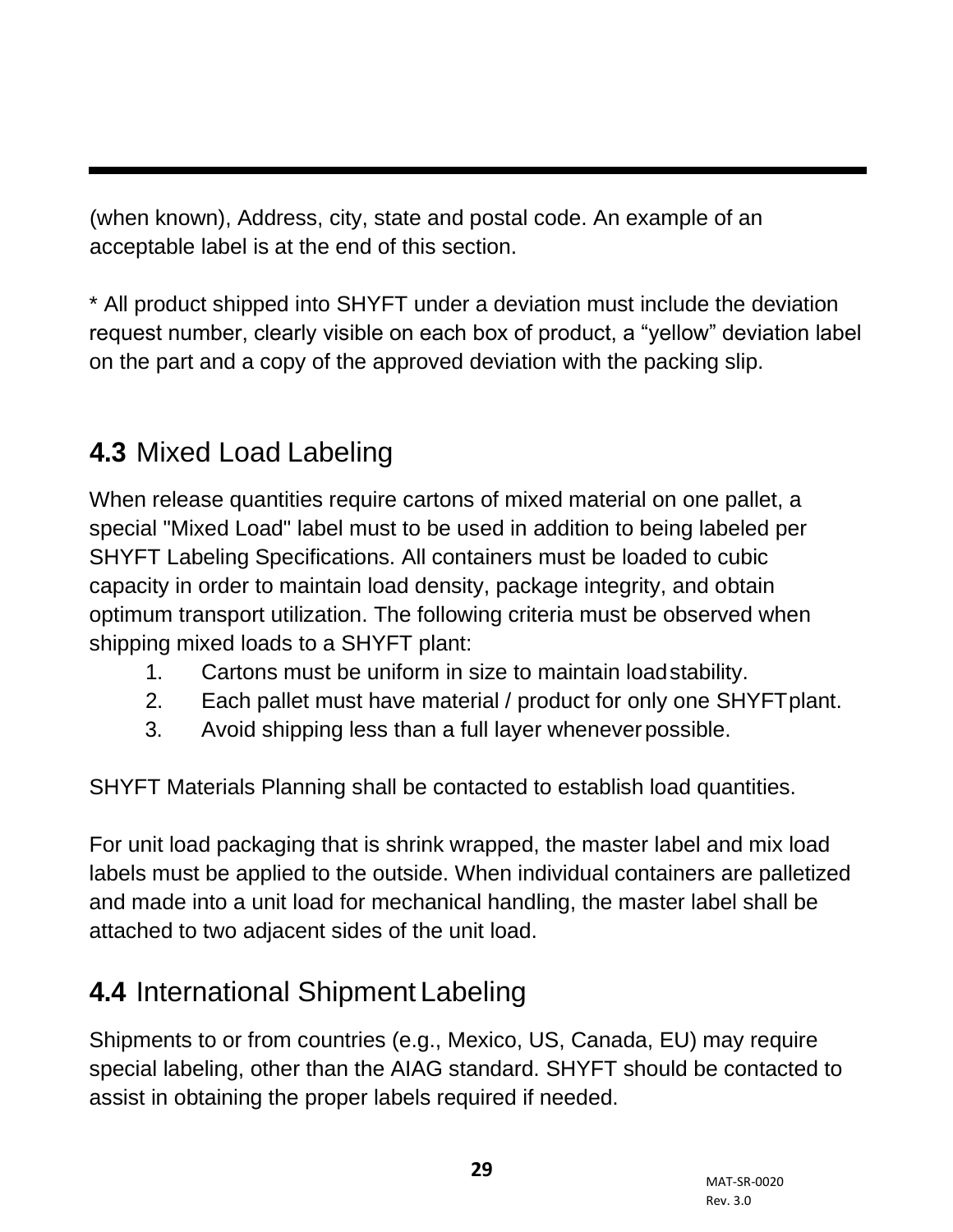### <span id="page-28-0"></span>**4.5** Sample Shipment Labeling

When shipping sample parts for SHYFT part submission or new revision level, the "Sample Part" label must be utilized and must contain the name of the person expecting to receive the container.

Packaging Test shipments must have a "Sample Parts" identification label placed in a highly visible area and must contain the name of the person expecting to receive the container.

SHYFT's requirements for shipping labels are based on the AIAG bar-coded format. Reference the AIAG Parts Identification and Tracking Application (B-4) document and the AIAG Trading Partner Labels manual (B-10) for labeling specifications.

#### <span id="page-28-1"></span>**4.6** Label Example

The below is an example only

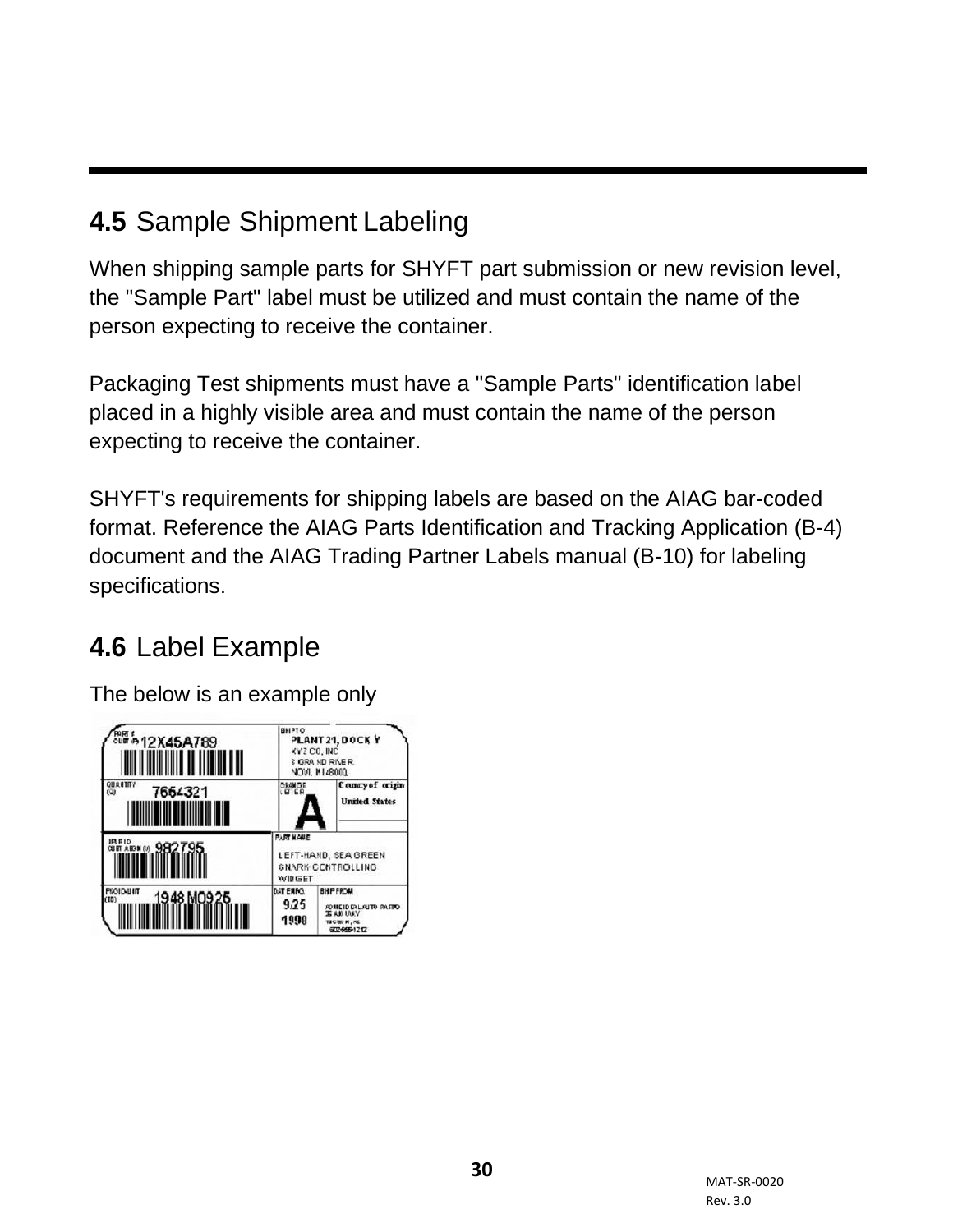## <span id="page-29-0"></span>**5.0 Packaging**

#### **5.1** General Guidelines

- 1. Ensuring part-quality, as well as designing, purchasing, andmaintaining packaging is the responsibility of thesupplier.
- 2. Any PO that does not reflect supplier-owned packaging must be modified. It is the supplier's responsibility to initiate this request with their SHYFT Purchasing representative.
- 3. Requests for packaging piece price increases should be submitted to both the appropriate SHYFT planner & the SHYFT purchasing representative.
- 4. All efforts to meet packaging deadlines, including those for proposal submission, trial packs, packaging procurement, etc., must be made. If a deadline cannot be met, it is the supplier's responsibility to notify the appropriate SHYFT planner at least one week prior to the deadlinedate.
- 5. Packaging must be consistent with AIAG specifications and the Supplier should standardize packaging as much as possible with SHYFT.
- 6. SHYFT production control & logistics, plant personnel, and suppliers have collectively established multiple best practice standards for packaging. In doing so, great care was given in conducting trials, evaluating costs & quality, maximizing freight, tracking sustainability, etc. When considering the type of packaging to utilize for a part, suppliers should first attempt to utilize one of SHYFT best practice standards for packaging. See appendix for a complete list.
- 7. When best practice packaging is not feasible, consider the following options for new package development, in the sequence shownbelow.

Option 1: Utilize a pallet to secure parts (unusual size items)

Option 2: Utilize the smallest standard tote without dunnage

Option 3: Utilize the smallest standard tote with dunnage

Option 4: Utilize a standard bulk bin without dunnage

Option 5: Utilize a standard bulk bin with dunnage

Option 6: Utilize a custom tote without dunnage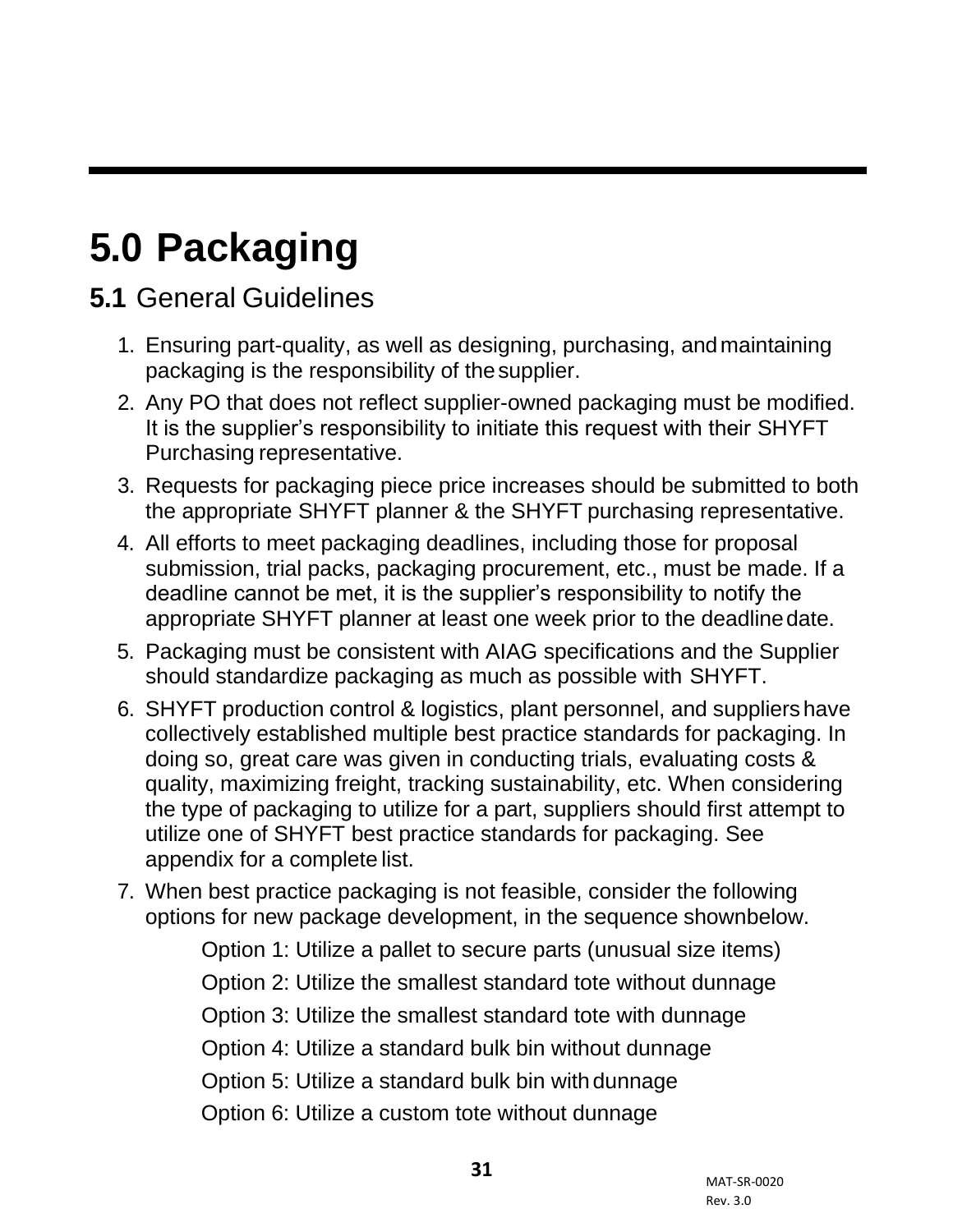Option 7: Utilize a custom tote with dunnage Option 8: Utilize a custom rack or bin

- 8. Returnable containers are preferred at ALL SHYFTFacilities.
- 9. In the case of loss or damage to returnable containers, suppliers are required to keep at least 2 shipments worth of expendable back-up packaging in house at all times so as not to disrupt production at the receiving plant. Expendable back-up packaging must be similar in-size to approved returnable packaging & contain the exact quantity percontainer.
- 10. When a new program launches, all efforts to re-use existing containers should be made before any new containers areprocured.
- 11. Returnable packaging should be designed to withstandnormal handling throughout the life of the program.
- 12. When required, internal dunnage should consist of the most inexpensive materials to adequately protect thepart.
- 13. Containers should be filled to capacity without exceeding maximum weight limits or compromising part quality. See container weight limits for more information.
- 14. All containers must be secured to pallets with either plastic banding, seat belts or stretch wrap.
	- a. The overall pallet height MUST NOT EXCEED 52".
	- b. All pallets must have 4-way entry.
- 15. Prior to each shipment, suppliers should ensure that containers are clear of debris and in good-working order.

#### <span id="page-30-0"></span>**5.2** Packaging Approval Process

- 1. Prior to launch, SHYFT will send a list of parts & a blank packaging data form (PDF) to all suppliers.
- 2. The supplier is responsible for filling out a preliminary PDF for each unique type of packaging. (Multiple part #s may be submitted on one form if the packaging is common). Packaging forms must be submitted to the specified SHYFT Materials contact by the specified due date for each program. Although suppliers should make every effort to fill out thePDFs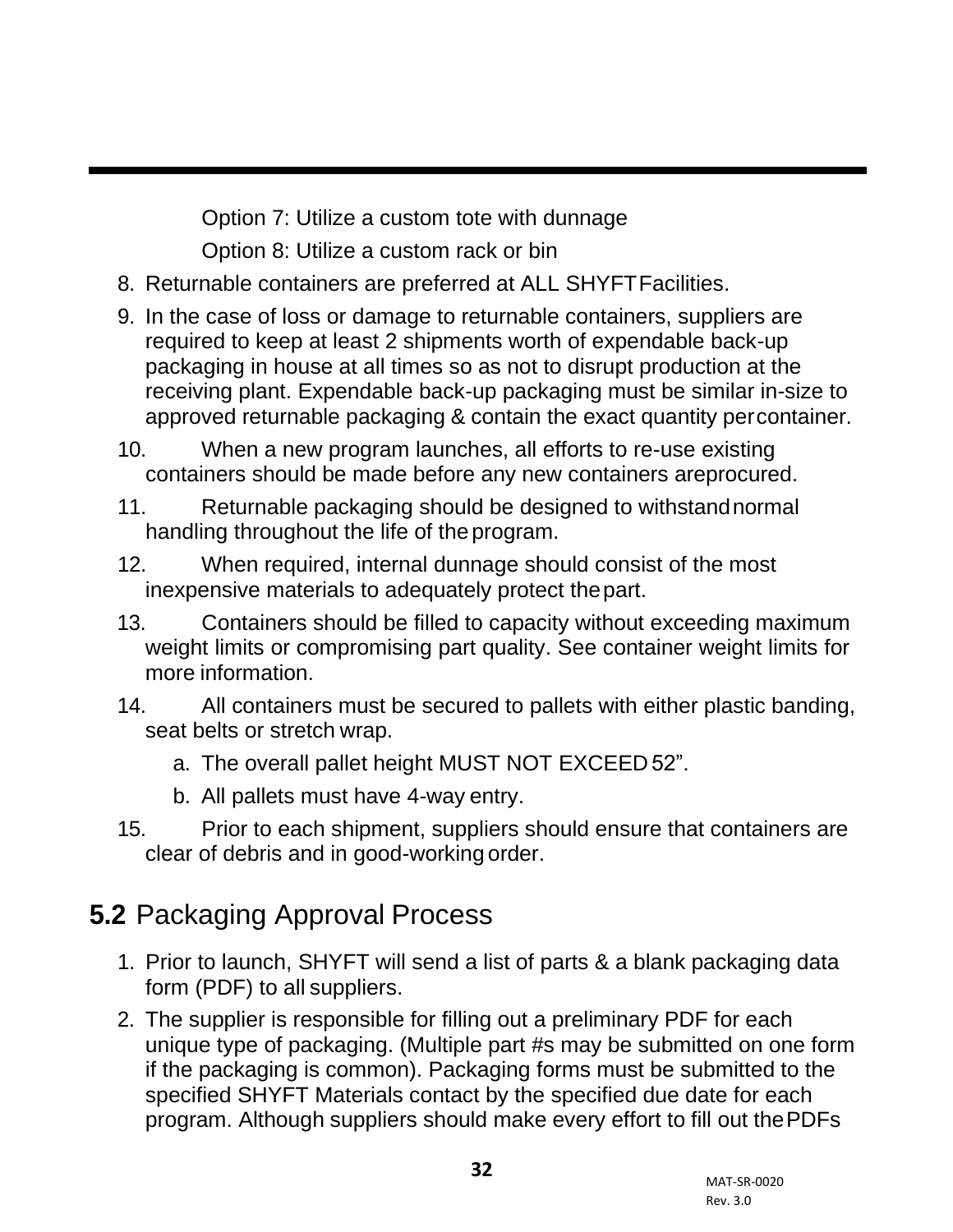as completely as possible, at a minimum the following information is mandatory for a PDF submission to be accepted:

- 1. Program Name
- 2. Supplier Name, Location & Contact Information
- 3. Revision Date
- 4. SHYFT Part # and Description
- 5. Part Dimensions & Weight
- 6. Container Type
- 7. Container Dimensions & Weight
- 8. Pallet Information
- 9. Picture / Sketch of parts in a FULLPACK
- 3. Once the proposal form is submitted, the SHYFT Materials contact will review the concept with the receiving plant's engineering, materials, & quality departments.
- 4. The SHYFT Materials contact will approve the concept, request changes, or request a trial and notify the supplier.
- 5. The supplier will submit a final PDF, including the piece price & fleet-size calculation forms.
- 6. The PDF is signed & packaging is authorized.

#### <span id="page-31-0"></span>**5.3** Returnable Containers

Whenever possible, all programs should use returnable packaging unless a returnable system cannot be cost justified. A container's success as costeffective packaging however, depends on how well it is maintained, controlled, and returned. Factors to be considered in the decision to utilize returnable packaging should include, but are not limited to:

- Geographical location of suppliers & receivingplant
- Product protection
- Availability of containers from previous programs for re-use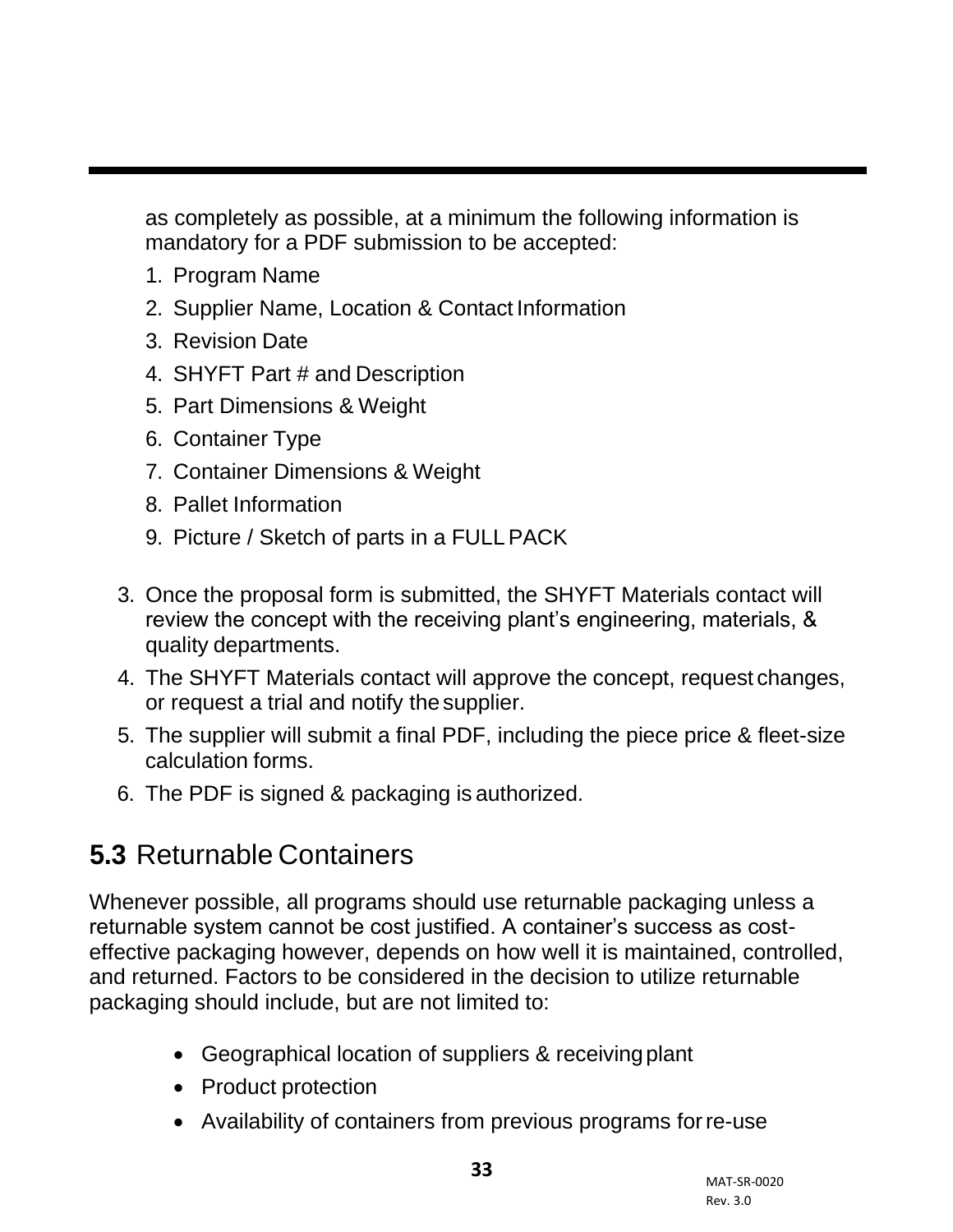- Initial cost of container purchase
- Piece price cost for returnables vs. expendables
- Maintenance / Repair Costs
- Developing Maintenance / Repair Program
- Transportation costs
- SHYFT facility & equipment constraints, both line-side &warehouse
- Cube utilization (container)
- Cube utilization (truck, RR car)
- Return ratio
- Weight Limitations
- Tracking & administrative costs

#### <span id="page-32-0"></span>**5.4** Dunnage

- 1. Dunnage should be used for additional part protection whenrequired.
- 2. Dunnage should be designed from recycled and/or recyclablematerials.
- 3. Dunnage should be as simple & inexpensive as possible, and allow for easy access to the parts.
- 4. Dunnage in totes/racks should be returnable & semi-permanently attached.
- 5. Returnable dunnage in bulk-bins is preferred, however must be made to knock-down to maximize freight usage. Expendable dunnage costs vs. freight costs should be analyzed if returnable dunnage is notfeasible.

#### <span id="page-32-1"></span>**5.5** Pallets

- 1. All pallets must be 48"x45" or 32"x30" (domestic) or 47"x45" or 36"x30" (overseas) according to AIAG specifications.
- 2. Returnable totes should ship on returnable pallets; expendable totes should ship on expendable pallets.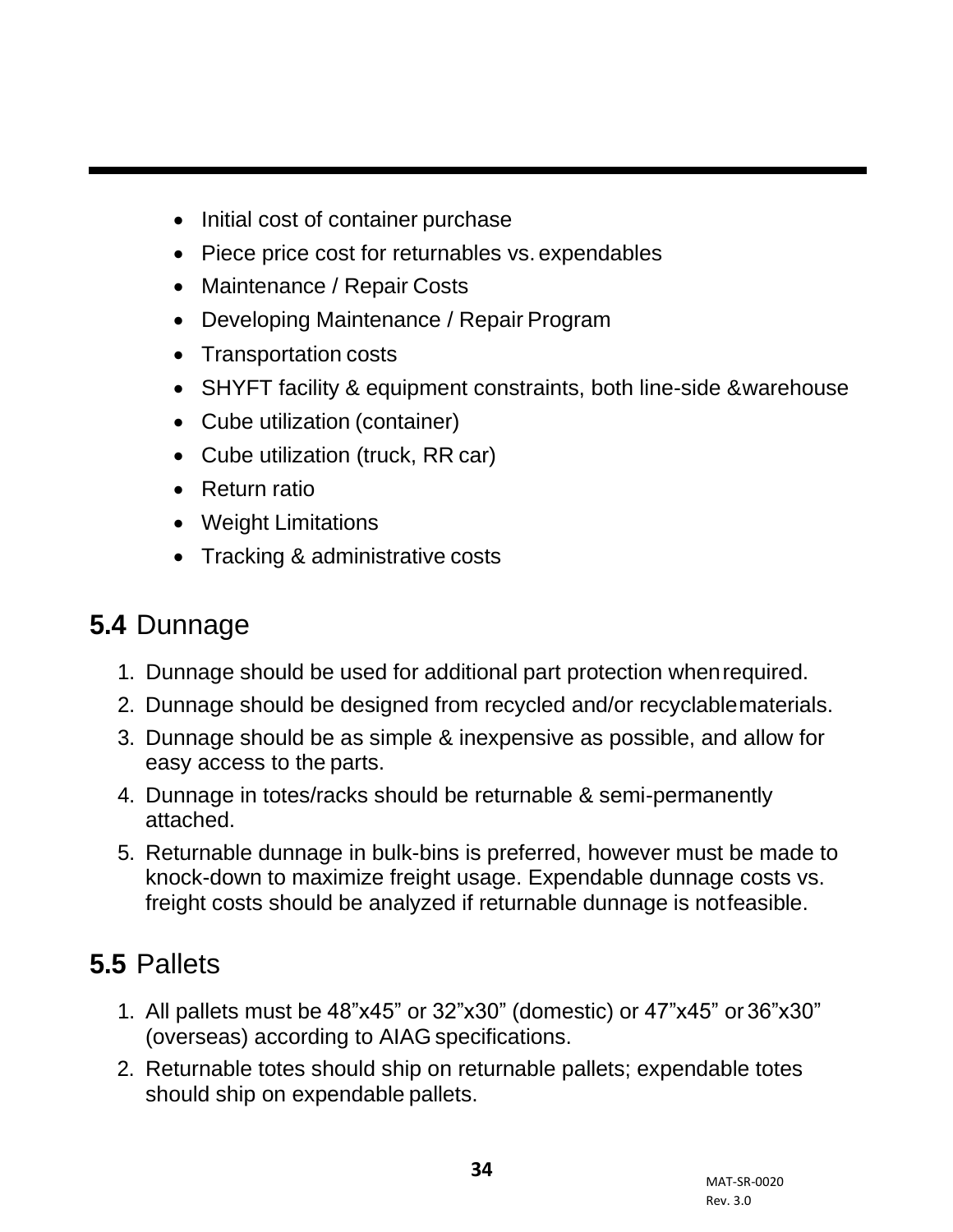- 3. When a returnable pallet is used, a returnable top cap must be used to ensure part integrity & stacking stability.
- 4. Returnable pallets should be the vendor's standard color(black).
- 5. Expendable pallets should be made of durable materials so as not to cause a safety hazard while being handled.
- 6. Expendable pallets entering or leaving the US must be heat-treated. See Export Guidelines for further clarification.
- 7. Pallet stack height may not exceed 52".
- 6. All wooden pallets must be able to support a minimum of 2000 lbs.

#### <span id="page-33-0"></span>**5.6** Placement of Containers on Pallets

- 1. Place containers so that AIAG labels are unanimously visible on 1 side and 1 end.
- 2. Each pallet should contain only one part number worth of parts; do not mix skids unless otherwise directed to do so by the receiving SHYFT Facility.
- 3. Containers must not hang over the edges of the pallet.

#### <span id="page-33-1"></span>**5.7** Shipping Bins/Racks

- 1. Racks should only be used when all other packaging forms totes, bulk bins, coffin boxes, etc. – have been exhausted, i.e. not feasible for the application.
- 2. Bins/racks should be designed to not only best suit the part, but to also best utilize the inside dimensions of a standard trailer(636"x96"x110").
- 3. Bins/racks should be powder-coated the vendor's standard color (blue, black, grey, or beige), unless otherwise specified by the receiving SHYFT Facility.
- 4. Potential pinch point areas should be paintedred.
- 5. Racks must be stenciled in accordance with the SHYFT container marking standard.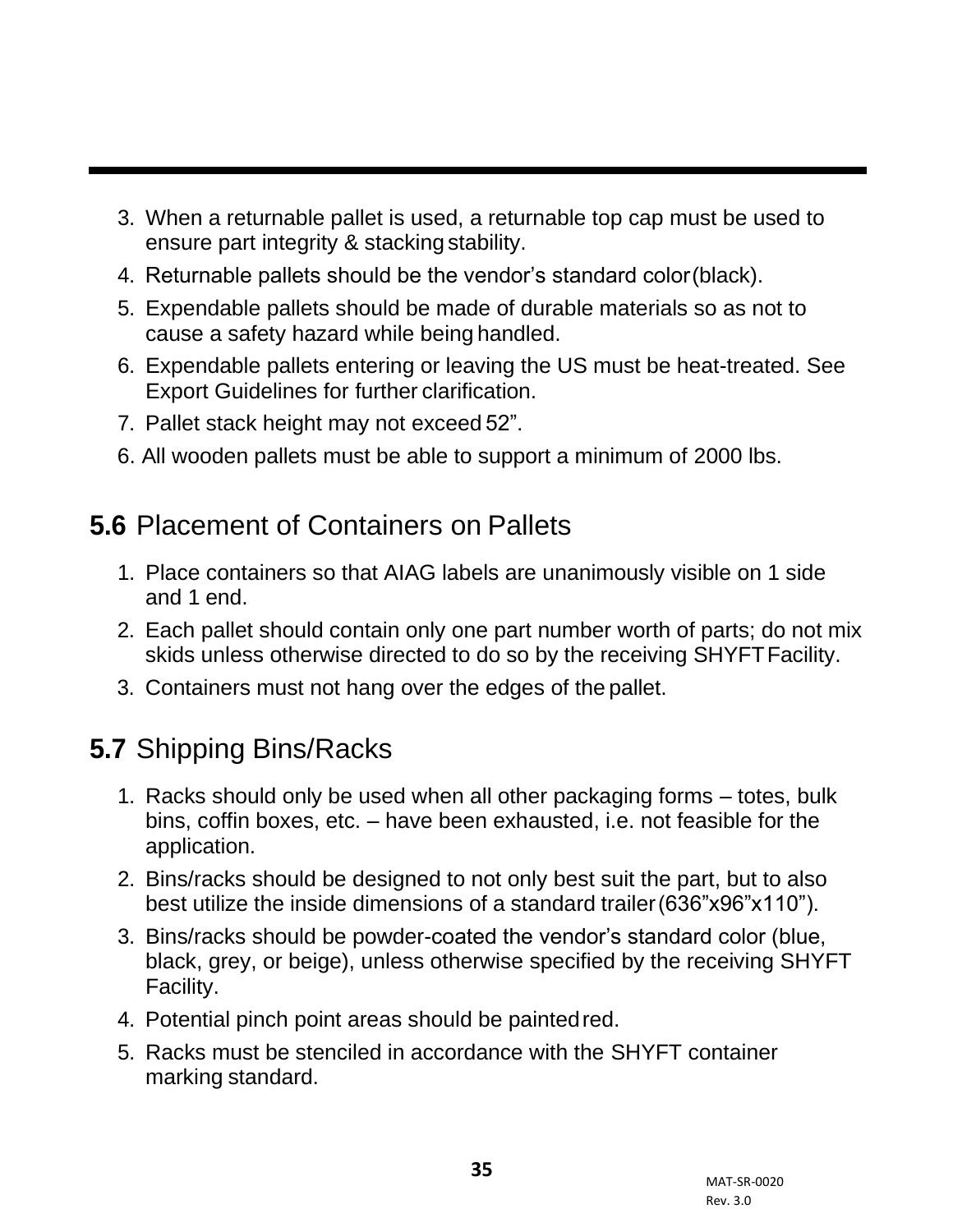#### <span id="page-34-0"></span>**5.8** Packaging Labeling Requirements

#### 5.8.1 Label Placards

- 1. Corrugated (cardboard) boxes Two (2) AIAG labels 4" x 6" per container. One on end and one on sideadjacent.
- 2. Racks Two (2) placard locations for labels on adjacent corners to hold standard 4" x 6" AIAG bar code labels.
- 3. Totes Two (2) Kennedy-style placards for use with standard 4" x 6" AIAG bar code labels. One placard on each short end of thetote.
- 4. Pallet Boxes (large collapsible containers) Two (2) Kennedy-style placards placed on container walls for use with standard 4" x 6" AIAG bar code labels. Placards will be placed on the short sides of thetotes.

#### 5.8.2Container Marking

All container markings are to be permanent. Container markings should read "Property of SHYFT".

- Totes Two (2) hot stamps, one on each long side of the container are required. Lettering should be in white and 1"tall.
- Plastic Corrugated Totes 1" tall white lettering, usually silk screened, on each long side of the container is required.
- Pallet Boxes Minimum of two (2) ID tags securely affixed to base of the pallet box.
- Pallets Minimum of two (2) ID tags securely affixed to the pallet.
- Lids Minimum of one (1) ID tag or sticker per lid. Raised or hot stamp lettering is acceptable providing that the lettering is of sufficient size and visibility to clearly identify that the container is owned bySHYFT.
- Racks, trays or large bins Should be stenciled, painted or marked in such manner as to clearly convey ownership of container.

#### 5.8.3 Supplier "Return to…." Labels

Each tote must contain a minimum of two (2) return-to labels which state "Return to Supplier xxxx, Any town, State" or other similar wording. The labels should be white with black lettering unless otherwise specified by the receiving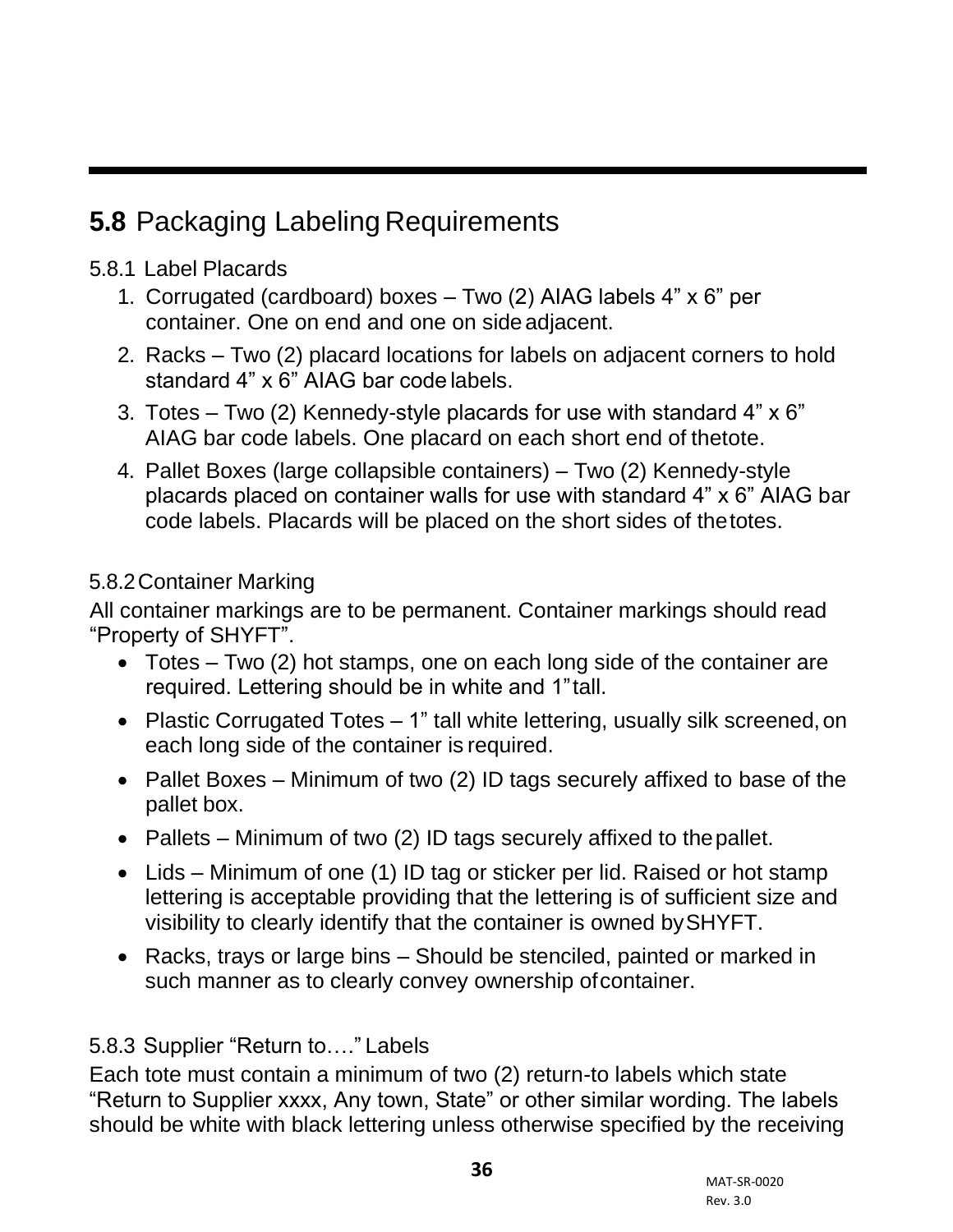SHYFT plant. Size should be approximately 6" x 1.5". Return-to labels should be placed on containers in an area that does not cover hot stamps or bar code labels. Printing should be large enough so that it is visible from a distance.

#### <span id="page-35-0"></span>**5.9** Container Maintenance & Repair

It is expected that SHYFT -owned returnable containers and dunnage will be maintained, cleaned, repaired and replaced by the supplier. It is the supplier's responsibility to account for maintenance costs in the packaging piece price. Exceptions should be noted in the Supplier quotation. Suppliers must ensure that packaging materials in need of repair or cleaning are set aside in a clearly marked area and repaired in a timely manner.

Suppliers will not be reimbursed for expendable back-up containers until all of the following are proven:

- a. Supplier purchased the fleet quantity authorized (copy of PO, delivery receipt)
- b. Supplier's budget for maintenance & repair has been exhausted (repair/replacement costs)
- c. Supplier notified the SHYFT Facility of a returnable shortage prior to expendable being shipped (email)
- d. SHYFT Facility did not return containers as agreed upon (if applicable)
- e. Containers were lost/damaged not by any fault of the supplier (if applicable)

#### <span id="page-35-1"></span>**5.10** Domestic Expendable Packaging

- 1) Expendable container sizes must closely resemble theapproved returnable container sizes.
- 2) Whenever possible, expendable packaging should be made of recycled materials.
- 3) All boxes should be RSC (regular-slotted container)style.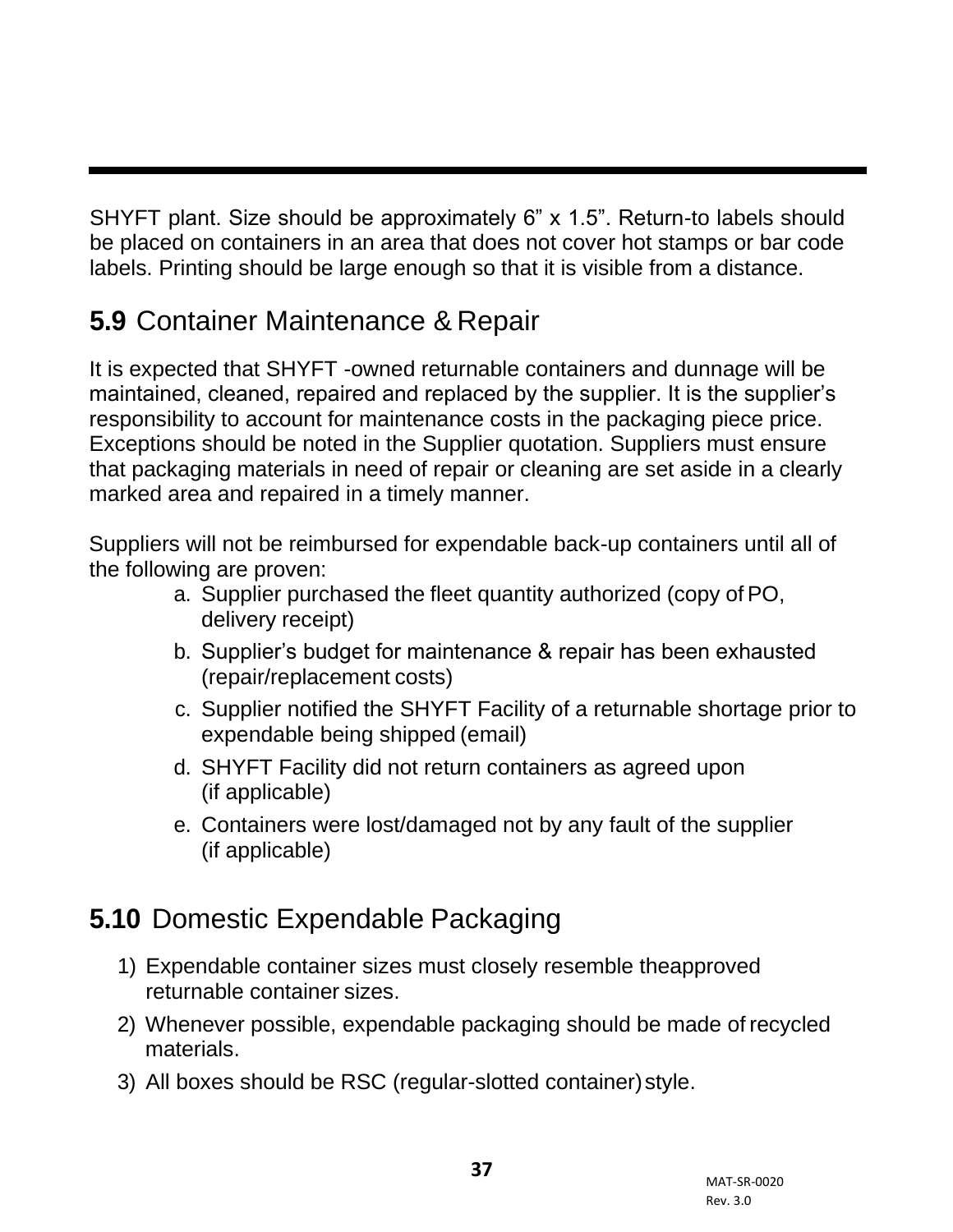- 4) Boxes may be single, double, or triple wall, depending on size &weight requirements.
- 5) Boxes must be adhered with tape. Metal staples are notacceptable.
- 6) Boxes should be secured to expendable pallets using either stretch wrapping or plastic banding and fiber board corner post to secure cartons on the pallet.

## **5.11** Export Packaging

International transportation modes utilize sea-container methods of transport that are different in container dimension from truck containers. Packaging design specifications have been developed to standardize containerdimensions and optimize cubic efficiency in transportation. Other options beyond what is outlined below may be required by your specific SHYFT customerplant.

#### 5.11.1 Export Pallets

1. Footprint sizes are developed to maximum sea-container cubicutilization.

a. 36 x 30 (in) = 915 x 762 (mm)2-way

- b.  $47 \times 45$  (in) = 1193 x 1143 (mm) 4-way (Preferred footprint size)
- 2. All wooden pallets shipped must have flush stringer design and be assembled using cross ties. Full perimeter pallets are acceptable. Single and double wing pallets, are not allowed.
- 3. All wooden pallets must be able to support a minimum of 2000 lb; (907 kg) internal load capacity.
- 4. All wooden pallets and wooden packaging *must* conform to government and local transportation rules and regulations.
	- a. Wood must be treated and marked using the International Plant Protection Convention's (IPPC).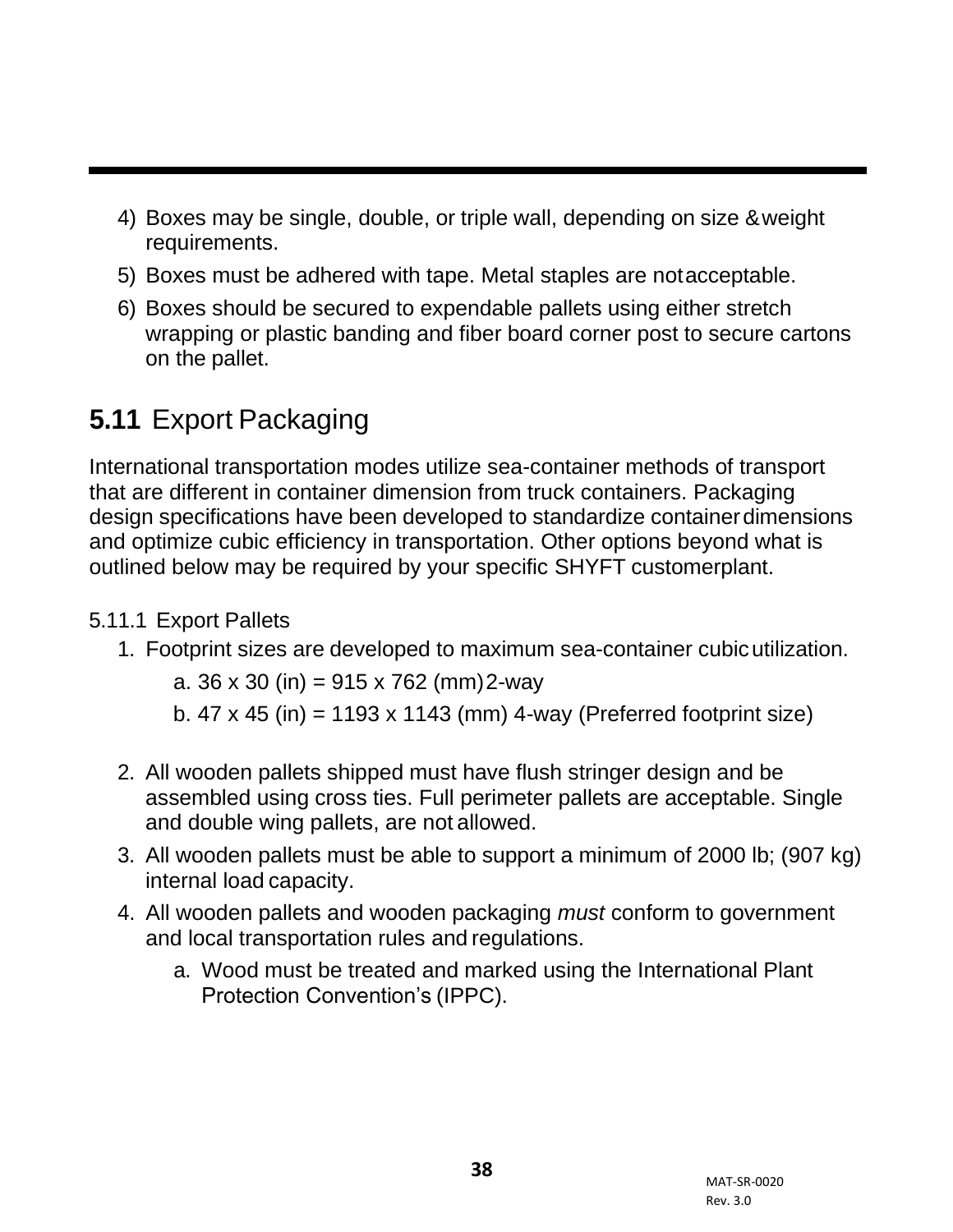

- *b.* "Guidelines for Regulating Wood Packaging Material in International Trade" (International Standards for Phytosanitary MeasuresNumber 15 (ISPM 15). (*reference, USDA-APHIS, WPM (September 16, 2004, 69 Federal Register (FR) 55719, Docket No. 02–032–3)[.](http://www.aphis.usda.gov/) [www.aphis.usda.gov](http://www.aphis.usda.gov/)*
- c. Failure to comply with Government Regulations may have adverse liabilities. Any associated costs and/or fines incurred as a result will be the supplier's responsibility.

#### 5.11.2 Export standard cartons

Design and usage type of corrugated packaging material needs to be evaluated based on the method of transportation and handling through to the point of use. Other considerations are the packaging and transportation cost. In developing a design, the following factors should be considered:

- a. Part Protection
- b. Handing Process (part orientation)
- c. Transportation Cost (cube utilization)
- d. Packaging Durability
- e. Load Transfer
- f. Storage Space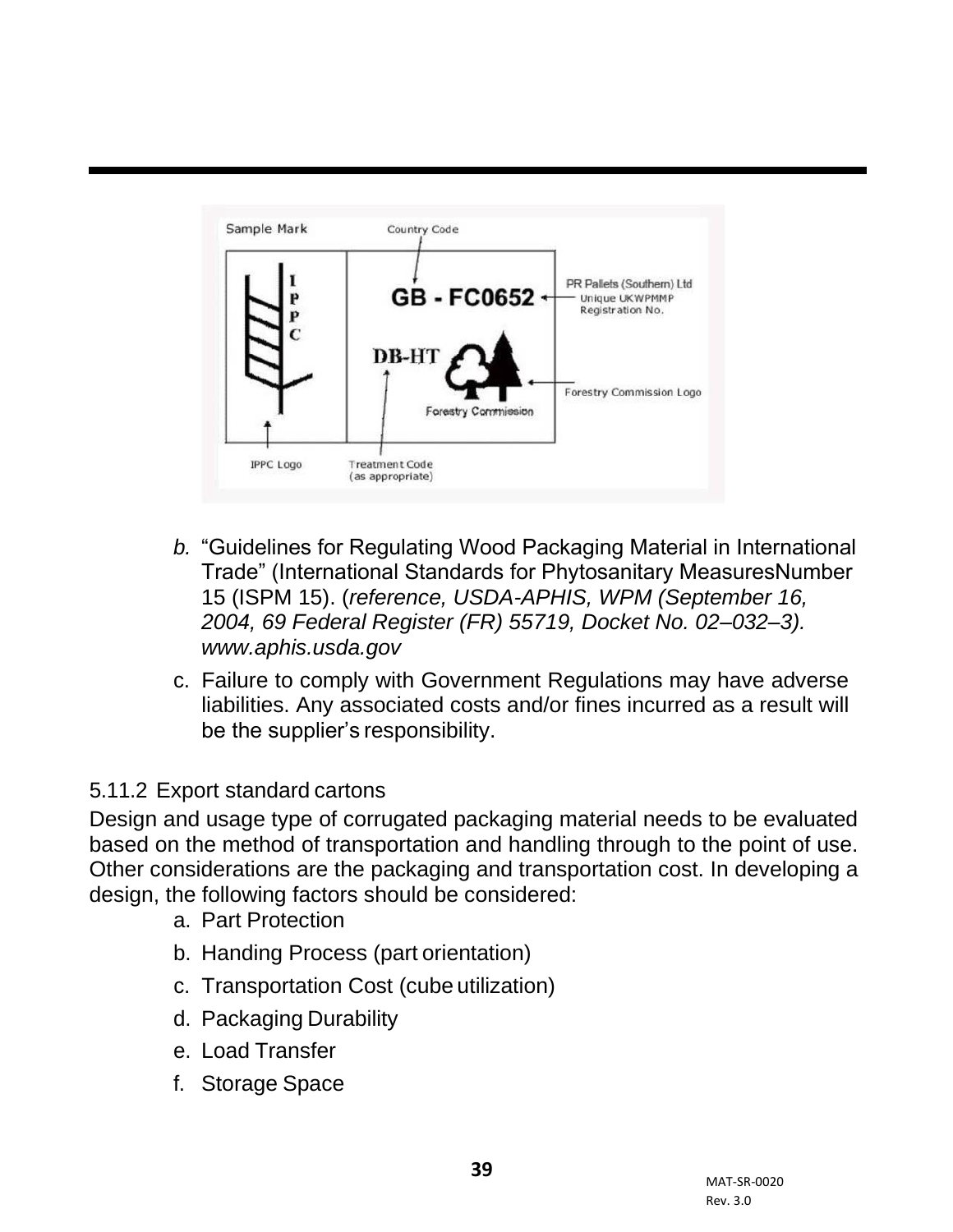All expendable containers *must* be filled to maximize container density of 95% to maintain cubic fill and packaging integrity during handling, as well as optimized cubic freight.

| Container |    | <b>Exterior Dimensions</b> |       | Containers<br>Per Layer | Layers Per<br>Pallet |         |
|-----------|----|----------------------------|-------|-------------------------|----------------------|---------|
|           |    | L.                         | W:    | H.                      | Maximum              | Maximum |
|           | In | 9                          | 9     | 5.00                    | $25(5-5)$            | 5       |
|           | mm | 228.6                      | 228.6 | 127                     |                      |         |
|           | In | 11.75                      | 15    | 7.00                    |                      | 5       |
|           | mm | 298.45                     | 381   | 177.8                   | $12(3-4)$            |         |
|           | In | 23.5                       | 15    | 7.00                    | $6(2-3)$             | 5       |
|           | mm | 596.9                      | 381   | 177.8                   |                      |         |
|           | In | 23.5                       | 15    | 9.875                   | $6(2-3)$             | 4       |
|           | mm | 596.9                      | 381   | 250.825                 |                      |         |
|           | In | 23.5                       | 22    | 7.00                    | $4(2-2)$             | 5       |
|           | mm | 596.9                      | 558.8 | 177.8                   |                      |         |
|           | In | 23.5                       | 22    | 9.875                   | $4(2-2)$             | 4       |
|           | mm | 596.9                      | 558.8 | 250.825                 |                      |         |

#### 5.11.3 Approved Export Expendable Sizes:

#### 5.11.4 Approved Bulk Container Sizes:

| Container |    | <b>Exterior Dimensions</b> |      |        | Type      | <b>Load Capacity</b> |     |
|-----------|----|----------------------------|------|--------|-----------|----------------------|-----|
|           |    | L:                         | W:   | H:     | Grade     | ΚG                   | LВ  |
|           | in | 36                         | 30   | 22.25  | HSC/RSC   | 340                  | 750 |
|           | mm | 914.4                      | 762  | 565.15 | TW        |                      |     |
|           | in | 47                         | 45   | 22.25  | HSC/RSC   | 227                  | 500 |
|           | mm | 1193.8                     | 1143 | 565.15 | <b>TW</b> |                      |     |
|           | in | 47                         | 45   | 29.6   | HSC/RSC   | 227                  | 500 |
|           | mm | 1193.8                     | 1143 | 751.84 | <b>TW</b> |                      |     |
|           | in | 47                         | 45   | 44.5   | HSC/RSC   | 227                  | 500 |
|           | mm | 1193.8                     | 1143 | 1130.3 | <b>TW</b> |                      |     |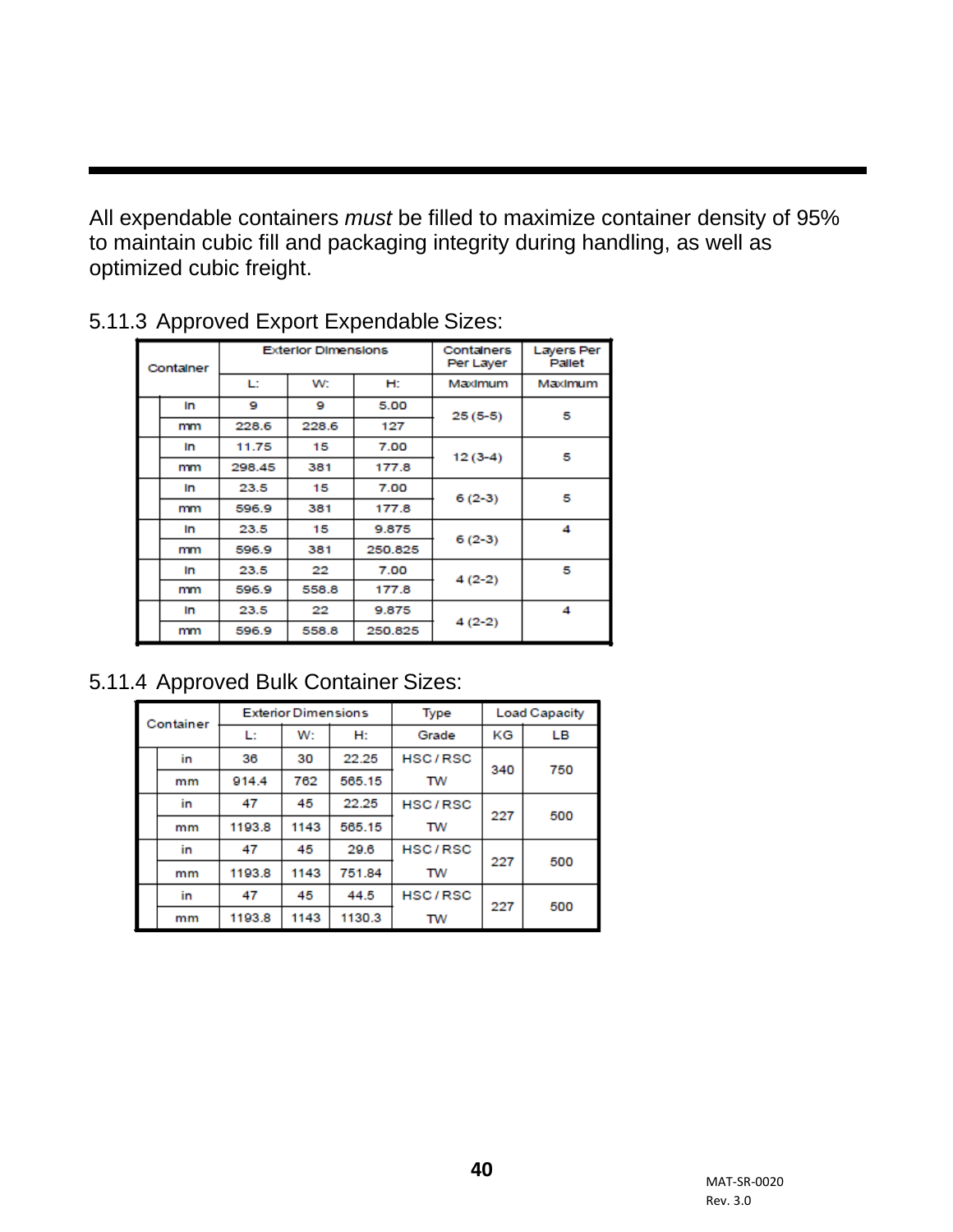

## **5.12** Unit Load Stacking and Corner Supports

- 1. Unit load stack heights *must* be designed of sufficient strength to withstand a minimum stacking height at 89 (in) (2260 mm) under fullload in transit or storage.
- 2. Unit load top layer *must* be configured with support in all four corners to allow for stacking in loading and storage. Void fillers or empty cartons are an acceptable practice; load transfer needs consideration when using such methods.
- 3. Pyramid stacking is not an acceptable practice.
- 4. Standard unit load height of 22.25, 29.6 and 44.5(in) are to be maintained to assure maximum cubic transportation efficiency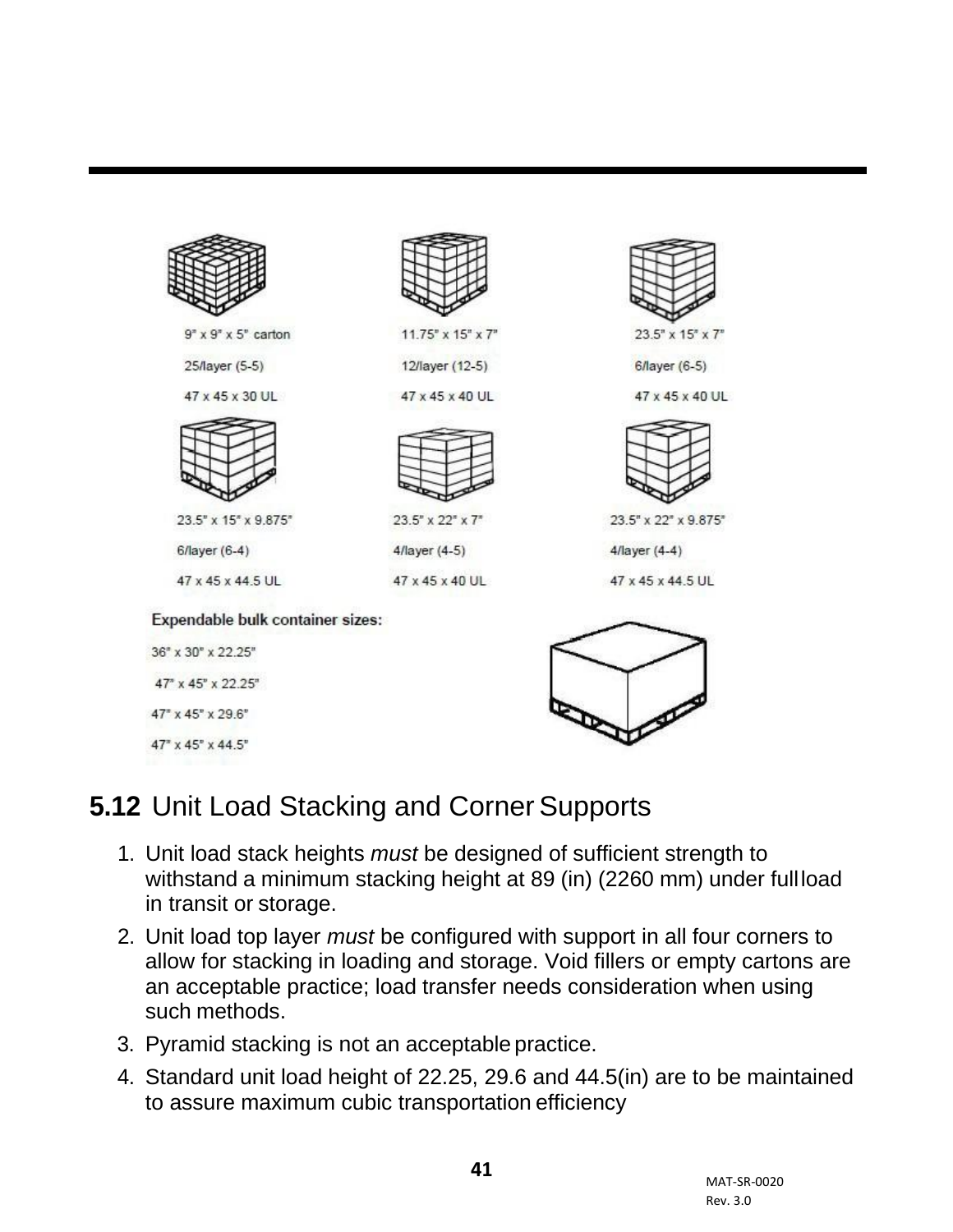

5. When corner supports are required for stacking strength, the preferred option is corrugated; paper tubes, build-up block and roll-ups are typical. Formed Fiberboard angle board is an acceptable option. Woodencorner supports are an allowable alternative when heavy loads are applied. All wooden dunnage *must* follow the U.S Government Certification, USDA-APHIS (ISPM-15) specification.

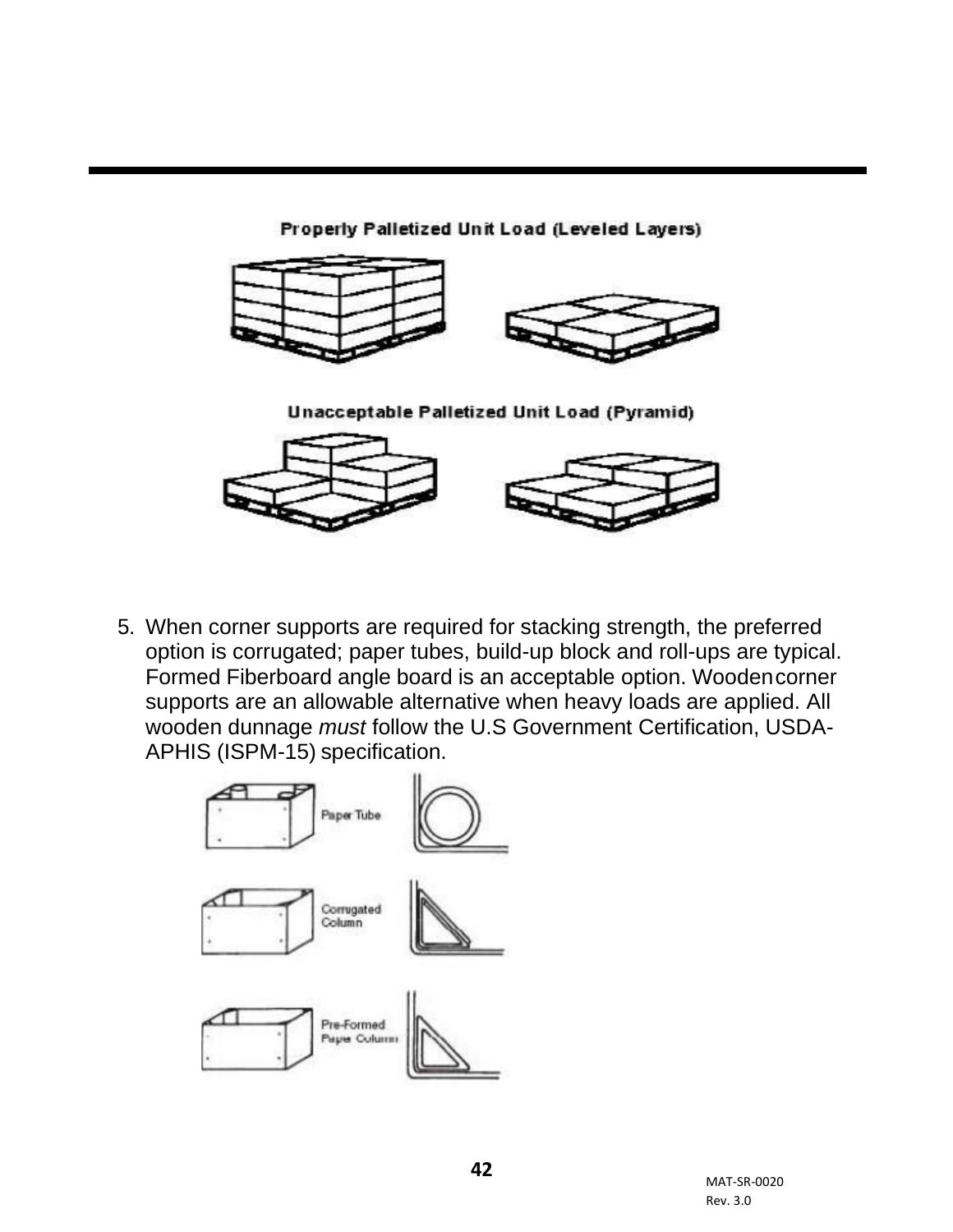- 6. It is the supplier's responsibility to secure all unit loads with adequate banding.
- 7. Polyester plastic strapping is the preferred method for securing a unit load of manually handled tote cartons to a pallet. Supplier is recommended to use four (4) way strapping practices on manually handled carton unit loads. Shrink-wrap film, (non-PVC) is acceptable and recommended to ensure load integrity. Metal banding is restricted and allowed on an acceptation basis only.

# **5.13** Corrosion Protection

Unless otherwise specified, all uncoated or unprotected ferrous and nonferrous metal surfaces (internal and/or external) shall be protected against rust and corrosion for a minimum of sixty (60) days from the date of shipment. If a corrosion-protected ferrous or nonferrous metal is to be imported into the United States, the corrosion protection substance must be certified to be in compliance with the Toxic Substance Control Act (TSCA) prior to leaving U.S. Customs. They shall be suitably packed to prevent shipping and handling damage. All openings (i.e. fuel, hydraulic, electrical connections, etc.) shall be adequately protected by closures to prevent contamination or damage.

All fuel system and hydraulic components shall be free from visible contaminants, foreign material, rust or burrs. Fuel system components shall be protected with corrosion-protective compound. Hydraulic components shall be protected with corrosion-protective compound compatible with standard hydraulic oils.

# **5.14** Electronic Static Discharge (ESD) Packaging

If ESD (Electronic Static Discharge) packaging is required, SHYFT Group will specify on product drawings.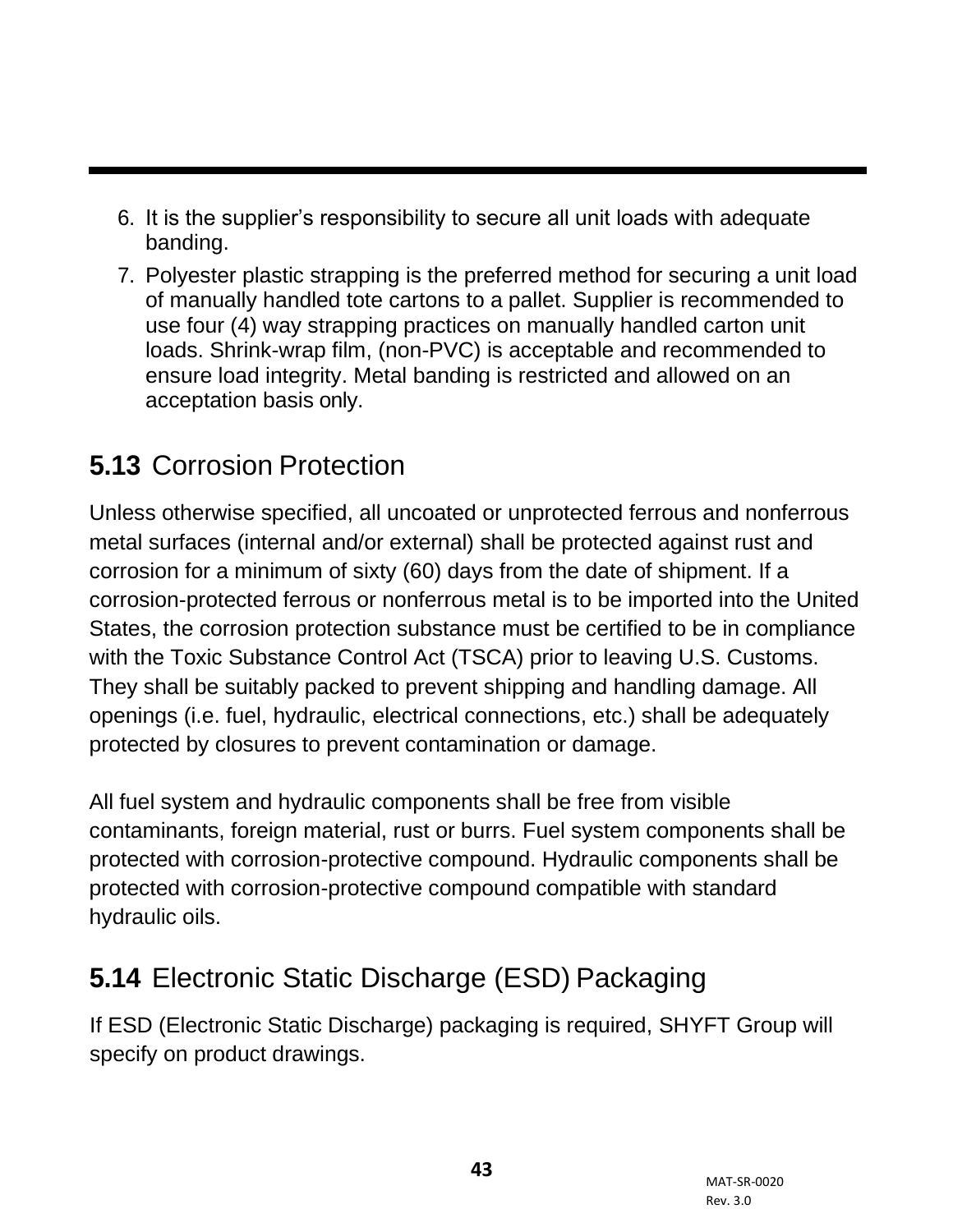# 6.0 Logistics Requirements

# 6.1 Logistics Requirements Introduction

SHYFT planning and/or Logistics will determine carrier selection and routing instructions to effectively manage inbound freight through the careful consideration of these factors:

- Supplier location
- Product volume
- Packaging
- Transportation costs
- Lead time

SHYFT expects our suppliers to share in the ownership of the shipping process to ensure products are received in a timely and cost-effective manner essentially, at the right time, in the right container, at the right shipping price, to the right location. Below you will find supplier responsibilities necessary in order to fulfill our transportation requirements.

## 6.2 Logistics RequirementsCommunication

All shipments must be accompanied by appropriate documentation. Documentation may include, but not limited to, packing slip, bill of lading, NAFTA certificates, commercial invoices, CMR (EU and Asia) and hazardous materials information.

The supplier is responsible for contacting the appropriate carrier, freight forwarder and SHYFT Materials personnel to ensure timely pick-up and delivery. It is the supplier's responsibility to set shipping window times in conjunction with SHYFT plant materials personnel and the carrier to ensure delivery at the SHYFT facility by the delivery date shown on the release.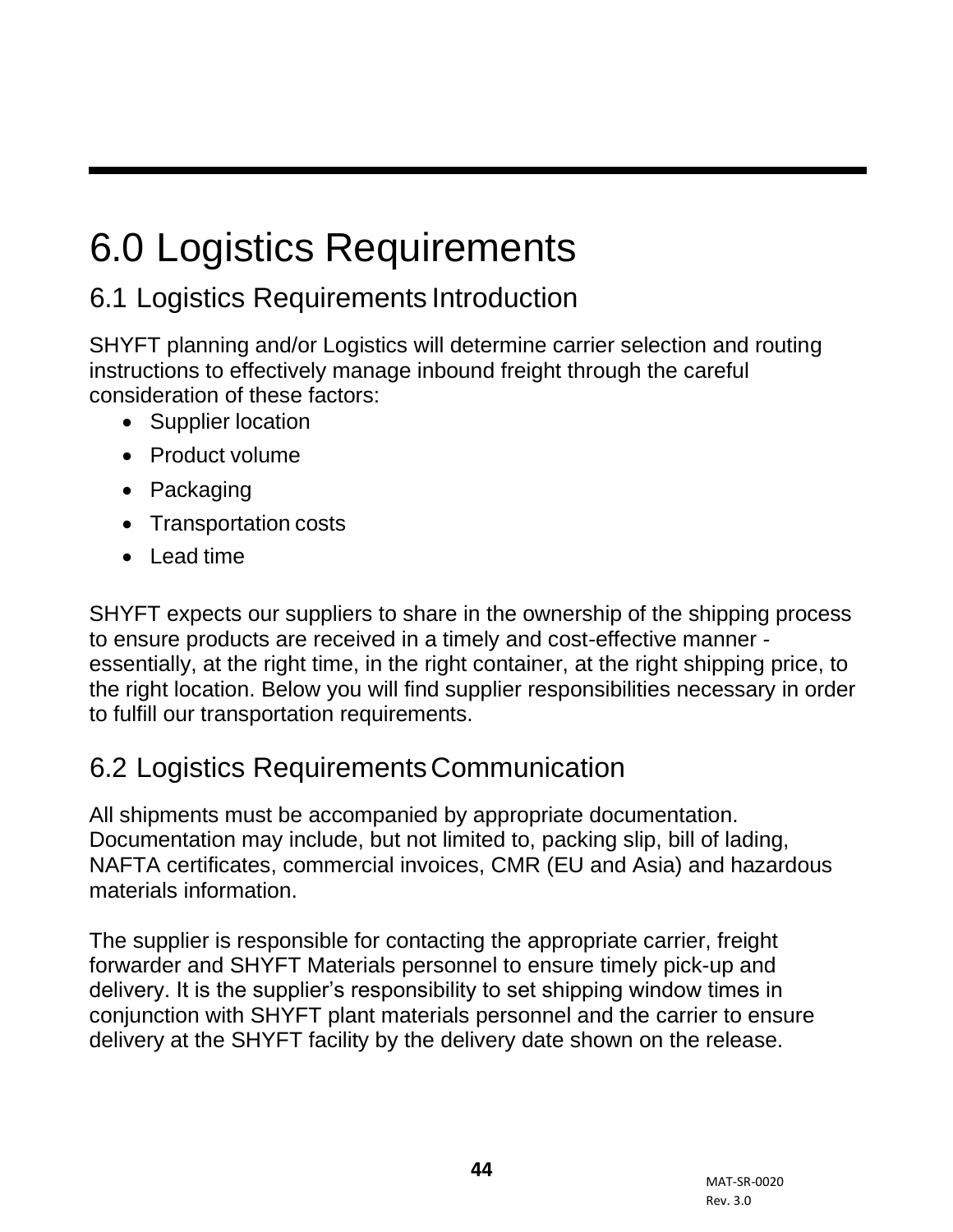Any failure to meet the agreed upon shipping windows that result in carrier detention charges may result in a debit to the supplier to compensate for excess carrier detention charges.

Information to be provided should include, but may not be limited to, product availability, expected delivery time, special instructions, container dimensions, and weights. If shipping less-than-truckload quantities to one ship-to location, each skid must include a label indicating the plant name and address.

## 6.3 Packaging Slip Requirement

SHYFT requires all suppliers to prepare their packing slip(s) in a standard format.

*Mandatory*: Packaging slip must be attached (glue or tape) to the packaging (pallet shipment). The packing slip must be in a pouch/sleeve that protects it but also allows it to be removed by receiving plant.

Failure to comply with this requirement may result in a SCAR issued for the shipment per the SCAR procedure. Items required include:

- Packing Slip #
- Sold To info
- Supplier Production Plant
- Ship to
- $\bullet$  BOL #
- Customer part #
- Description
- Supplier part #
- Quantity shipped
- $\bullet$  PO #
- Footer which includes page number and repeats the pkg slip # Packing Slip Bill of Lading Information Requirements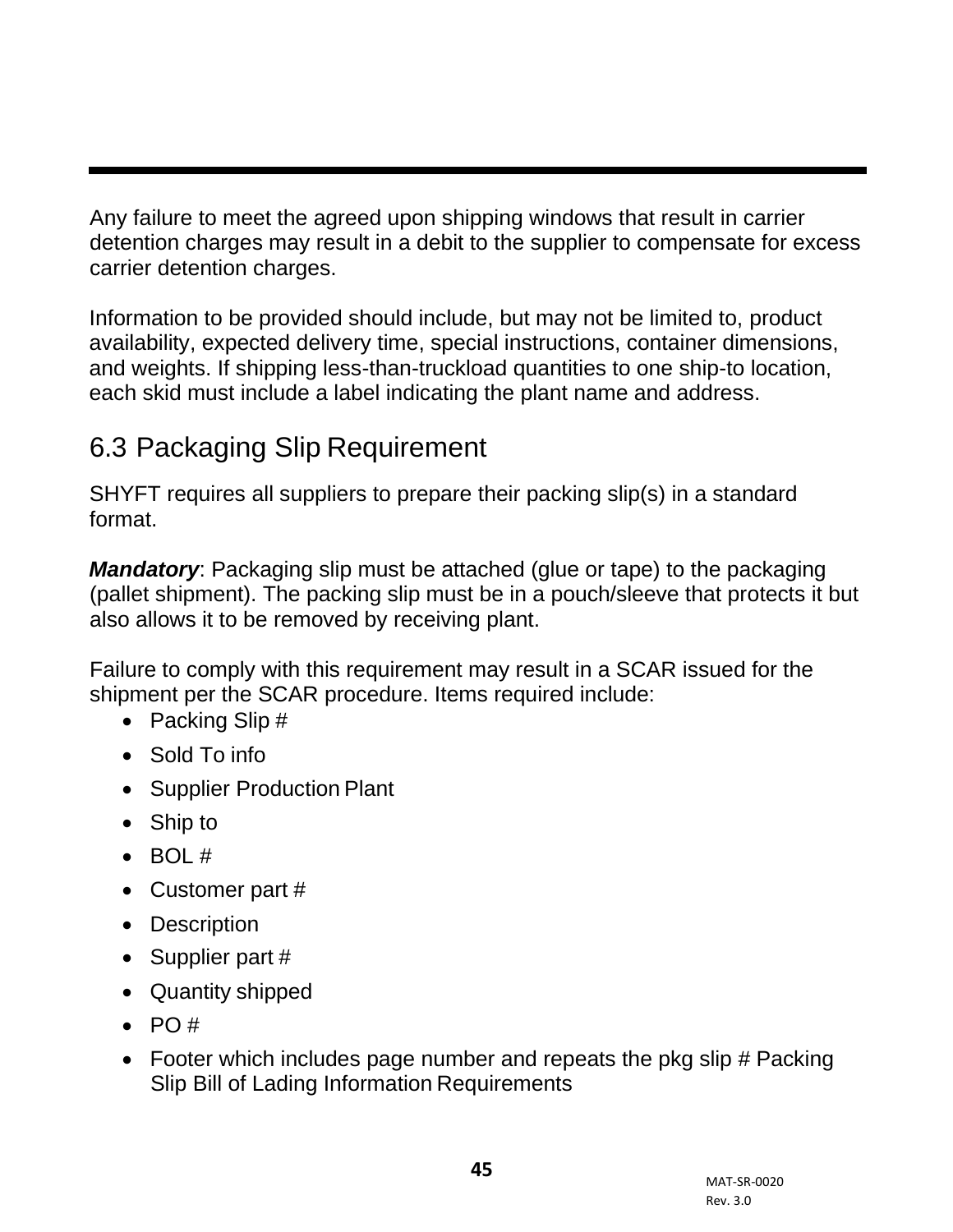## 6.4 Bill of Lading Requirements

The following information instructs a SHYFT Supplier on how to properly complete a bill of lading (BOL) form for shipments that are sent collect into SHYFT. Non-compliance to these requirements that result in excess freight charges to SHYFT will be debited back to the Supplier.

A separate bill of lading must be created for each ship-to location, even when shipping on the same carrier. Each BOL must contain a unique BOL #.

6.4.1 Shipper/Vendor Information

Must include: Vendor Name, Supplier ID, Street address, city, state, and zip.

| Example 1         | Example 2          |
|-------------------|--------------------|
| <b>ABC Supply</b> | ABC Supply - 12345 |
| Supplier ID 12345 | 1234 Cornell Rd    |
| 1234 Cornell Rd   | Anytown, OH 45242  |
| Anytown, OH 45242 |                    |

6.4.2 Consignee and Destination

The Ultimate Consignee should be shown as: SHYFT, Plant name, and Plant #. The Destination must include:

> Street address City, State, and zip and c/o where applicable

- 6.4.3 In addition to the above information, your BOL must include:
	- 1. Number of Packages and/or Handling Units If packages are consolidated on a skid, provide both package count and skid count on the bill oflading.
	- 2. Description of shipment Enter the description of each line item. Please note the type of package (carton, tote, barrel, etc.) and the quantity per package. Each line item must include the correct National Motor Freight Classification (NMFC) Item # and Class. This information is critical to ensure correct rating so as to avoid excessive charges.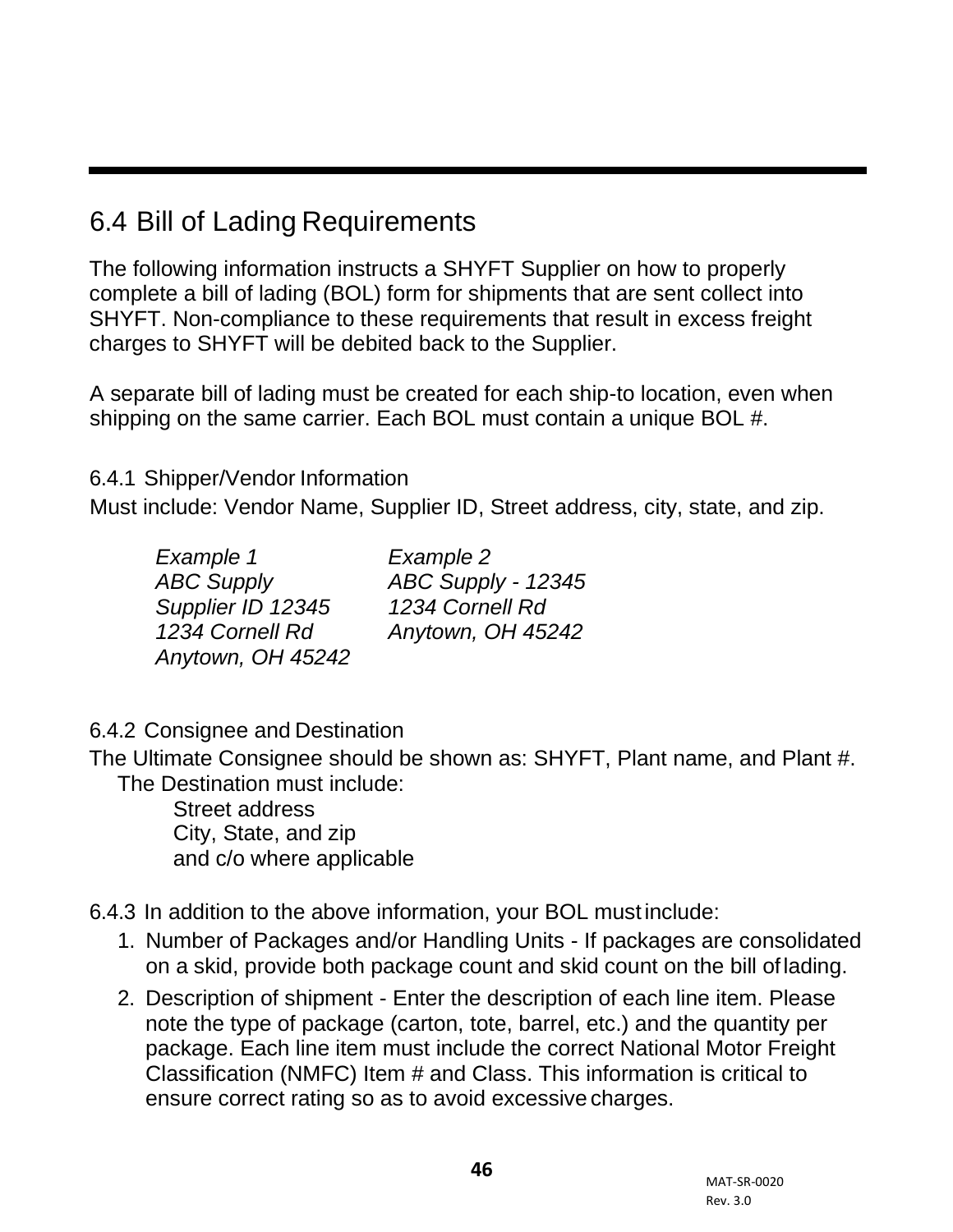- 3. Weight Enter the total gross weight, in pounds, for each line item. Include the weights of pallets, skids or any secondarycontainer.
- 4. Freight Terms Indicate "FOB Origin, Freight Collect" terms if SHYFT is responsible to pay for the shipment. All freight shipped to SHYFT facilities must be shipped freight collect unless Purchase Order states otherwise or shipment is a Supplier paid expedite or routing deviation.

## 6.5 Routing Instructions

Routing instructions will be provided for all routes to SHYFT locations. The routing instruction will include at least one primary carrier and an expedited carrier, and is issued by each SHYFT receiving location.

It is the supplier's responsibility to ensure compliance and availability. Contact your appropriate plant materials personnel if you have not received a Supplier Specific Routing Instruction. A copy of the routing instruction must be signed and returned to the SHYFT plant materials contact.

Plant approval must be obtained from the receiving plant materials personnel for any routing instruction deviation. Any deviation from these routing instructions without plant approval may result in a supplier chargeback to compensate for excess freight charges and/or administrative fees.

#### 6.6 Premium Freight/Expedites

Any premium freight which results from a supplier event will be managed and paid for by the supplier. SHYFT will not take responsibility for the set-up, management, tracking or payment of a supplier-caused premium freight event. The supplier will communicate to the plant all expedite information and provide milestone updates to keep the plant informed on the arrival of the expedited components. SHYFT reserves the right to take-over the management of the premium freight event if the supplier fails to communicate and effectively manage the event themselves. In these cases, the supplier may be charged for SHYFT's time.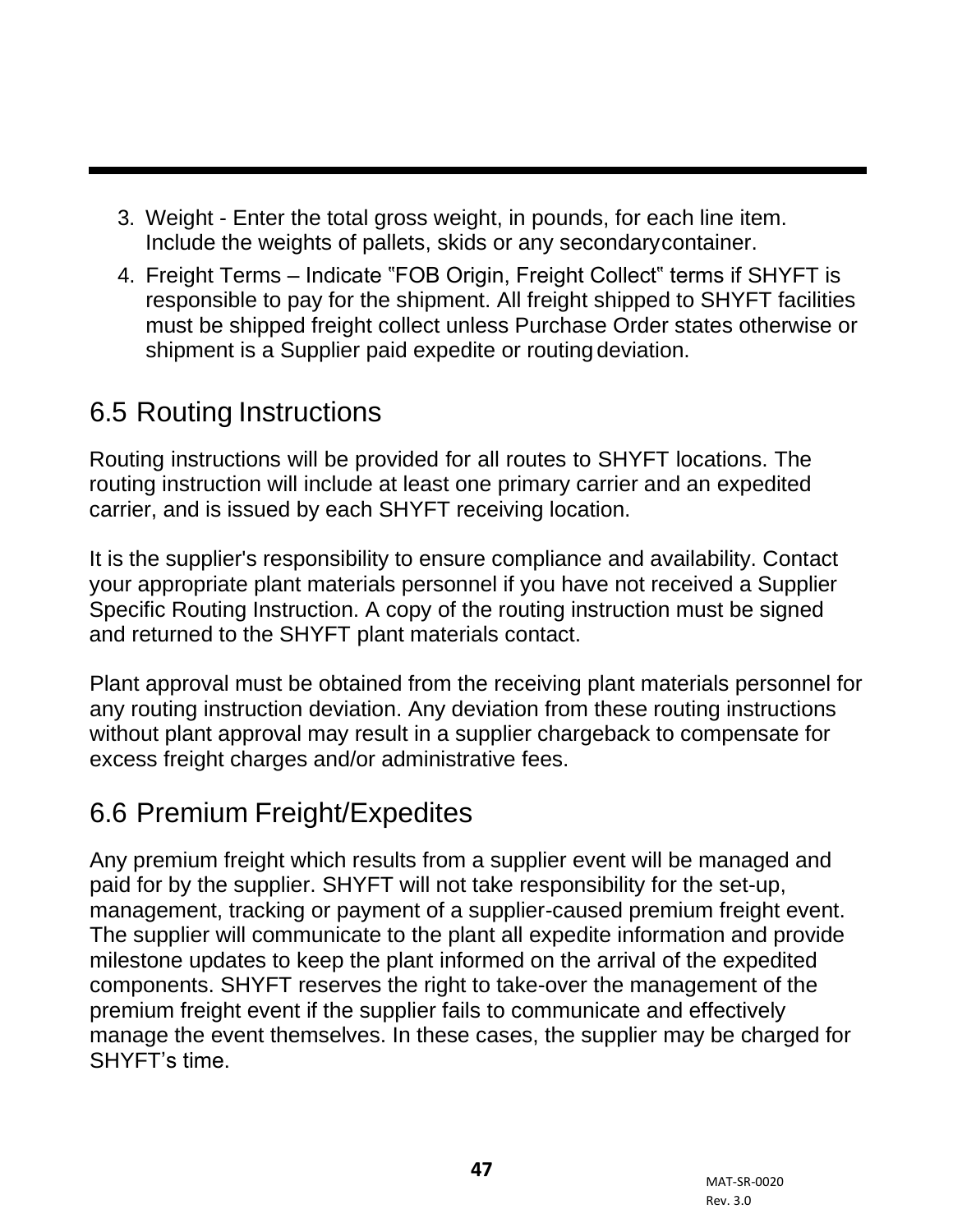When expediting freight at SHYFT expense, authorization must be obtained from the appropriate SHYFT receiving plant materials personnel. Unauthorized expedited freight may result in a debit to the supplier to compensate for excess freight charges and/or administrative fees.

Upon authorization of an expedite shipment, the supplier should be prepared with the following information to share with the arranging party:

- 1. Protect time (the time by which the shipment must arrive)
- 2. Ready time (the time by which the shipment will be ready forpickup)
- 3. Shipment terms (prepaid or collect if at SHYFT'sexpense)
- 4. Origin
	- a. address
	- b. contact
	- c. operating hours of shipping facility
- 5. Shipment details
	- a. weight
	- b. dimensions
	- c. stack ability
- 6. Destination details
	- a. address
	- b. contact
	- c. plant number

# 6.7 LTL and Small Package Shipments

All Less-than-truckload (LTL) and small package shipments made at SHYFT expense must originate with / be routed through the SHYFT's 3<sup>rd</sup> Party Logistics Provider as noted on your Routing Letter. This process has been developed to ensure that shipments made in these modes are routed through the low-cost provider and to ensure that the BOL has the proper National Motor Freight Classification (NMFC) Item # and Class.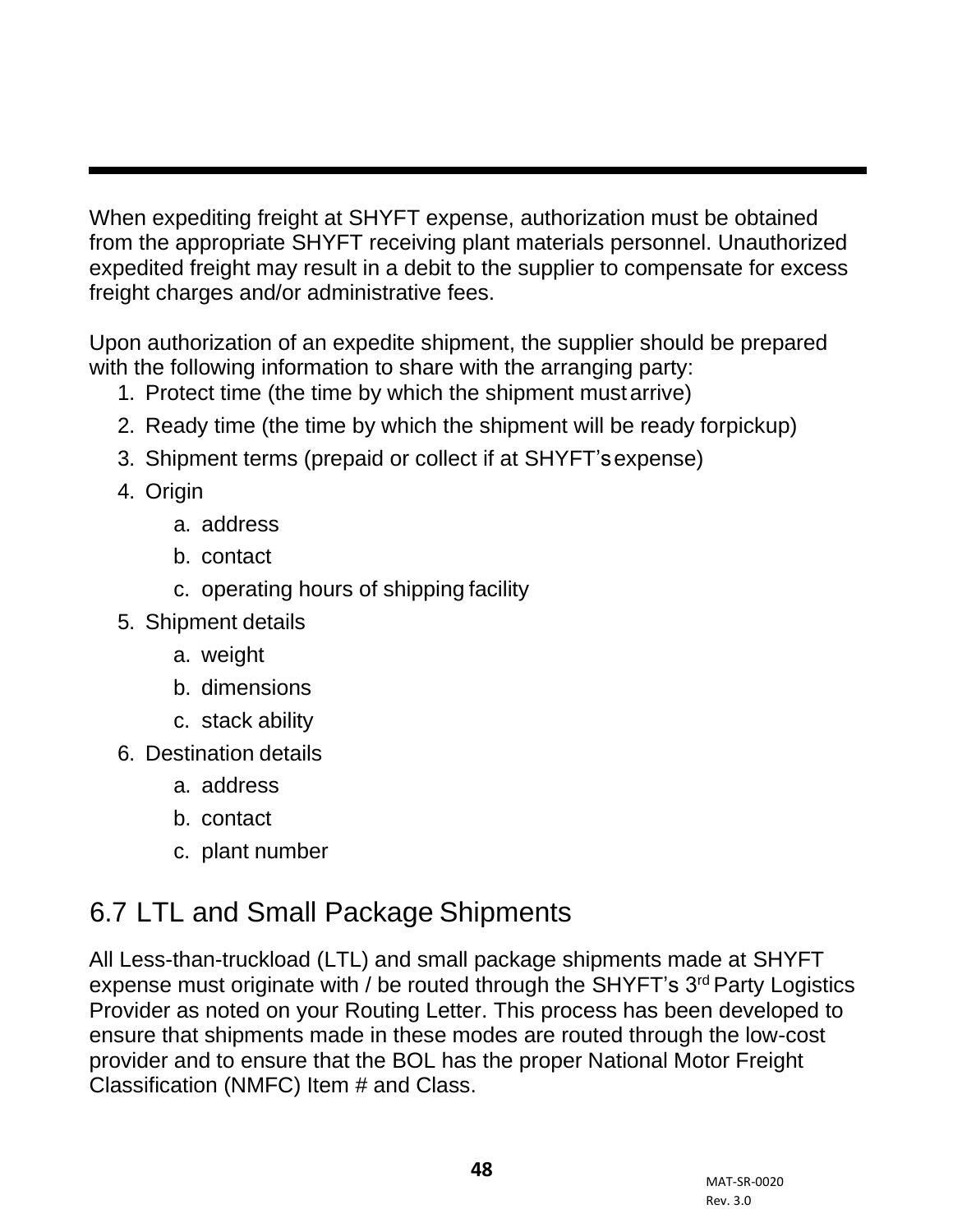# 7.0 International Shipping

# 7.1 International Shipping Introduction

The purpose of this section is to provide suppliers of SHYFT with better understanding of their responsibilities as exporters and suppliers. Our goal is to ensure that suppliers are aligned with the procedures of SHYFT as a supply chain we strive to adhere to Customs Regulations.

This section contains information regarding:

- Shipment requirements for exports toSHYFT
- Warehouse & inventory requirements for internationalshipments
- Documentation requirements

Each supplier to SHYFT is responsible for complying with all customs laws and regulations as it relates to their activity with SHYFT. This includes, but is not limited to, the items outlined in this manual.

## 7.2 Inco Terms

SHYFT uses one of two INCO terms for international shipments.

- 1. FCA (free carrier), where the named place is the shipping location or export port. The Supplier / supplier will be responsible for:
	- o loading material onto transport vehicle
	- o providing all necessary paperwork such as export licenses, documentation,
	- o authorizations
	- o check that the quantity and quality of the goods are inconformance with the submitted documentation
	- $\circ$  provide appropriate packaging and markings
- 2. DDP (delivered duty paid), where the named place is the SHYFT receiving location. The Supplier / supplier will be responsible for all items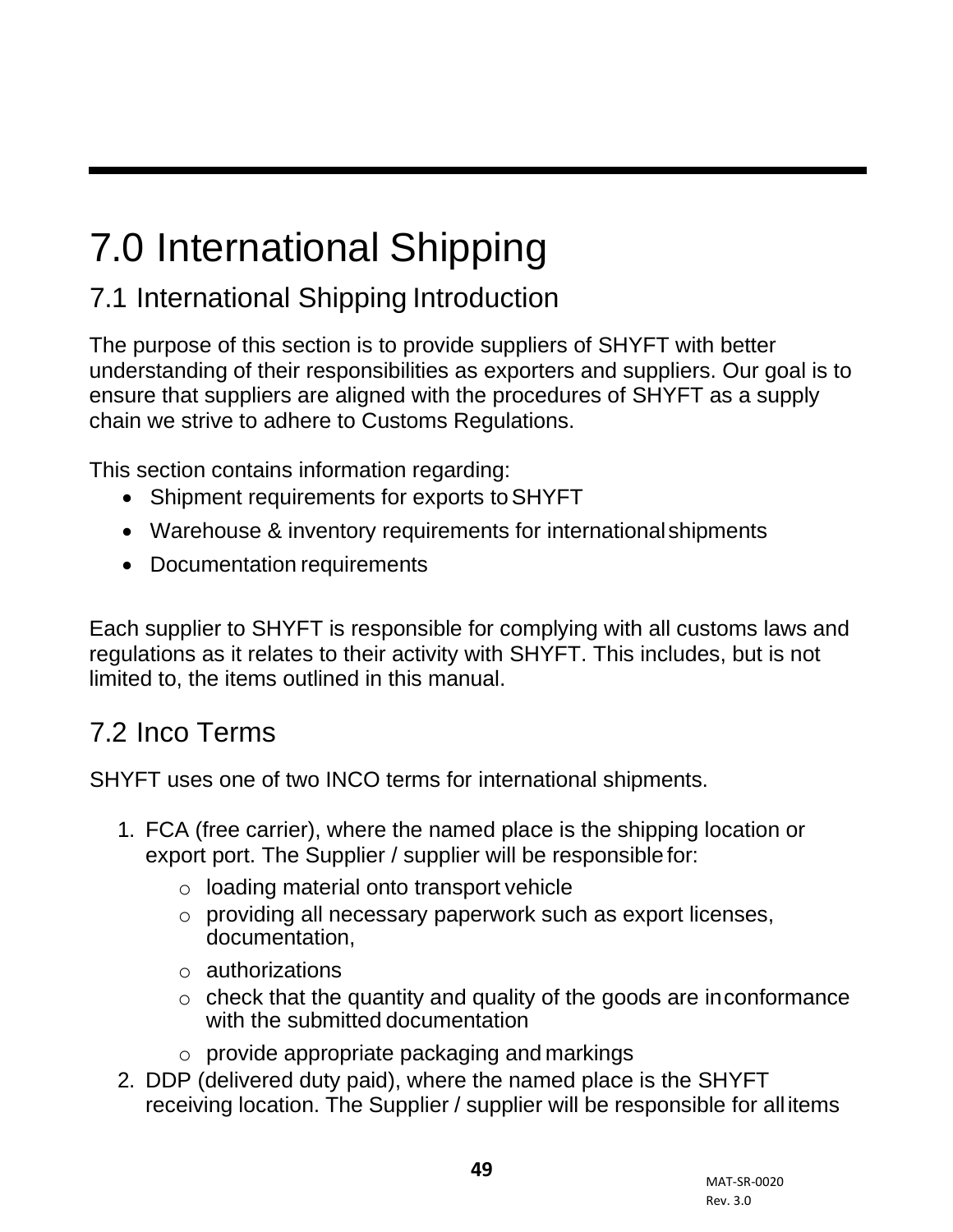listed in #1 above, inclusive of inland freight and any duties/fees payable for import until it reaches the destination. If your shipments will be utilizing a different INCO term, you will be notified by the planner, buyer, materials manager or logistics analyst. (Not applicable in South America)

## 7.3 Warehouse and Inventory Requirements

In order to minimize the risk of an inventory stock-out and to support lean manufacturing, our strategy is to utilize a regional warehouse/domestic pick-up point to manage and retain buffer stock inventory for certain international supply chains.

A supplier may manufacture overseas, but they are expected to import to their own domestic warehouse or distribution center. SHYFT will then pick up the freight at the named domestic facility. If a supplier does not have a domestic presence, SHYFT will be the importer and will recommend the 3rd party warehouse provider with whom the supplier should contract to manage the buffer stock. SHYFT will determine on a case-by-case basis when this requirement is necessary and will notify the supplier to implement these requirements.

## 7.4 Custom Brokers

SHYFT has designated UPS clear shipments on our behalf. Suppliers must use the designated broker as per the routing instructions set forth by SHYFT's corporate offices.

## 7.5 International Shipment Documentation

Suppliers are responsible for providing complete and accurate documentation for all international shipments. Documents must be sent with each cross-border shipment. Documents include, but are not limited to, the Bill of Lading, Packing List, Commercial or Pro-Forma Invoice, and a Certificate of Origin (NAFTA or other as requested) where applicable. Incomplete or inaccurate documents may delay the timely delivery of product to a SHYFT's facility; therefore, failure to supply complete and accurate documentation will result in a supplier SCAR and a debit for the cost incurred in a delayed shipment.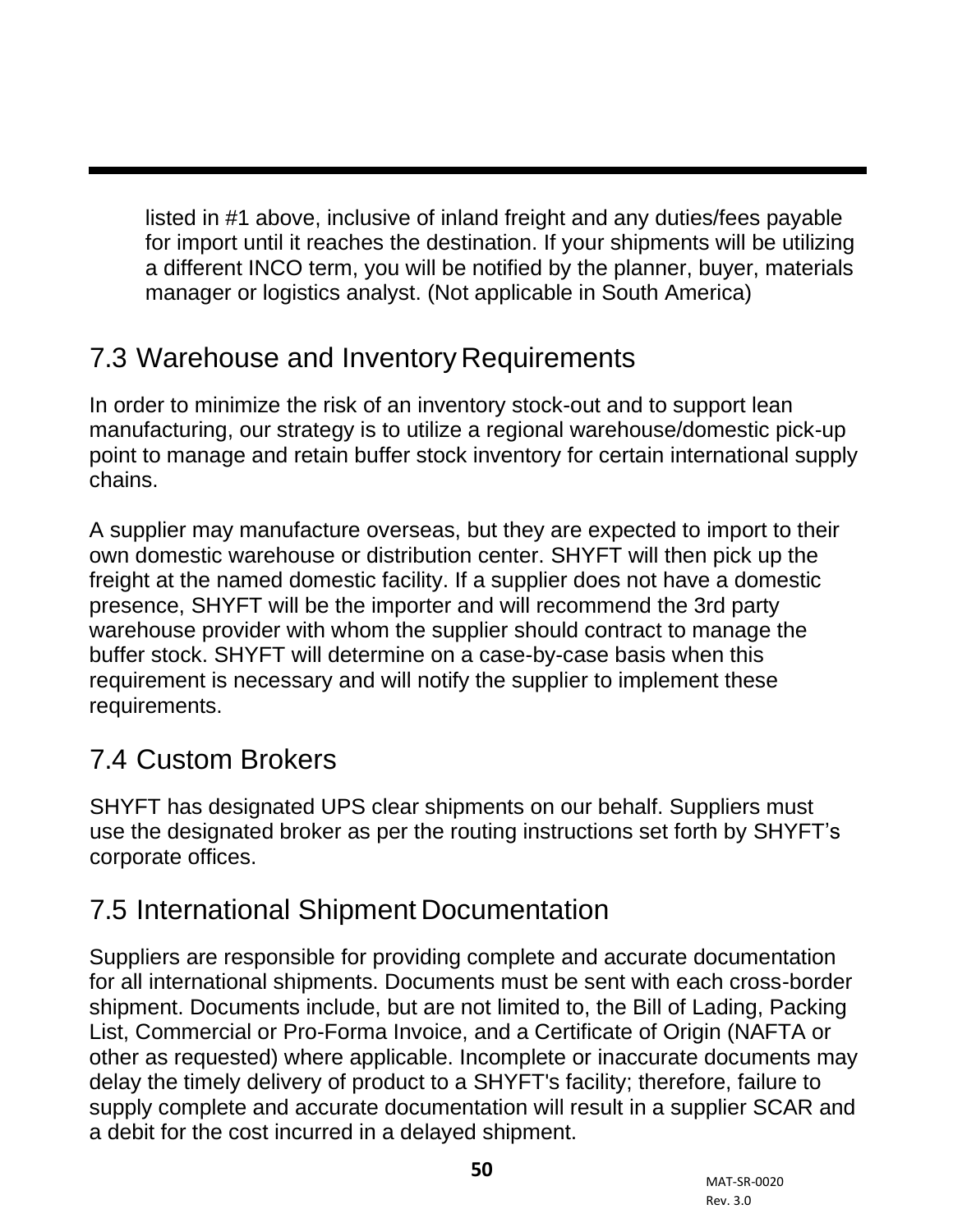# 7.6 Valuation of Merchandise

Suppliers are responsible for stating the proper value of the product being shipped per the terms and conditions of your contract with SHYFT. Failure to do so may result in a SCAR and subsequent SCAR debit charge.

## 7.7 Harmonized Tariff Schedules usage (HTSUS)

All suppliers are required to show the proper tariff classification on the commercial or pro forma invoice.

7.7.1 Commercial or Pro forma Invoice

A commercial or pro forma invoice shall accompany each export to a SHYFT facility (see attached). Contents of invoices and general requirements:

- 1. Port of entry to which the merchandise isdestined.
- 2. Complete name and address of consignee, along with the plant ID  $#$  (see Transportation/Billing Requirements section).
- 3. Complete name and address of shipper, including tax ID#. Include contact name & phone number
- 4. Complete name and address of the customs broker
- 5. Ship date
- 6. A detailed description of the merchandise, including the SHYFT part number. It is very important that the SHYFT part number is listed so that SHYFT, as the importer, can apply proper HS Classification and NAFTA eligibility. Do not modify the SHYFT part number (e.g. add a suffix or prefix). If shipment involves equipment, the invoice must also include the serial # and make & model #.
- 7. Quantities, weights, and unit of measures of the merchandise shipped. (e.g. liters, gallons, kilograms, lbs...)
- 8. The purchase price in the currency of purchase.
- 9. Value of each item in the currency in which the transactions are usually made.
- 10. Type of currency.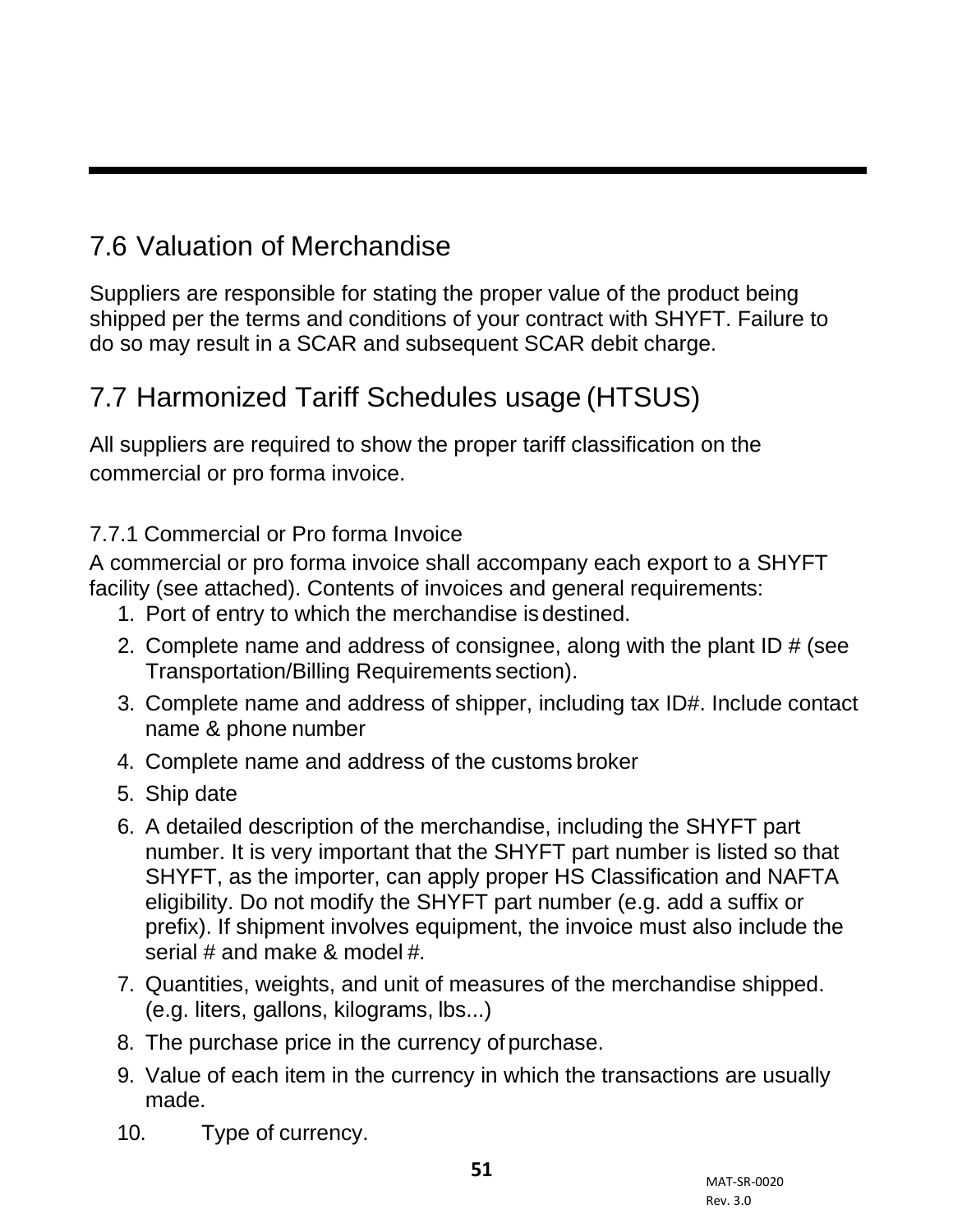- 11. All charges upon the merchandise itemized by name/categoryand amount.
- 12. All rebates, drawbacks, bounties, separately itemized, allowed upon the exportation of the merchandise.
- 13. Country of origin.
- 14. Assists, dies, molds, tools, engineering work and costassociated.
- 15. Tariff classification number.
- 16. INCO terms see section 4.2 of this section.
- 17. Invoice #
- 18. Declaration of truth

Invoice and all attachments must be in the language appropriate for the country of importation. When the above contents are excluded from the invoice, the customs clearance of the shipment is delayed. Often, a shipment is flagged for examination by customs due to the absence of values, description, and country of origin.

Special Notes:

- Equipment must be invoiced separately from RawMaterial.
- Equipment must be separated on different skids from Raw Material inside the cargo.
- Invoices must be sent at the time of dispatch of the shipment fromorigin with an ETA report (Estimated Time of Arrival), specifying thefollowing:
	- Trailer Number
	- Quantity of bundles or skid
	- Time of estimated arrival

# 7.8 Country of Origin Marking

Every article of foreign origin (or its container) shall be marked in accordance with the regulations of the importing country.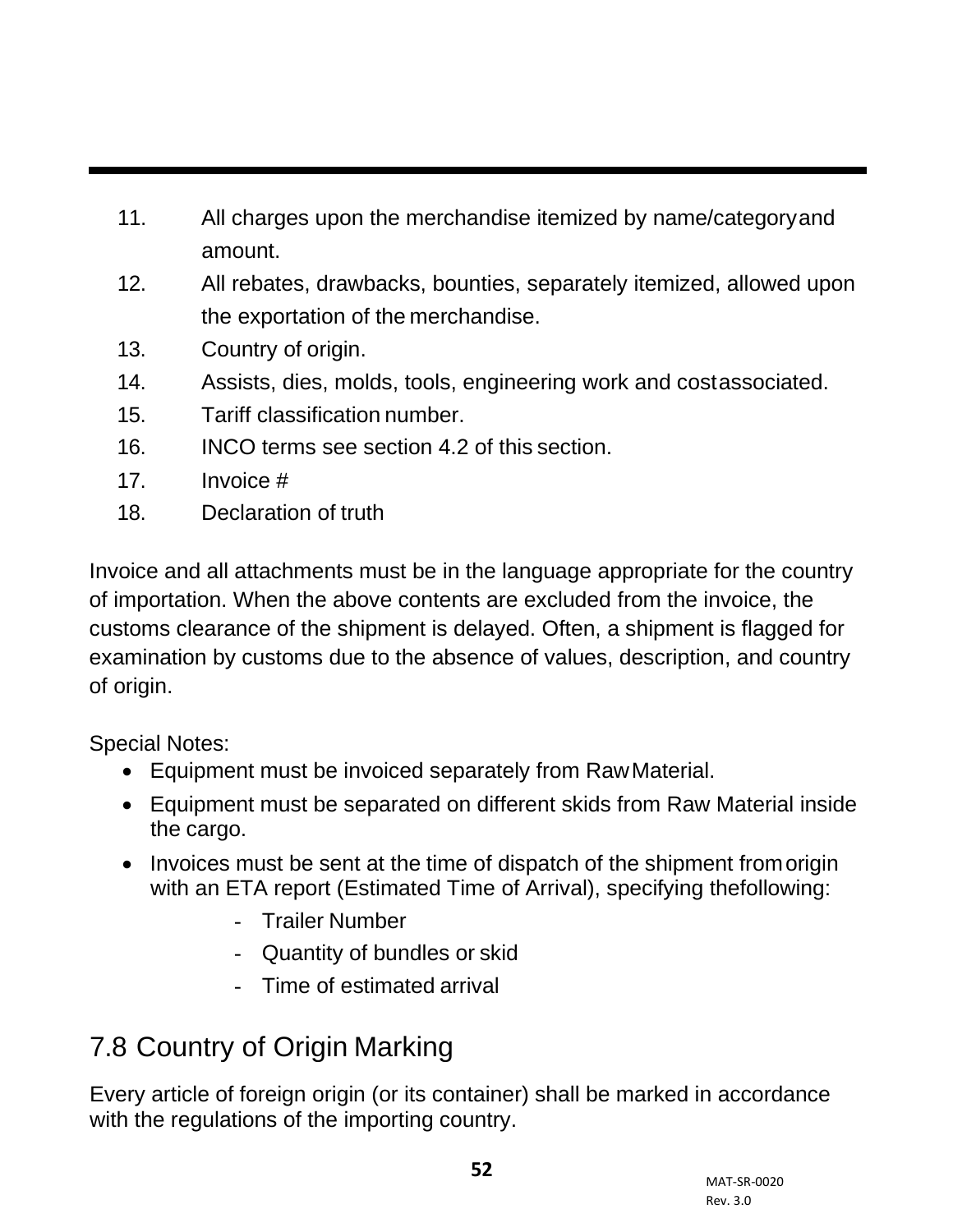# 7.9 International Shipment Checklist

- 1. Completed Bill of Lading with the name and address of the shipper, the consignee, and the broker. This must be the same BOL # as on theASN.
- 2. Completed Packing List
- 3. Completed Commercial or Pro-Forma Invoice per guidelines listedabove.
- 4. Completed Certificate of Origin or NAFTA certificate
- 5. Completed Annex 18 & Certificate of Manufacturer for suppliers shipping metal sheets, steel piping, and textiles (fabrics, zippers, heaters, leather) to Mexico.
- 6. Completed Shipper's Export Declaration for shipments to Mexico or an authorization for the Mexican Customs Broker allowing them to complete the form.
- 7. Completed Textile Declaration for shipments into the US only of rolled goods or cloth.

# **8.0 NAFTA and Trade Agreements**

## **8.1** NAFTA and Trade Agreements Introduction

All suppliers of SHYFT have responsibilities relative to NAFTA and other trade agreements. This is true whether or not a supplier ships product cross border. Our goal is to ensure that suppliers are aligned with the procedures of SHYFT as we, as a supply chain, strive to adhere to Customs regulations.

As put forth in our global terms and conditions, each supplier to SHYFT is responsible for complying with all Customs laws and regulations as they relate to their activity with SHYFT. This includes, but is not limited to, the items outlined in this chapter of the Standards Manual.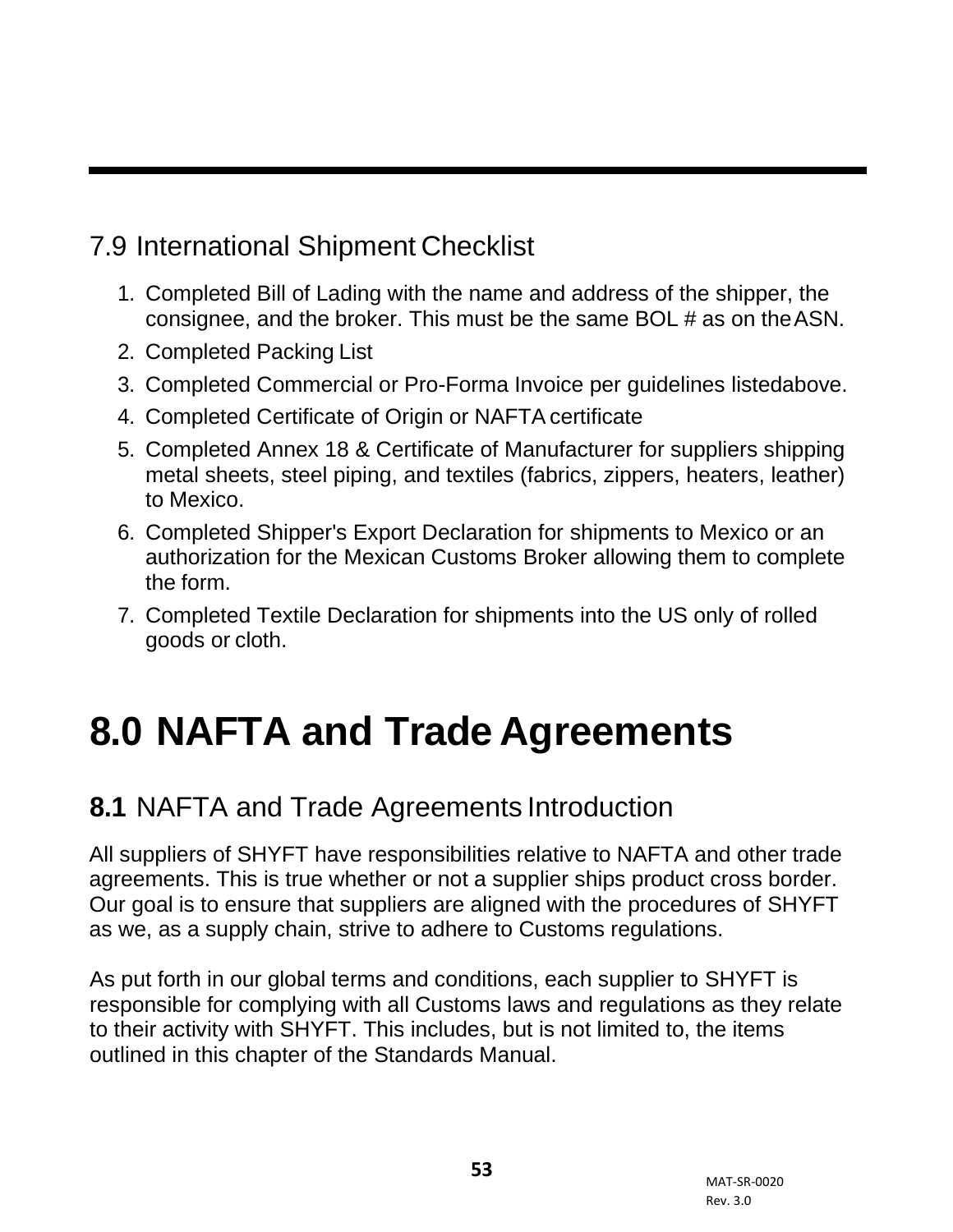## **8.2** Certification Requirements

These documents include, but are not limited to, the following: North American Free Trade Agreement (NAFTA) Certificate of Origin, Manufacturer's Affidavit, Traced Value Affidavit, American Automobile Labeling Act (AALA) certificates, Korea/US (KORUS) certificates of origin, US/Australia Certificates of Origin, China Compulsory Compliance (CCC), as well as various Mexico based agreements.

All responses must be complete, accurate, and signed by an authorized representative, including both the SHYFT part number and the supplier's part number as shown on purchase orders. Suppliers should note that signing the various documents carries the legal obligation to advise SHYFT of any changes that would affect the accuracy or validity of the information. This notification must be in the form of an amended document.

If parts on a certificate are produced at more than one manufacturing location, the supplier must furnish either an Additional Plant/Shipping Location (APSL) form, or provide additional certificates utilizing the additional manufacturing locations.

Any part that is not certifiable under the trade agreement requested must be returned indicating 'not eligible' or 'non-originating' and the country of origin must be provided in the corresponding field on the document.

Please note that the traced value is required on all NAFTA responses regardless of eligibility status.

Suppliers may receive multiple requests for various parts throughout the year, and are asked to provide certificates only for the parts requested on each individual solicitation.

If SHYFT incurs duties/fees during importation and/or the supplier does not respond to a solicitation by the deadline given, the supplier will be debited. The debit is either a standard \$500.00 per month per supplier number charge, or the sum of all fees & duties paid as a result of not having a certificate on file, whichever is greater. In addition to direct financial penalties, suppliers that fail to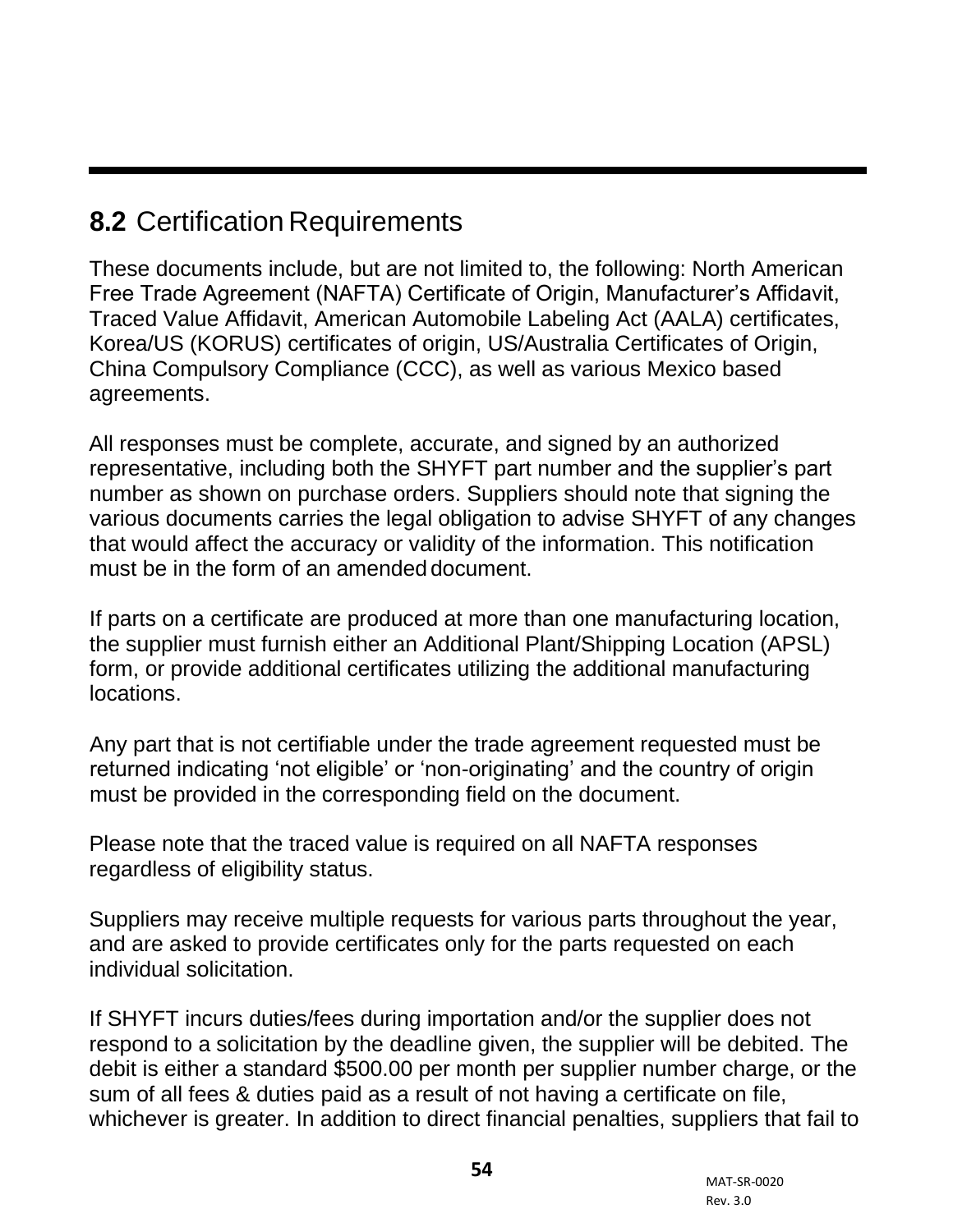comply, risk losing their eligibility for a supplier award via a supplier scorecard rating deduction and/or the ability to quote on new business.

# **8.3** NAFTA Training

NAFTA / AALA training is strongly recommended for all suppliers. The Automotive Industry Action Group (AIAG) offers a two-day NAFTA workshop see [http://www.aiag.org/staticcontent/education.](http://www.aiag.org/staticcontent/education)

# **9.0 Quality Requirements**

## **9.1** Product Quality Assurance

#### 9.1.1 Sampling Plans

Suppliers shall inspect characteristics in product at levels necessary to achieve zero defects.

#### 9.1.2 Statistical Process Control (SPC)

SHYFT Group strongly encourages suppliers who are implementing or executing a sampling system to use statistical process control (SPC) techniques. Such statistical data must be comprehensive enough to adequately document quality conformance. The program shall be in accordance with a recognized standard such as SPC (July, 2005) through AIAG.org and shall address the criteria described in the selected standard.

#### 9.1.3 Monitoring, Measuring and Test Equipment

Suppliers shall establish and maintain a documented calibration system for all measuring and test equipment (M&TE) such as gages, tools, jigs, fixtures, dies and software used to produce and/or verify conformity to requirements. The program shall be in accordance with a recognized standard such as Measurement Systems Analysis (June, 2010) MSA through AIAG.org and shall address the criteria described in the selected standard.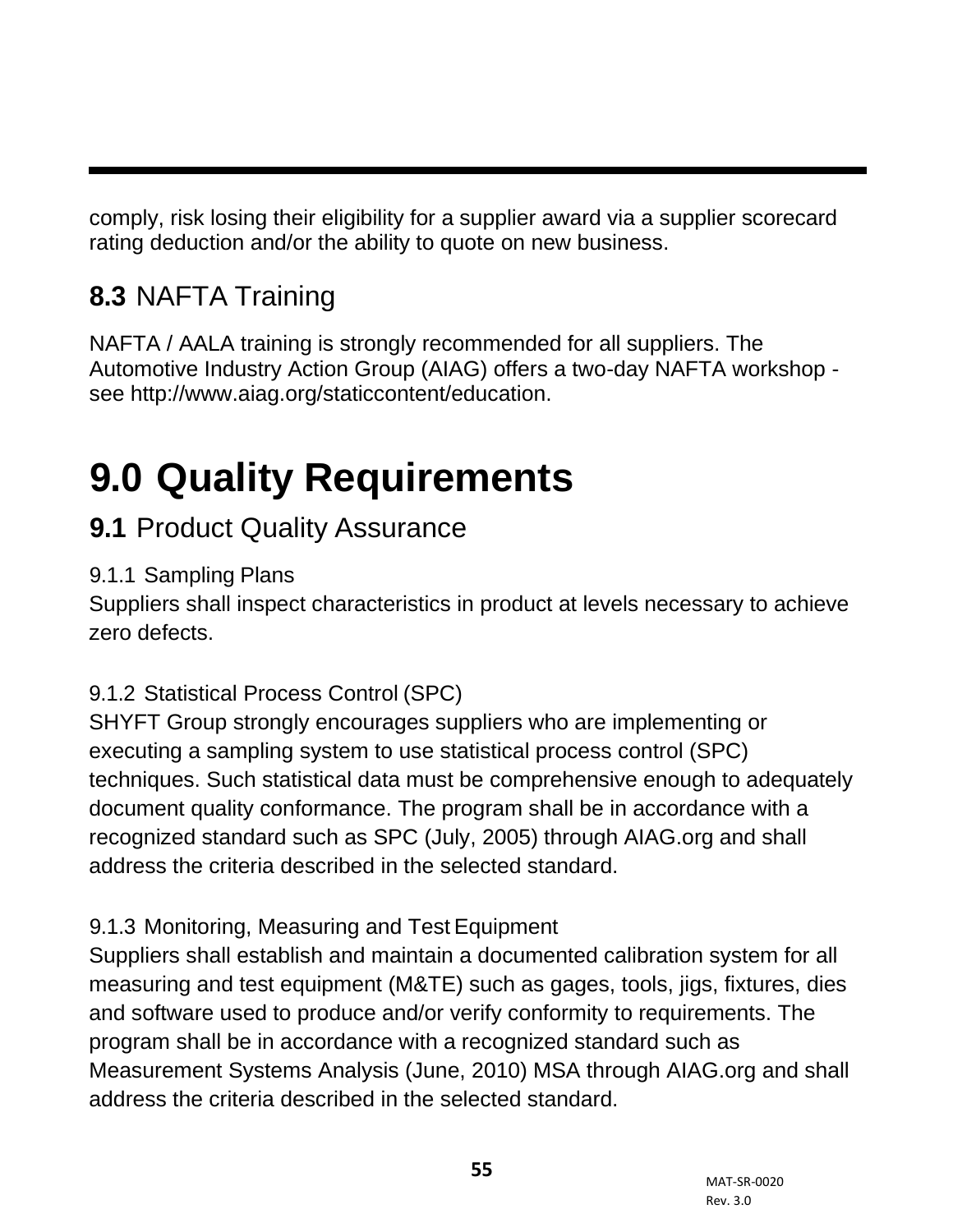For all non-calibrated measurement equipment, a Gage R&R of 10/2/2 shall be submitted to a SHYFT Supplier Quality Engineer for approval and maintained as an annual, updated record. Alternative options may be allowed with documented validation of equipment and approval from a SHYFT SQE.

Calibration standards shall be traceable to the National Institute of Standards and Technology (NIST). External sources for calibration shall have A2LA, ISO 17025 or equivalent certification. Calibration reports shall be maintained forall equipment used in the acceptance of product by the supplier and shall include the actual measurement data made during the process. Report records shall identify the person performing thecalibration.

#### 9.1.4 Fastener Quality Requirements

Supplier shall have a system which controls threaded steel fasteners Grade 5 and higher as defined in SAE-J429 and metric fasteners with strength designations of 8.8 and higher as defined by SAE-J1199, or DIN standards with equivalent strength designations. These fasteners may be supplied to SHYFT Group either in bulk quantities or as part of a subassembly per the purchase order.

The system shall ensure traceability of fastener lots back to the manufacturer as well as objective evidence the fasteners meet all technical requirements. Note: Grade 8.1 or 8.2 fasteners are not acceptable.

All fastener suppliers shall adhere to the "Fastener Quality Act of 1999: PL-106- 34".

# **9.2 Quality Documentation and Record Retention**

Suppliers shall have a system for establishing and maintaining control of records documenting product compliance to applicable procurement documents, drawings, specifications, and standards.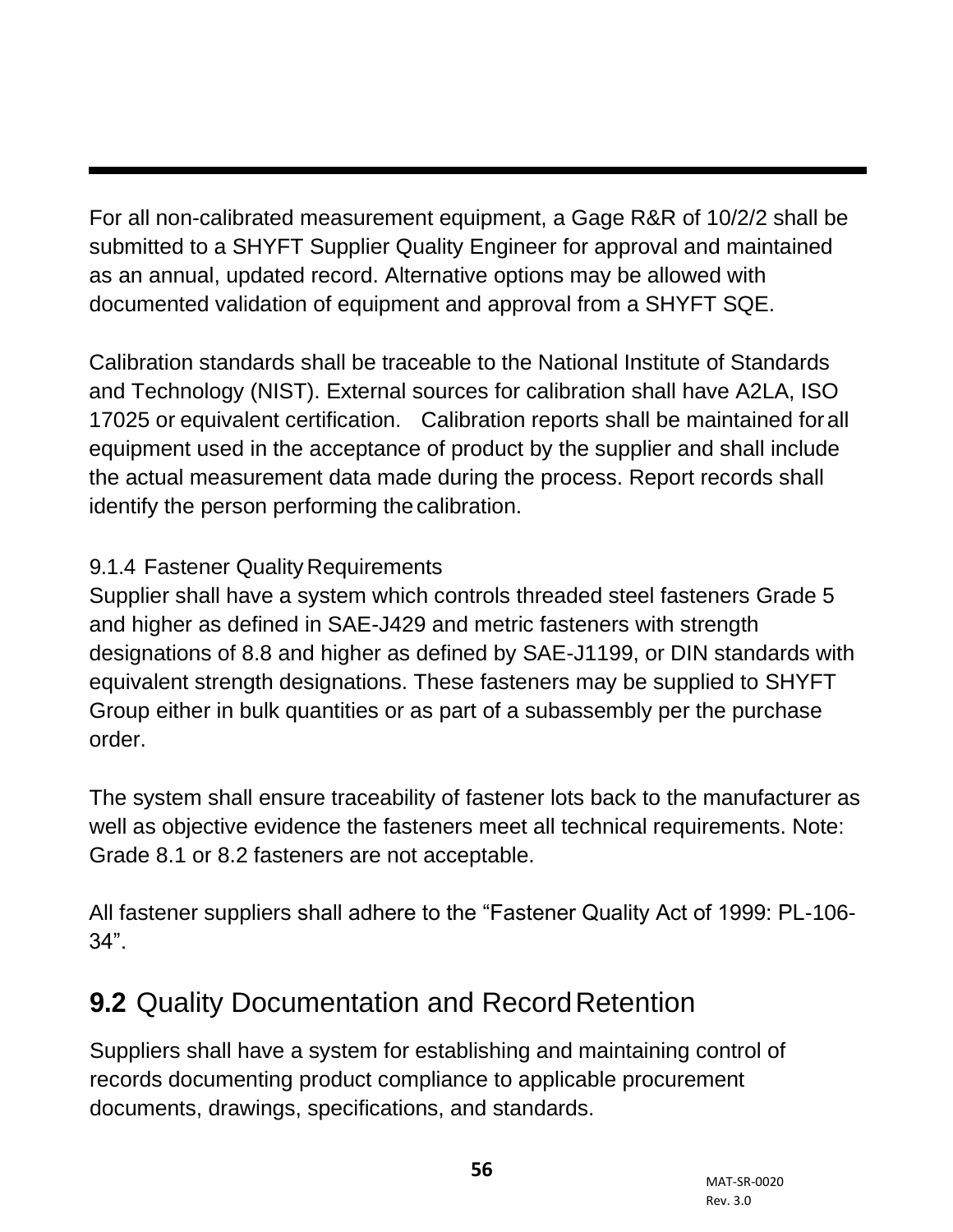Records shall provide traceability to specific products (i.e. Purchase Order, date of inspection, drawing revision level/specification number) and use actual data (when required by applicable specifications) to indicate acceptability of the product. Records shall be maintained for a minimum of ten (10) years after final shipment and available for review upon request.

It is supplier's responsibility to comply with all applicable requirements specified on the purchase order and data package/drawings. The supplier is to develop the appropriate objective quality evidence necessary to demonstrate compliance to the requirements of the purchase order and data package/drawings for each item being procured including sub-components, special processes (i.e. welding, painting, plating, NDT) and to support the Certificate of Compliance, along with PPAP requirements.

# **9.3** Non-Conforming Material

Suppliers are responsible for establishing controls to ensure products nonconforming to requirements are identified, segregated, dispositioned and controlled to prevent inadvertent use. If it is determined non-conforming material has been shipped to SHYFT Group, the supplier quality representative and Material planning must be notified with part numbers, quantities, and shipped dates as soon as possible.

Shipments found to be nonconforming without a supplier deviation or other written authorization shall be rejected and may be returned for appropriate rework, repair or replacement at the supplier's expense according to the SHYFT vendor chargeback procedure. When material is reworked, it is the vendor's responsibility to provide verification data such as inspection results to their respective SHYFT supplier quality engineer. All product that is reworked MUST be labeled with a "Green R" clearly identifying the reworked material as non-first-time pass.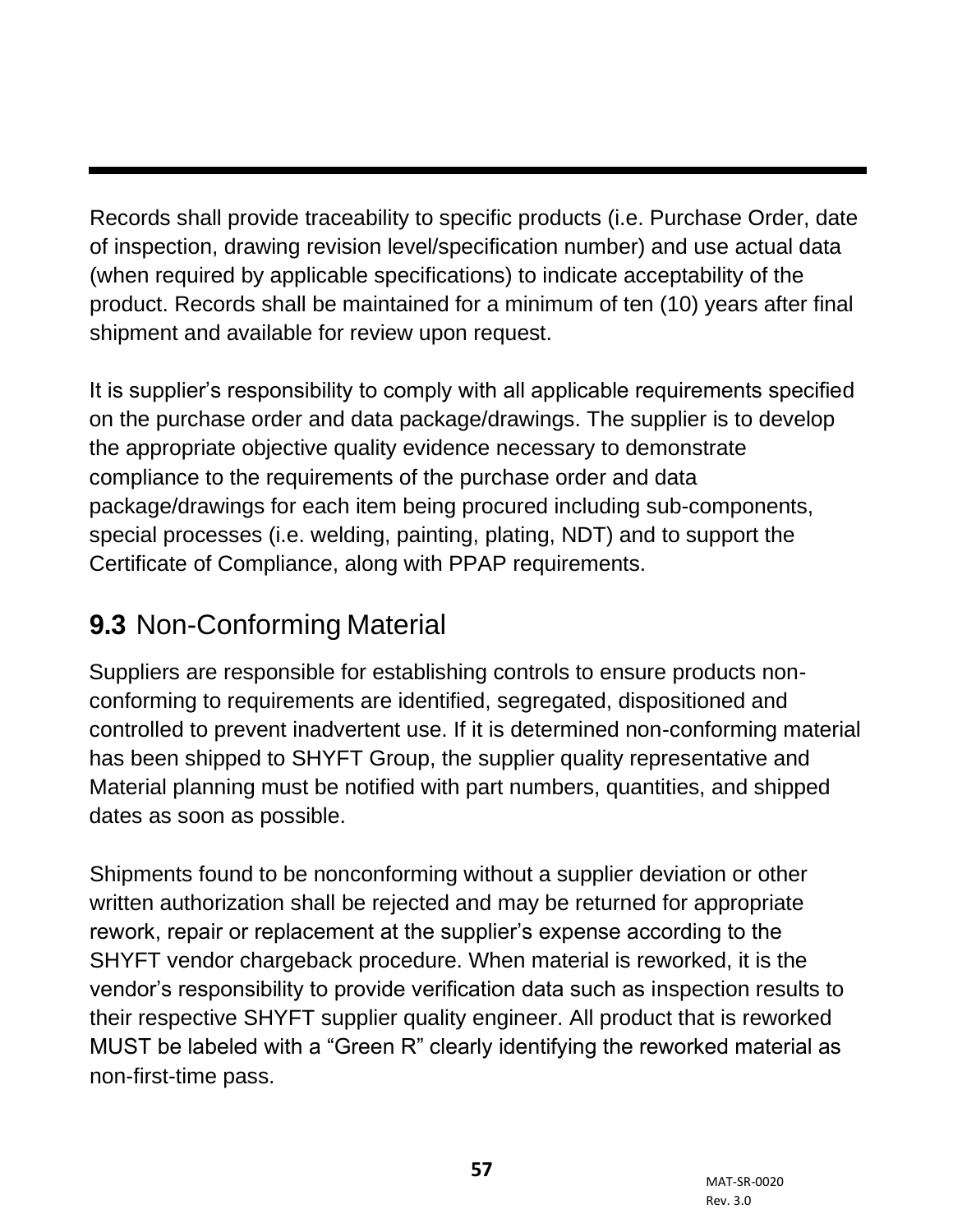# **9.4** Corrective Action

Suppliers are responsible for implementing quality systems capable of resolving problems adversely affecting quality and correcting those conditions. Suppliers shall contain discrepant parts in stock or in process, determine root cause (primary reason which caused product nonconformance or quality system deficiency), institute measures to prevent recurrence and implement corrective action. Nonconforming material or quality system deficiencies detected by SHYFT Group may require supplier response to a Supplier Corrective Action Request (SCAR) on SHYFT Group Practical Problem-Solving document (PPS). It is expected that appropriate problem-solving tools and knowledge are used to understand root cause and apply permanent/preventative corrective action(s).

The supplier may also be required to participate actively in SHYFT's internal corrective action process team (CART) and provide information to complete formal problem-solving reports (PSRs).

# **9.5** Advanced Product Quality

#### 9.5.1 Advanced Product Quality Planning (APQP)

SHYFT Group reserve the right to involve suppliers in our APQP process for any product or system launch. The supplier will be contacted by SHYFT Group to be involved in the initiation of APQP until production sign off (PPAP). The supplier shall be involved in meetings or conference calls as scheduled and are required to implement and maintain APQP activities anddocumentation. APQP activities with suppliers may include but are not limited to onsite visits, meetings, conference calls or the development of appropriate launch readiness documentation.

#### 9.5.2 Production Part Approval Process (PPAP)

The supplier is responsible for submitting required PPAP documentation to SHYFT Group as requested.

• SHYFT Group follows the AIAG PPAP manual and the submission level of PPAP and due dates will be determined by SHYFT Group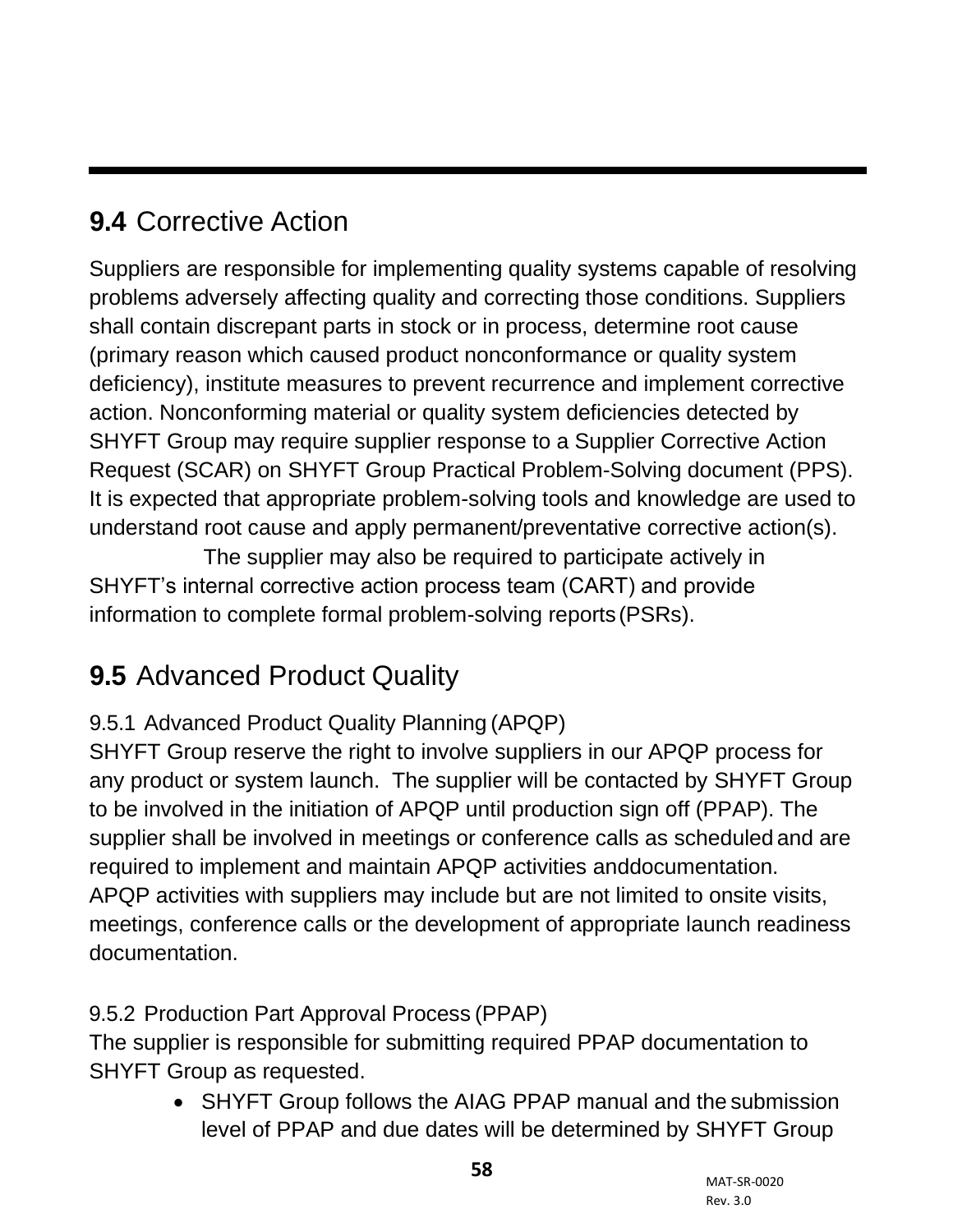and shared with the supplier. If a Supplier is unable to comply with any PPAP requirements, it is their responsibility to contact the SHYFT Group supplier quality representative for further clarification or to work out a mutually agreeable solution, such as an approved supplier deviation. Any deviation that is requested shall be submitted before any PPAP documentation is submitted. Approved deviation shall be submitted with PPAP documentation.

- Prototype parts are expected to be verified to available specifications and dimensions prior to delivery to the extent that they meet intent of the design.
- Supplier must have the capability or otherwise secure the resources necessary to carry out appropriate layout, testing and certification of supplied materials, prototype, production or service for purchase order requirements. SHYFT Group suppliers must be able to demonstrate product acceptability prior to commencement of production
- All Suppliers must keep records of all PPAP documentation for a period of ten (10) years, and have them available for reviewupon request.

#### 9.5.3 Certificate of Compliance

When PPAP is not required as defined in section 9.5.2, a Certificate of Compliance (AIAG Part Submission Warrant (PSW) or similar) shall be completed for each end item manufactured and maintained on file for each shipment. Certifications to support the sub level components need not be sent but must be maintained by the supplier and be readily available when requested by SHYFT Group. Supplier shall certify that the materials and processes used in performance of the purchase order meet all applicable specification requirements and that inspection/process and control/test data necessary to substantiate the Certificate of Compliance are on file and available for SHYFT Group to review. The Certificate of Compliance, signed by an authorized individual, certifies that a product or service has met all requirements of the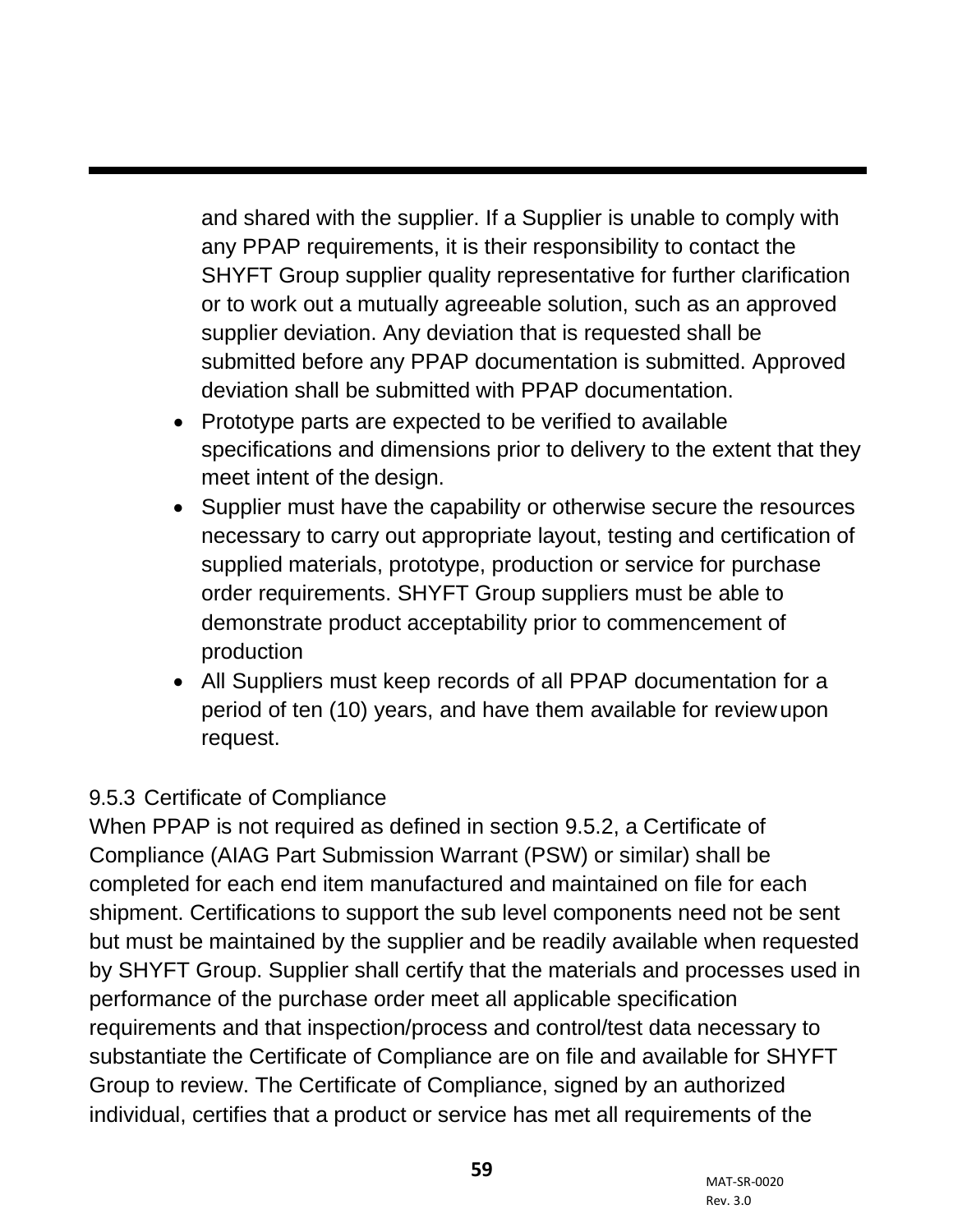purchase order including drawings and specifications at the prescribed revision level.

# **9.6** Painting as a Special Process

Painting and coating processes are considered special processes. At a minimum, suppliers are required to meet the requirements of control for these processes and through subordinate applicable standards/specifications detailed on drawings. All records required by the detail or subordinate specifications shall be in place prior to any painting/coating process being conducted on production or otherwise saleable parts.

## **9.7** Surveillance

#### 9.7.1 Government Source Surveillance (GSS)

The items and supporting quality documentation covered by purchase order(s) may be subject to government source surveillance/inspection and/or witnessing of tests prior to shipment from the supplier's plant. SHYFT Group customer(s) reserve(s) the right to add source surveillance to any purchase order at any time throughout the period of performance.

#### 9.7.2 Customer Source Surveillance (CSS)

The items and supporting quality documentation covered by purchase order(s) may be subject to SHYFT Group source surveillance/inspection and/or witnessing of tests prior to shipment from your plant. SHYFT Group reserves the right to add source surveillance to any purchase order at any time throughout the period of performance at no cost to SHYFT Group.

## **9.8** Age Control – Shelf Life Material

For products that are time or age sensitive, parts shall be clearly marked with manufacture date and/or expiration date. For those components where part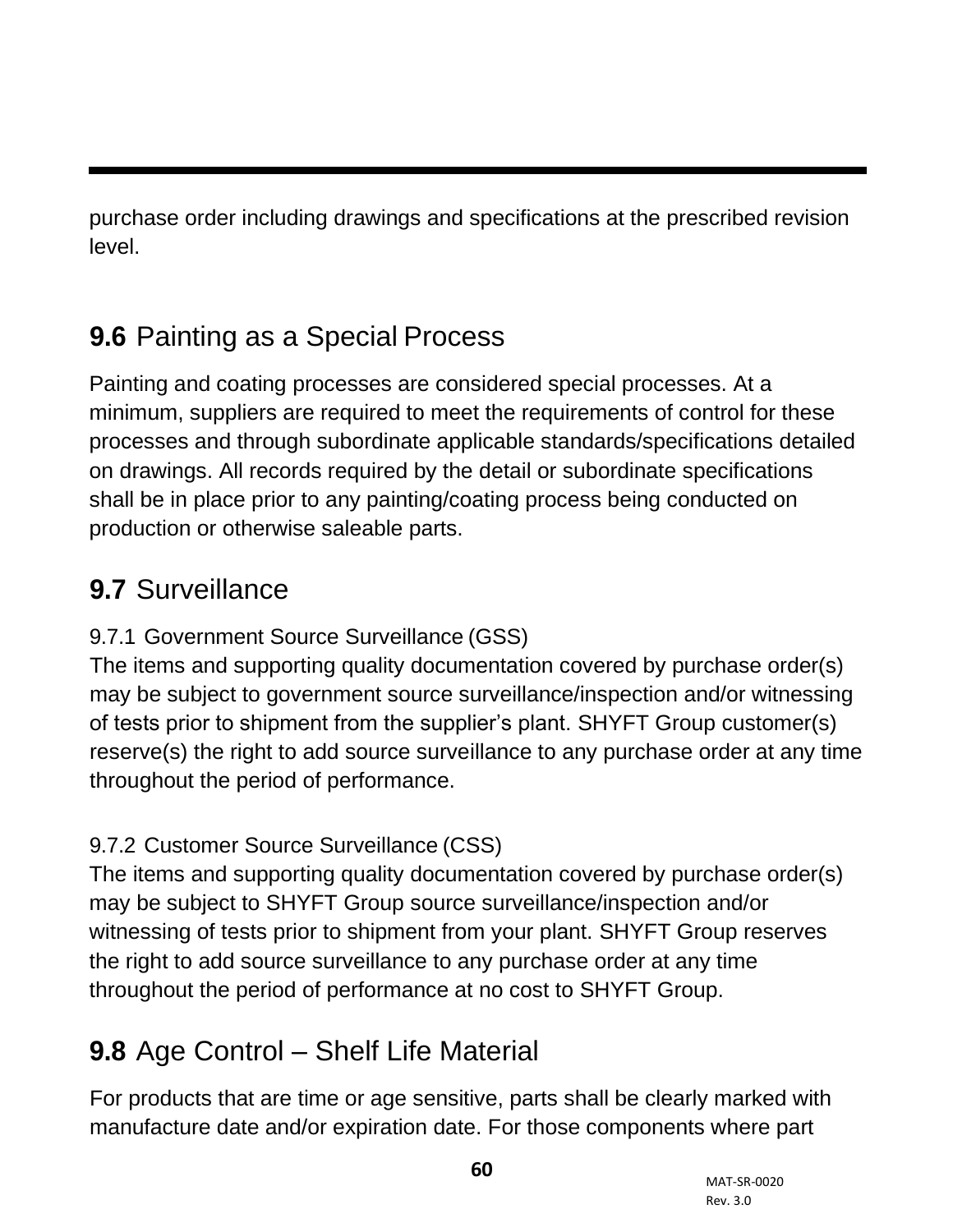marking is not reasonable due to size or nature, the manufacture/expiration date shall accompany or be affixed to the component(s). If expiration date is not marked on the part, the shelf life information shall be supplied to SHYFT purchasing. Components will not be accepted if useable life of the product is unreasonably deteriorated.

Shelf Life Material – The maximum period of time between the cure date and the date the elastomeric product is first removed or unpackaged for installation of fabrication into a component part of a subassembly, assembly, or system. During the shelf life time, the stored elastomeric product is expected to retain its characteristics as originally specified.

# **10.0 Supplier Corrective Action Requests (SCAR)**

# **10.1** SCAR Introduction

This procedure defines the process which SHYFT uses to communicate issues and monitor supplier performance with regards to accuracy of part shipments and accompanying documentation.

# **10.2** SCAR Requirements

SCAR's will be issued for non-conforming material, incorrect paperwork and packaging or invalid information when material arrives at our dock.

When a SCAR is issued, we expect our suppliers to complete a serious and methodical problem-solving exercise and report validated root causes with corrective actions and systemic solutions noted as applicable.

#### 10.2.1 Details on Specific SCAR issuance

For non-conforming material, a SCAR may be issued if a part does not meet dimensional criterial as defined in the part print or if the material does not meet appropriate fit, form and function.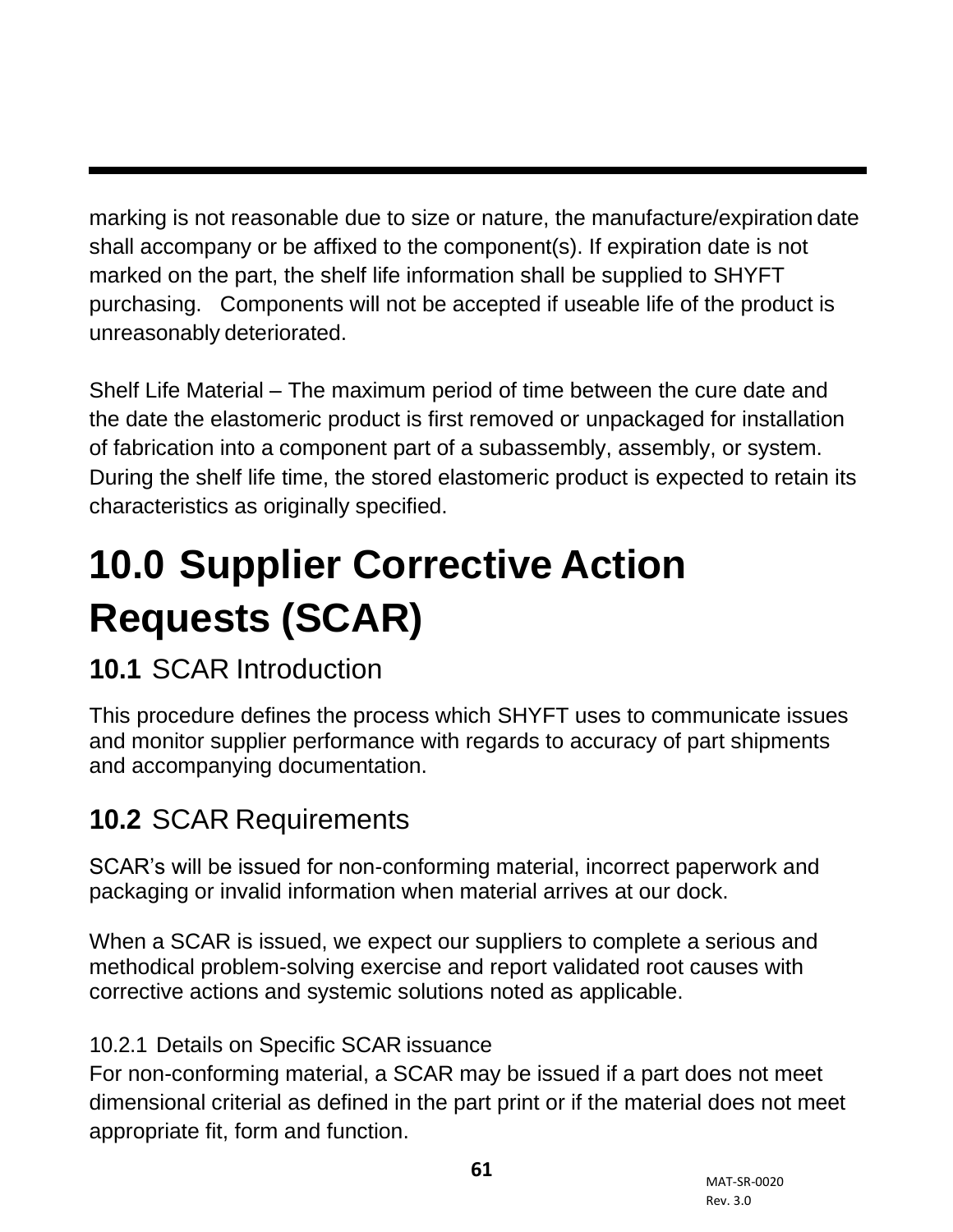For delivery or paperwork issues, A SCAR may be issued when a shipment is received with one or more issues in the following categories;

- 1. Delivery: Delivery performance, based on reasons shown in boldbelow
- 2. Information: Information accuracy performance, based on remaining nonbold reasons shown below.

Grid for SCAR Issues (This is not all inclusive)

| Incomplete/Inaccurate<br><b>Commercial Invoice</b> | International shipment where the<br>commercial invoice is missing info.                                                                                                                                                               |
|----------------------------------------------------|---------------------------------------------------------------------------------------------------------------------------------------------------------------------------------------------------------------------------------------|
| <b>Late Shipment</b>                               | <b>Entire shipment arrives after</b>                                                                                                                                                                                                  |
| against Defined                                    | scheduled window time and was                                                                                                                                                                                                         |
| <b>Delivery Window</b>                             | not the fault of carrier delay                                                                                                                                                                                                        |
| <b>Missing Commercial</b><br>Invoice               | International shipment that was<br>missing a commercial invoice                                                                                                                                                                       |
| No ASN                                             | Supplier doesn't send an ASN for<br>the entire shipment, or it arrives<br>later than the shipment. Should be<br>used for suppliers that are ASN<br>capable or been told to be capable<br>and have not complied.                       |
| <b>Purchase Order</b><br><b>Discrepancy</b>        | Wrong PO# shown on the packing<br>slip or ASN.                                                                                                                                                                                        |
| <b>Wrong Ship-to</b><br><b>Address</b>             | Shipment that was sent to<br>another SHYFT facility first or<br>paperwork lists incorrect<br>address. SCAR is issued by<br><b>SHYFT facility which ultimately</b><br>receives it (NOT by the facility<br>who received it by mistake). |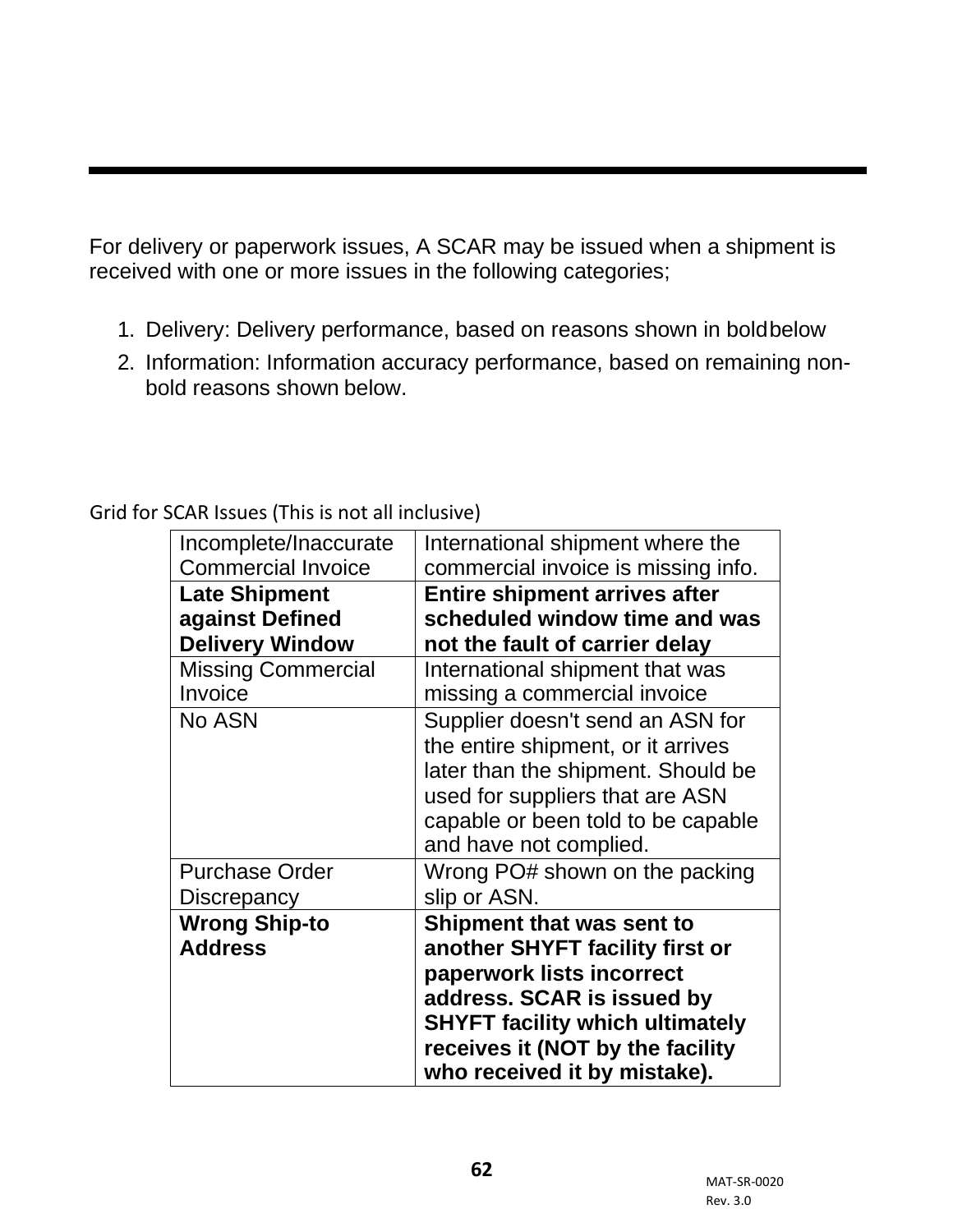| <b>Incorrect Freight /</b><br><b>Routing Instruction</b>                 | Shipment was delivered by the<br>wrong carrier or through<br>incorrect consolidation point                                                                                                                                                                                  |  |
|--------------------------------------------------------------------------|-----------------------------------------------------------------------------------------------------------------------------------------------------------------------------------------------------------------------------------------------------------------------------|--|
| <b>ASN Qty Different than</b><br><b>Packing Slip</b>                     | Quantity on the ASN doesn't equal<br>the printed quantity on the pkg slip.<br>Not used for over or under<br>shipments where a new item is<br>shipped that didn't have an ASN.                                                                                               |  |
| <b>Box Qty Different</b>                                                 | Quantity in the box doesn't equal                                                                                                                                                                                                                                           |  |
| than Label                                                               | the printed quantity on the label.<br>Not used for over or under<br>shipments where a new item is<br>shipped that didn't have an ASN.                                                                                                                                       |  |
| Incomplete / Inaccurate<br><b>Packing Slip</b>                           | Parts were shipped but not listed on<br>the packing slip/ASN, or there was<br>missing/inaccurate data on the Pkg<br>slip/ASN                                                                                                                                                |  |
| <b>Incorrect Part Number</b><br>on Label                                 | Part number on the label doesn't<br>match part number in the box                                                                                                                                                                                                            |  |
| Label Non-<br>Conformance                                                | Label is not printed to SHYFT<br>standards, e.g. missing barcode,<br>missing part $#$ or qty info.                                                                                                                                                                          |  |
| <b>Late Shipment</b><br><b>Against Defined</b><br><b>Delivery Window</b> | Item arrives after scheduled<br>window time and was not the<br>fault of carrier delay (could be<br>applicable to one part that was<br>thrown on the second day's<br>truck. Plant should not issue an<br>under-shipment SCAR when the<br>first truck arrived w/o this part). |  |
| Non-conformance to<br>Packaging<br>Specification                         | Parts arrived in expendable when<br>should have been in returnable's.<br>Parts arrived in wrong sized<br>containers, etc                                                                                                                                                    |  |
| <b>Over shipment</b>                                                     | <b>Supplier shipped more pieces</b><br>than required in the release;<br>min/max; kan-ban. Assumes the                                                                                                                                                                       |  |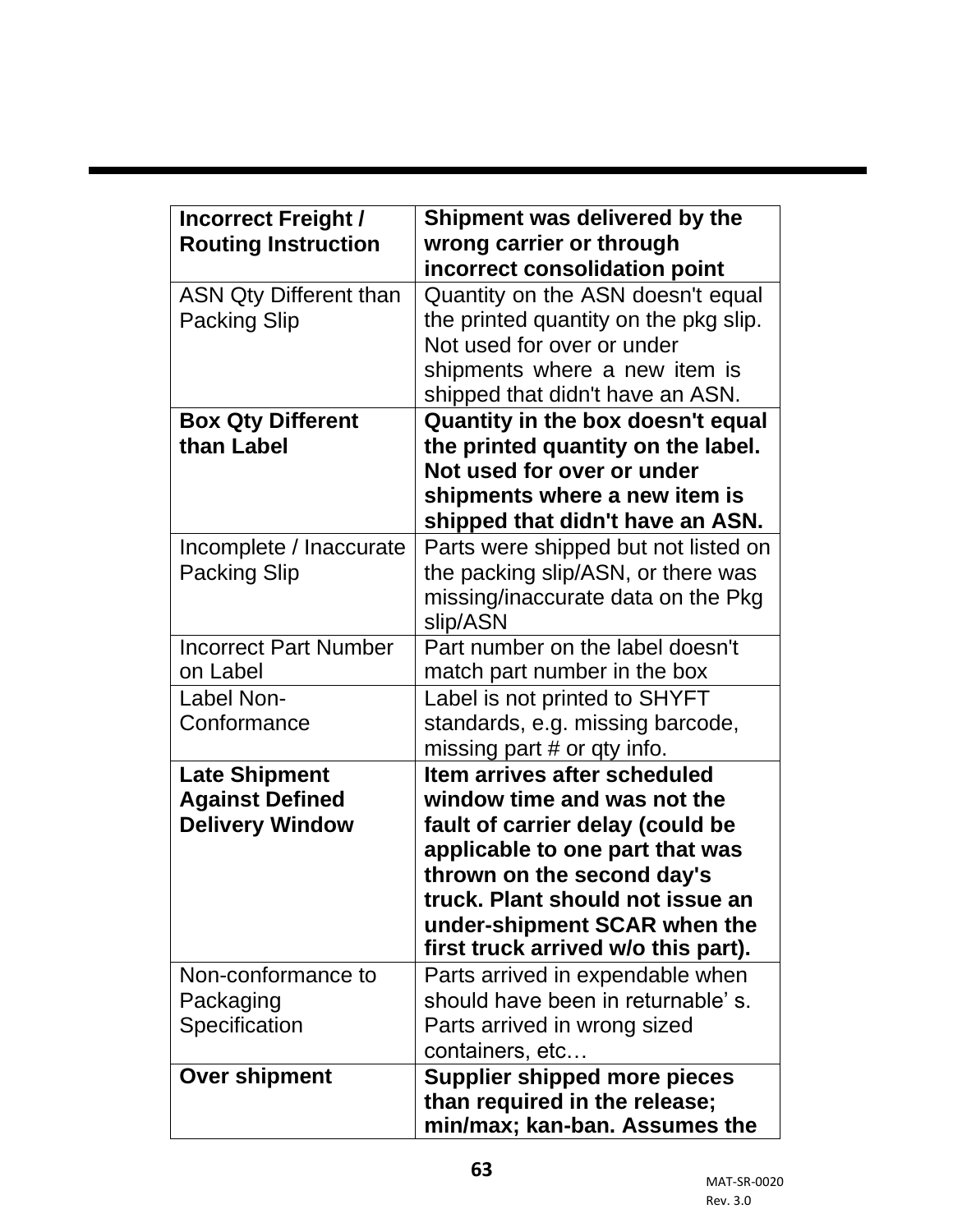|                                                        | ASN showed this increased qty<br>and matches the shipment.                                                                                                          |
|--------------------------------------------------------|---------------------------------------------------------------------------------------------------------------------------------------------------------------------|
| <b>Packing Slip Qty</b><br><b>Different than Label</b> | Packing slip shows 40 pieces,<br>box / label show different<br>quantity.                                                                                            |
| <b>Purchase Order</b><br><b>Discrepancy</b>            | Wrong PO# shown on the packing<br>slip or ASN; wrong freight terms<br>used for shipment                                                                             |
| <b>Under shipment</b>                                  | <b>Supplier shipped less pieces</b><br>than required in the release;<br>min/max; kan-ban. Assumes the<br>ASN showed this decreased qty<br>and matches the shipment. |
| Non-Conforming<br><b>Material</b>                      | Part supplied does not meet print<br>specifications or does not meet fit,<br>form or function criteria.                                                             |
| <b>Appearance Defects</b>                              | Part supplied has unacceptable<br>visual appearance as determined<br>by agreed upon criteria or generally<br>accepted observation                                   |
| Lack of timely<br>response on a SCAR                   | Lack of response to SCAR based<br>on criteria listed below                                                                                                          |

#### **10.3** SCAR Communication

10.3.1 SCAR Communication to the supplier

- 1. Receiving, Quality Technician, or Material Analysts' identify information, quality, and/or shipment errors as close to the time of the receipt as possible and identify it as a potential SCARissue.
- 2. The Material Analyst reviews the shipment documentation and evidence of the error and determines whether the SCAR is valid. Likewise, the Supplier Quality Engineer reviews the product quality issues and determines whether a SCAR is appropriate. When the Supplier Planner / Quality Engineer approves the issue, an e-mail notification is sent to the affected supplier and any additional people the Supplier Planner / Quality Engineer has entered into the issue.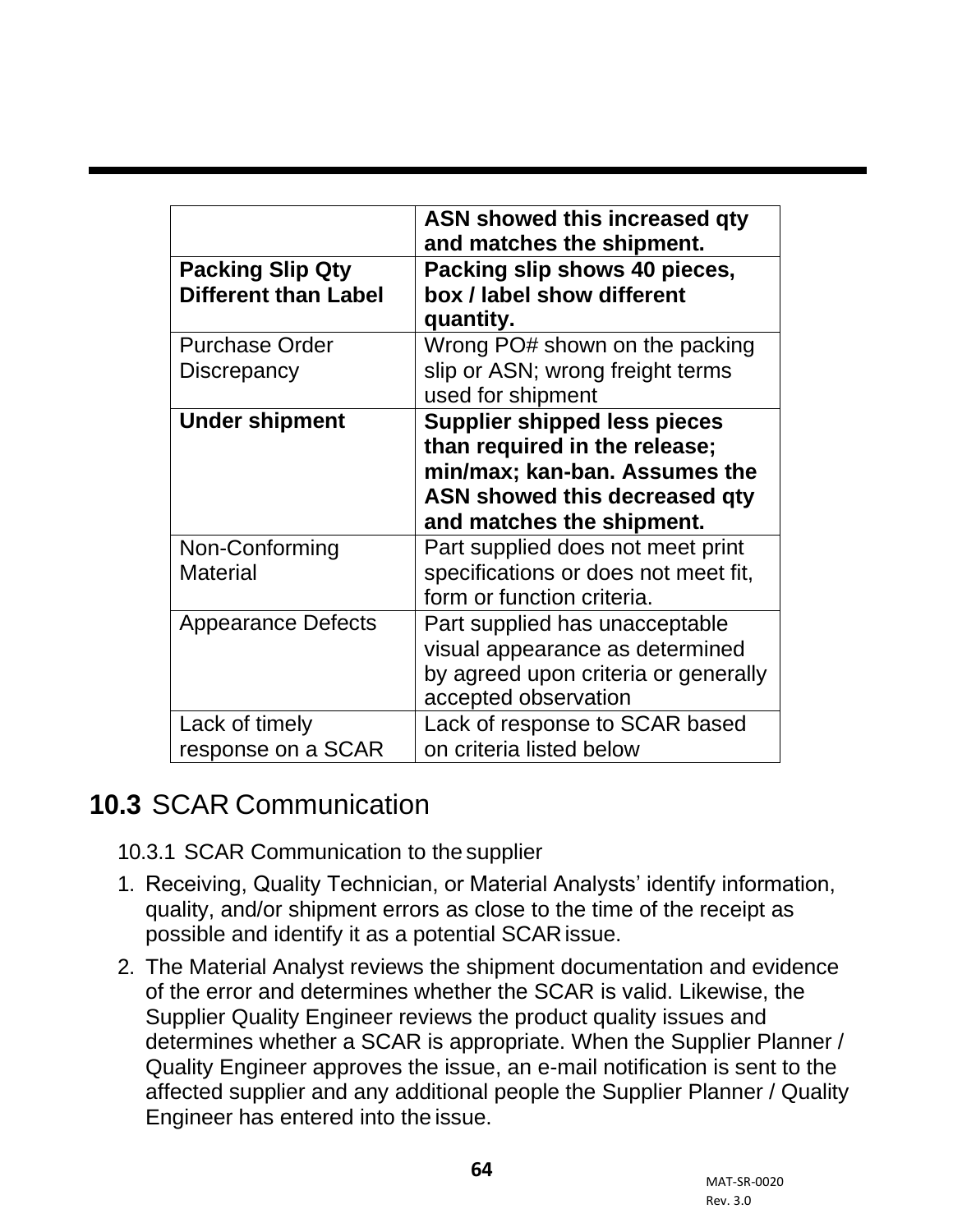10.3.2 SCAR Supplier Response Expectations

- 1. Upon receipt of a SCAR, the supplier is required to complete the document per the timeline described below.
- 2. If the supplier believes that the SCAR is inaccurate or unsubstantiated, the supplier may dispute the issue, which then prompts the Supplier Planner or Quality Engineer to either agree with the dispute, reject the dispute and return the SCAR to the supplier, or override the dispute to allow the SCAR to progress through the system.
- 3. The supplier is expected to assign an internal champion to address all SCAR related issues and to provide timely and accurate responses to the issues that have been identified via theSCAR.
- 4. The supplier's SCAR champion must track the supplier's SCAR performance, drive corrective action for all SCAR's and communicate improvement plans to the appropriate supplier personnel (e.g., Account Manager, Customer Service Manager, Materials Manager,etc.).

# **10.4** SCAR Supplier Response Expectations

- 10.4.1 2 Business Days to complete:
	- Step 1 Problem Description SHYFT will complete this section explaining the problem in as much of a detailed description as possible.
	- Step 2 –Team Members supporting Problem Owner This area is for the supplier to identify their internal team that is working on solving the issue associated with the SCAR.
	- Step 3 Problem Definition Document the scope of real problem as determined through the supplier's investigation and data collection.
	- Step 4 Immediate Containment The Supplier to acknowledge the problem and provide containment actions to be taken at SHYFT, SHYFT's customers, and the Supplier's site.
- 10.4.2 10 Calendar Days to complete:

Step 5 –Defined Root Cause – Determine validated root cause of the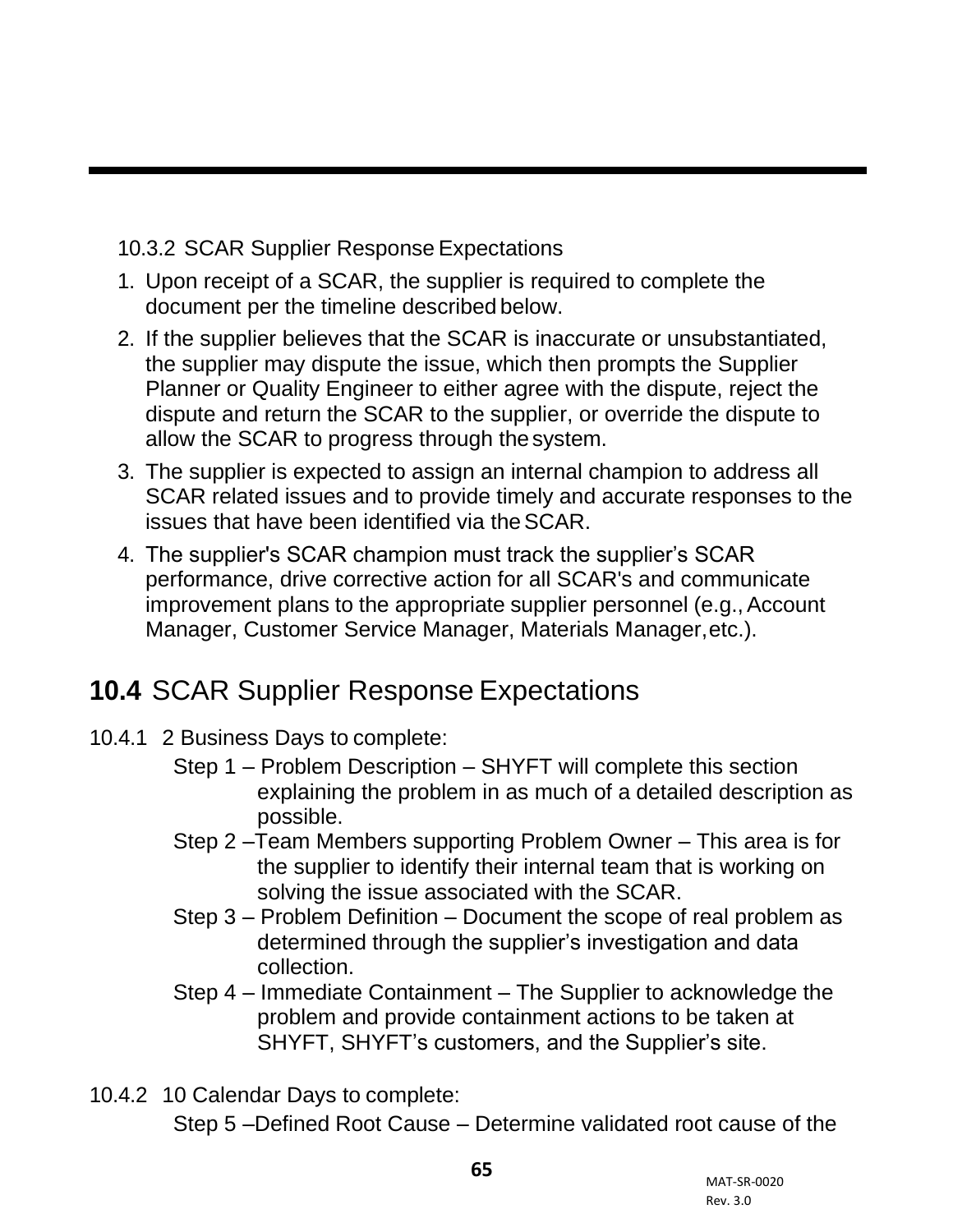problem.

- Step 6 Permanent Corrective Action Plan(s) Document a permanent corrective action plan(s) to be completely implemented with timing.
- 10.4.3 60 Calendar days to complete:
	- SHYFT to perform:
	- Step 7 –Verification SHYFT will determine a method of verification and upon approval, the SCAR will be closed.

# **10.5** Supplier Charge Backs

Suppliers are subject to chargebacks from SHYFT Group for supplier created issues. The intent of these chargebacks is not to be punitive, but to eliminate all financial harm done to SHYFT Group because of supplier performance. It is a means to introduce business discipline and drive accountability within our supply chain.

#### 10.5.1 Supplier Charge Back Matrix

Below is a standard matrix of chargebacks that may be issued to a supplier. Please note that all SCAR's issued may be accompanied by a \$250 administration fee chargeback.

| <b>Violation caused by Supplier</b>                      | <b>Chargeback Amount</b>               |
|----------------------------------------------------------|----------------------------------------|
| Wrong carrier                                            | \$300 + difference in<br>freight costs |
| Shipped to wrong location                                | \$250                                  |
| In-transit damage*                                       | See note below                         |
| Overage/Shortage per packing<br>slip and/or freight bill | \$300                                  |
| Late delivery (one day or more)                          | \$250                                  |
| Early delivery (+1 days or more)                         | \$250                                  |
| Rework / Sorting charge (per<br>hour)                    | \$125-\$150/hour                       |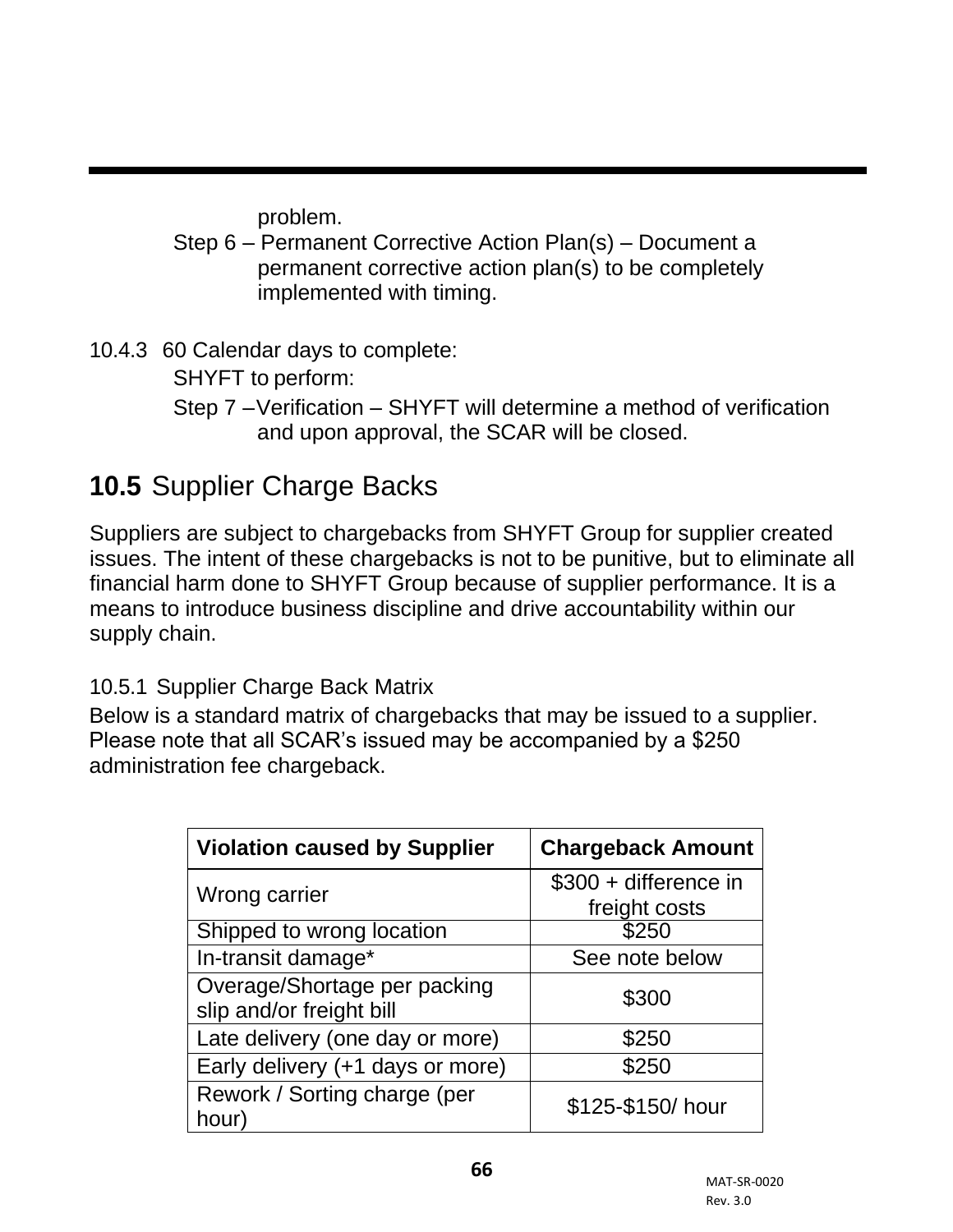| <b>Production Disruption**</b><br>(per hour)                         | Up to \$10,000/ hour<br>See note below |
|----------------------------------------------------------------------|----------------------------------------|
| Downtime** (per hour)                                                | Up to \$10,000/ hour<br>See note below |
| Corrective Actions (Past Due ><br>$15$ days)                         | \$200                                  |
| Mismatch information on Packing<br>list or Packing list not included | \$350                                  |

\*In-transit damage

Any material that is damaged in-transit due to Supplier poor packaging, or no packaging at all, may result in a charge equal to the purchase order piece price to the Supplier for each of the parts that receive the damage.

\*\*Production Disruption & Downtime caused by supplier

-Any late parts deliveries from the agreed upon commitment date

-Any supplier quality issues that impacts throughput at rate

-Any part number misidentification that impacts throughput

-Any part out of specification that impacts throughput

-Wrong part revision level shipped by supplier

-Parts packaging issues out of conformance with agreed upon standards, pack size, containerization, etc.

-Occurrences where the supplier ships short on quantities

# **11.0 Cumulative Maintenance**

#### **11.1** Cumulative Maintenance Introduction

The generation, verification, tracking and reconciliation of cums is the standard requirement for automotive suppliers. Cums are a way to identify the amount of product that is required to ship to your customer. SHYFT expects the supplier to reconcile cums upon receipt of each EDI release. Identifying and initiating the resolution process of cum discrepancies is the responsibility of the supplier. The definition and procedure is defined below.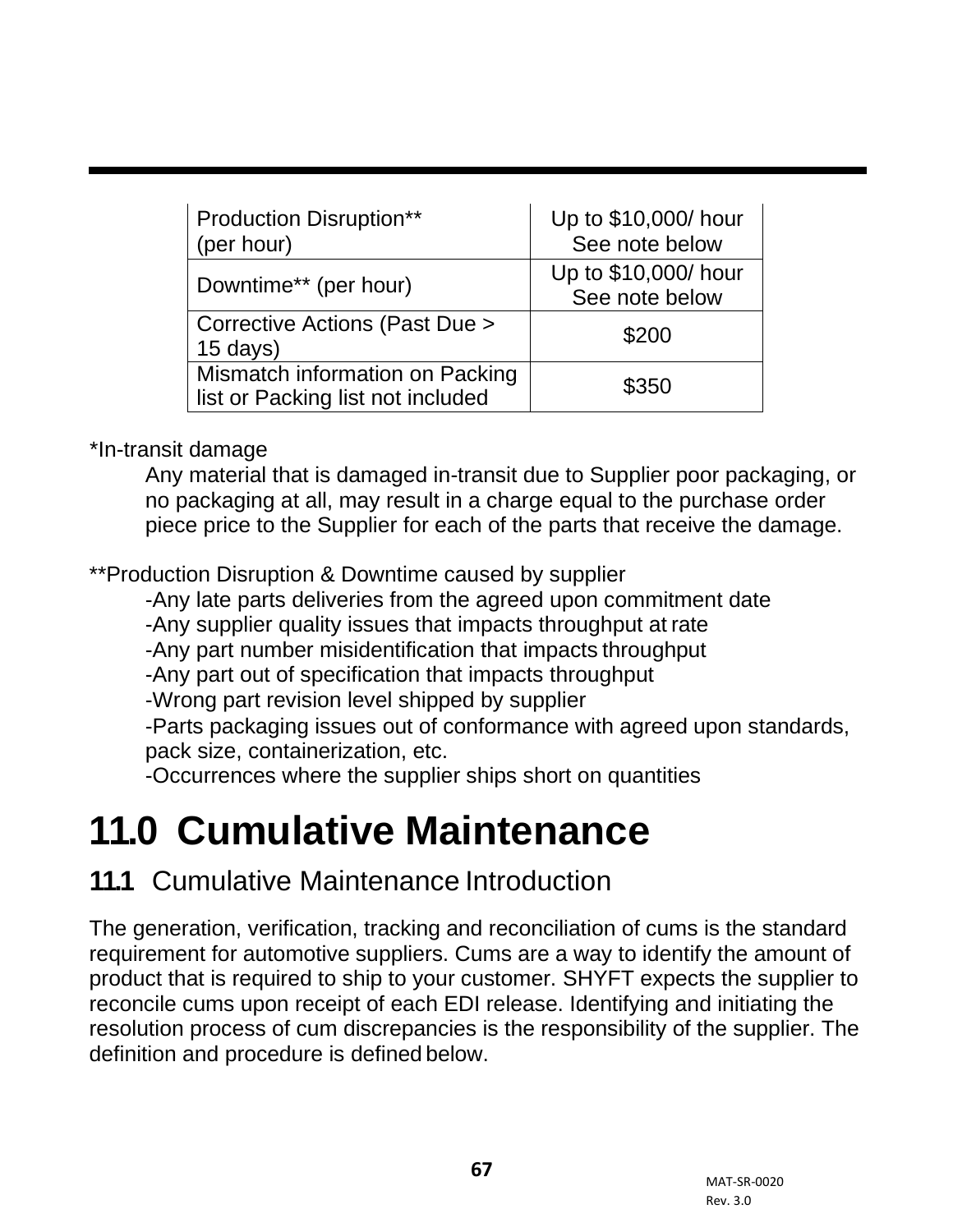## **11.2** Cumulative Maintenance Communication

When applicable and agreed upon between SHYFT and the Supplier, SHYFT will provide the supplier with the following:

- 1. A starting cum of 0 upon issuance of a new purchaseorder
- 2. Last cum received quantity will be noted. Each shipment received will be accumulated to provide the last receipt cum received. This will include the last quantity received, date received into SHYFT inventory, and the supplier packing slip number received by the SHYFT manufacturing facility. The last receipt cum received could potentially change under the following conditions:
	- a. Subsequent receipt of shipment into SHYFT's inventory
	- b. Issuance of Supplier Corrective Action Request (SCAR). Issuance of a SCAR may result in either an increase or decrease of SHYFT cum received.
	- c. Cum reset (may be done annually). Supplier will be notified prior to this occurring.
- 3. An electronic or manual release indicating net quantity due and total cum required per due date.
- 4. Prior cum required quantity this field will represent the previous quantity due.
- 5. Physical copy of SCAR to support cum resolution.

SHYFT expects the supplier to:

- 1. Track and accumulate all production part shipments. This will become the supplier's cum shipped quantity.
- 2. Update suppliers cum shipped quantity when the supplier is issued a SCAR.
- 3. Identify past due quantities using the most current release the formula is the SHYFT last cum received quantity minus the prior cum required quantity.
- 4. Identify SHYFT cum required using the most current release formula is the SHYFT last cum received plus the net quantity due (If analternate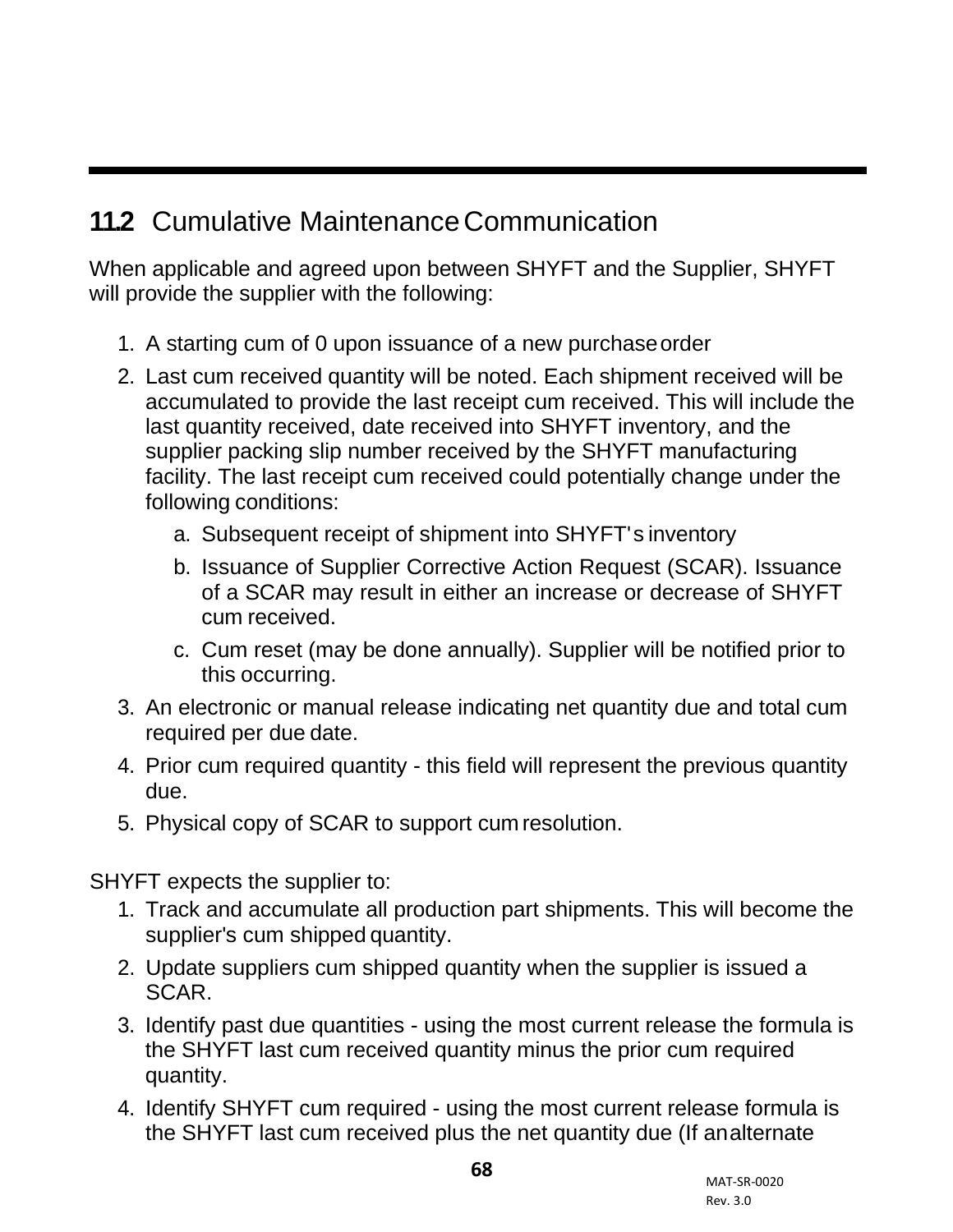replenishment method is designated by SHYFT, the cum required will serve as forecast data rather than replenishment requirements).

- 5. Net quantity required is calculated using the most current release's cum required minus the suppliers cum shippedquantity.
- 6. Resolve any cum discrepancies with the appropriate SHYFT materials personnel immediately.
- 7. Please direct any questions regarding cumulative maintenance toyour SHYFT Materials contact.

# **12.0 Balance Out and Claims**

## **12.1** Balance Out and Claims Process Introduction

Balance Out and Claims Process - SHYFT believes that obsolete material claims can be avoided by minimizing lead times, strictly adhering to production schedules, and properly managing inventory received by our suppliers. Most obsolete material claims occur at the balance out of a product. Balance out is defined as end of model year as well as current model engineering changes. Our goal at balance out is to have zero obsolescence.

# **12.2** Balance Out and Claims ProcessCommunication

One of the tasks in our balance out process requires the SHYFT materials plant representative to notify, in writing, the source supplying the components to be balanced out. SHYFT notification of balance out as well as defined balance out filing parameters will take place outside of the established authorization window. Claims received after the established deadline may not be honored.

After receiving balance out notification, any supplier planning to produce a contractual minimum run order which exceeds raw/fab authorization must first receive written approval from the SHYFT supplier scheduler or balance out coordinator.

If obsolescence occurs due to the discontinuation of a part, the following procedure must be followed to file a claim: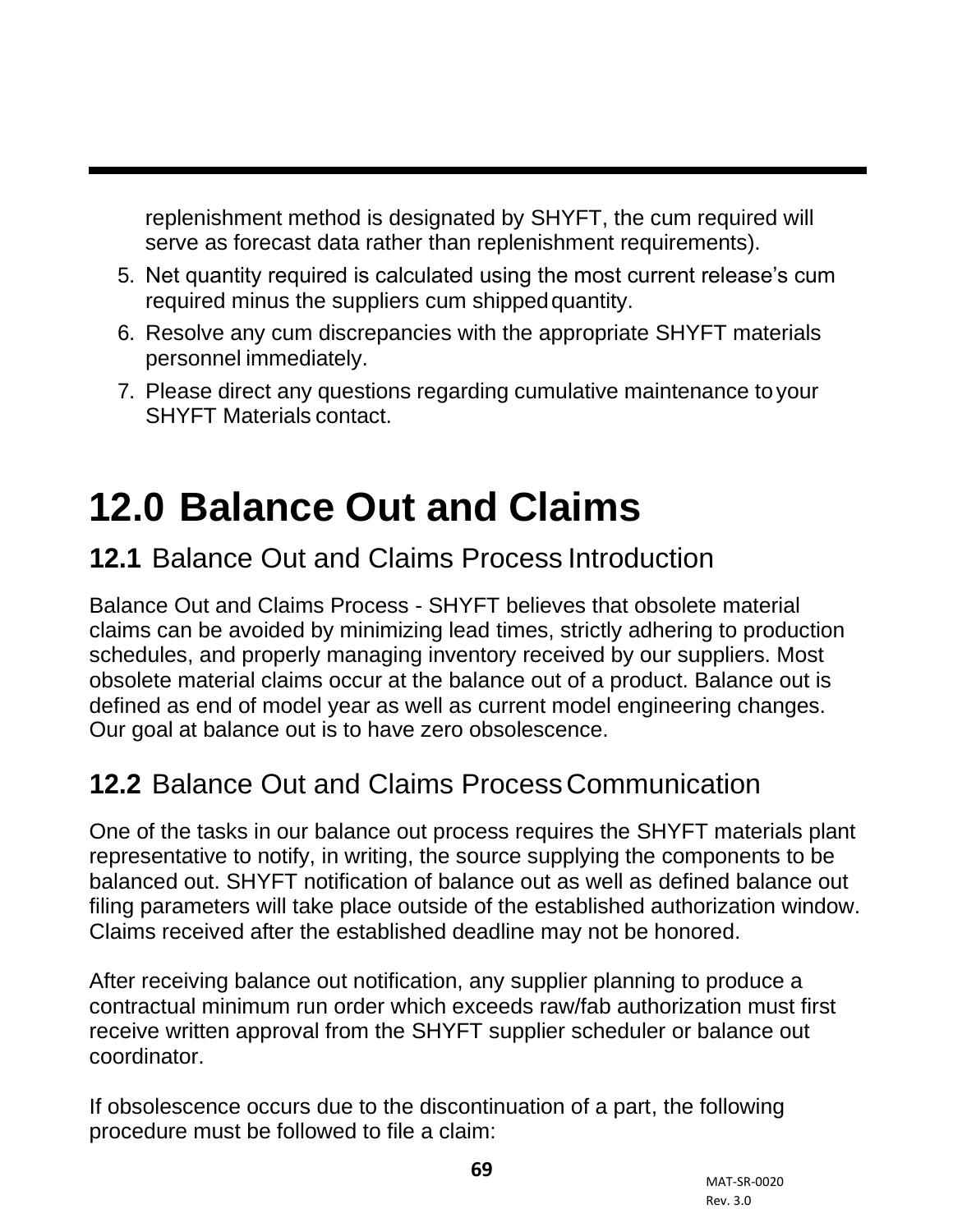- 1. Determine the highest RAW and (FAB) fabricated material authorizations issued by SHYFT. To determine the highest RAW/FAB authorizations, a cumulative release history must be reviewed. The high point is thehighest cum release for the period prior to B/O notification. The 15% rule is no longer a requirement once a B/O notification has beenissued.
- 2. Fill out the "Obsolescence Claim Form" and attach the supplier management or schedule/release documents, purchase order, andany minimum run authorizations to support the claim.
- 3. All obsolete material must be segregated and stored, pending audit and final disposition by SHYFT.
- 4. Suppliers are encouraged to submit to SHYFT, regardless of value. However, external supplier claims less than \$250.00 dollars may not be paid to the supplier.
- 5. Supplier must obtain SHYFT plant authorization in order to sell claimable material at a price lower than unit cost.
- 6. Claims must be submitted within 30 calendar days of the date on the final balance out notification letter

# **13.0 Replenishment Methodology Requirements**

**13.1** Replenishment Methodology Requirements Introduction

To standardize supply chains, optimize inventory levels and minimize freight expense, SHYFT has defined four replenishment methods to order material from our supply chain partners.

Our goal is three-fold:

- 1. Optimize turns, truck utilization, and prevent premium freight by using one of 4 standard methods per discrete supply chain; minimize use of other methods
- 2. Maximize internal & external visibility of component parts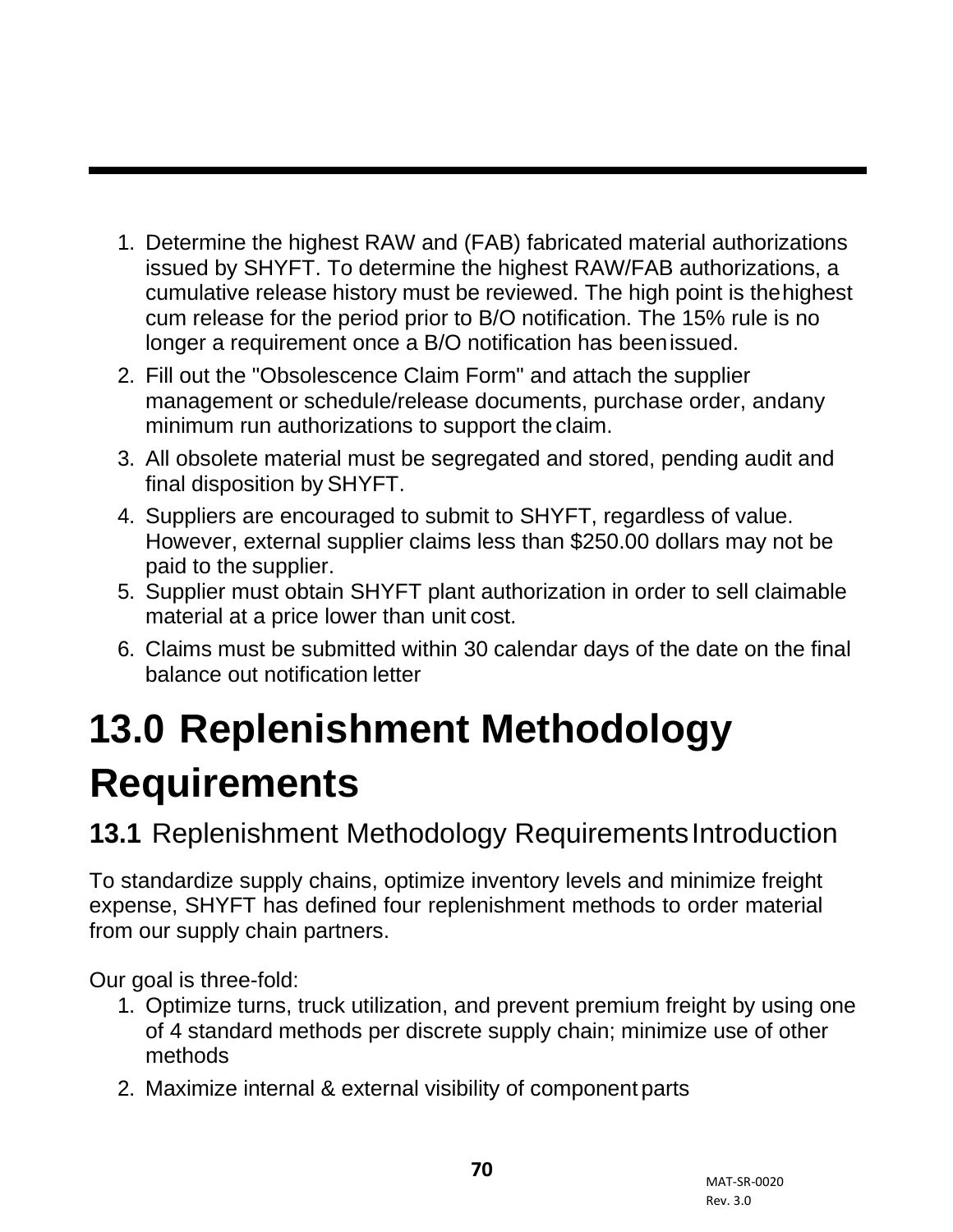3. Appropriate use of technology & electronic commerce to communicate replenishment signals

This means that a supplier could receive different replenishment signals from different SHYFT receiving plants, and a single SHYFT plant could use different signals with different suppliers. A supplier should not have multiple signals from the same SHYFT plant, unless they are going through different stages in the product life cycle.

Why not just ONE method?

The determination of which method is used is based on many components, but to simplify this explanation it depends on the following:

- 1. Lean manufacturing strategy or where the SHYFT plant is at intheir journey to lean manufacturing.
- 2. Stability of customer demand
- 3. Supply Chain footprint or how close the shipping point is to the end destination.

To determine the optimal replenishment method to use for each component, SHYFT plants will follow a standardized process annually or when operational or supply chain conditions shift (i.e. when a supplier moves production to another location that is geographically different than the existing supplier location). SHYFT will communicate these changes to the supplier as soon as possible.

Suppliers who ship either in truckload quantities or as part of a milk run may be requested to utilize future forecasted demand (within raw and fab authorizations) to fill allotted space on the designated carrier. The supplier should utilize future demand from material according to priority level, e.g. a part with additional demand 2 days out should be used before demand showing due 2 weeks out. When there is a choice, the supplier should always ship the higher runner first. Suppliers not filling their allocated space may be liable for freight costs associated with lost utilization opportunities. Pulling ahead to fill a truck will not result in an over-shipment SCAR in these instances.

The four methods are: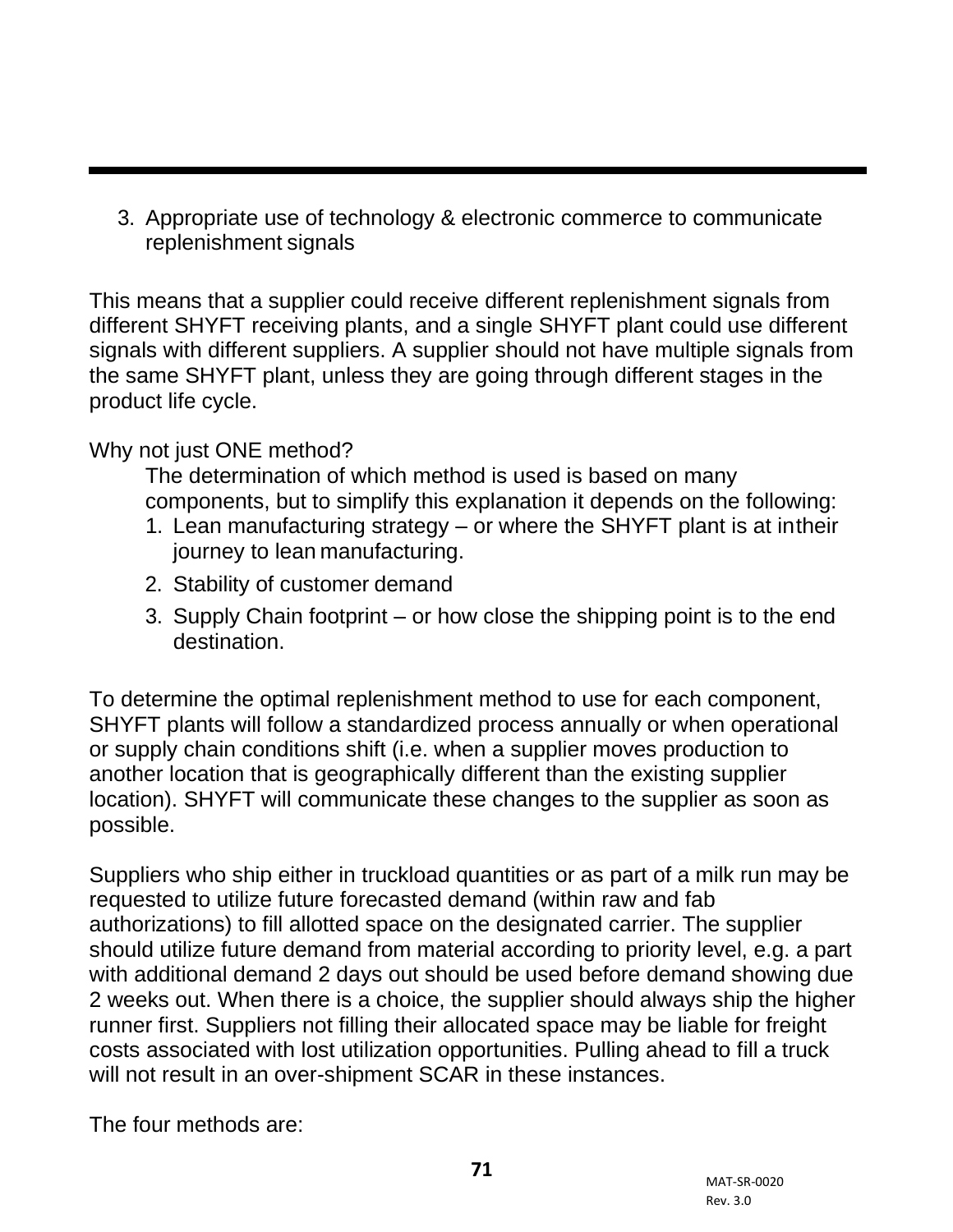- 1. MRP Use of standard purchase orders, purchase order reports and requirements reports to communicate required shipmentquantities.
- 2. Kanban Kanban may be communicated either via e-mail, internet, or through a visibility tool (i.e. Trade beam) –Kanban provides discrete quantities the supplier must monitor and use to calculate required shipment quantities.
- 3. Min/Max Through the visibility tool, Min/Max provides a range of acceptable inventory levels the supplier must monitor and use tocalculate their required shipment quantities.
- 4. Sequence Replenishment data that is sent to suppliers to optimize truckload utilization and/or prioritize shipments. This method is commonly used when suppliers make multiple deliveries in the same day to a given SHYFT site.

# **14.0 Materials Management Operations Guidelines / Logistics Evaluation (MMOG/LE)**

# **14.1 Materials Management Operations Guideline Introduction**

The Materials Management Operations Guideline (MMOG/LE) is a global document jointly created by the Automotive Industry Action Group (AIAG), Odette representatives, OEM representatives, and automotive suppliers.

It is a document with recommended business practices for the supply chain management processes of automotive industry suppliers, and is intended to establish a common definition of materials practices to facilitate effective communication between supply chain partners.

The purpose of the MMOG/LE, as well as the reasoning behind the deployment of this by SHYFT is to produce one common material planning and logistics evaluation that can be used by the supplier and customer throughout the product life cycle, including the early development phases.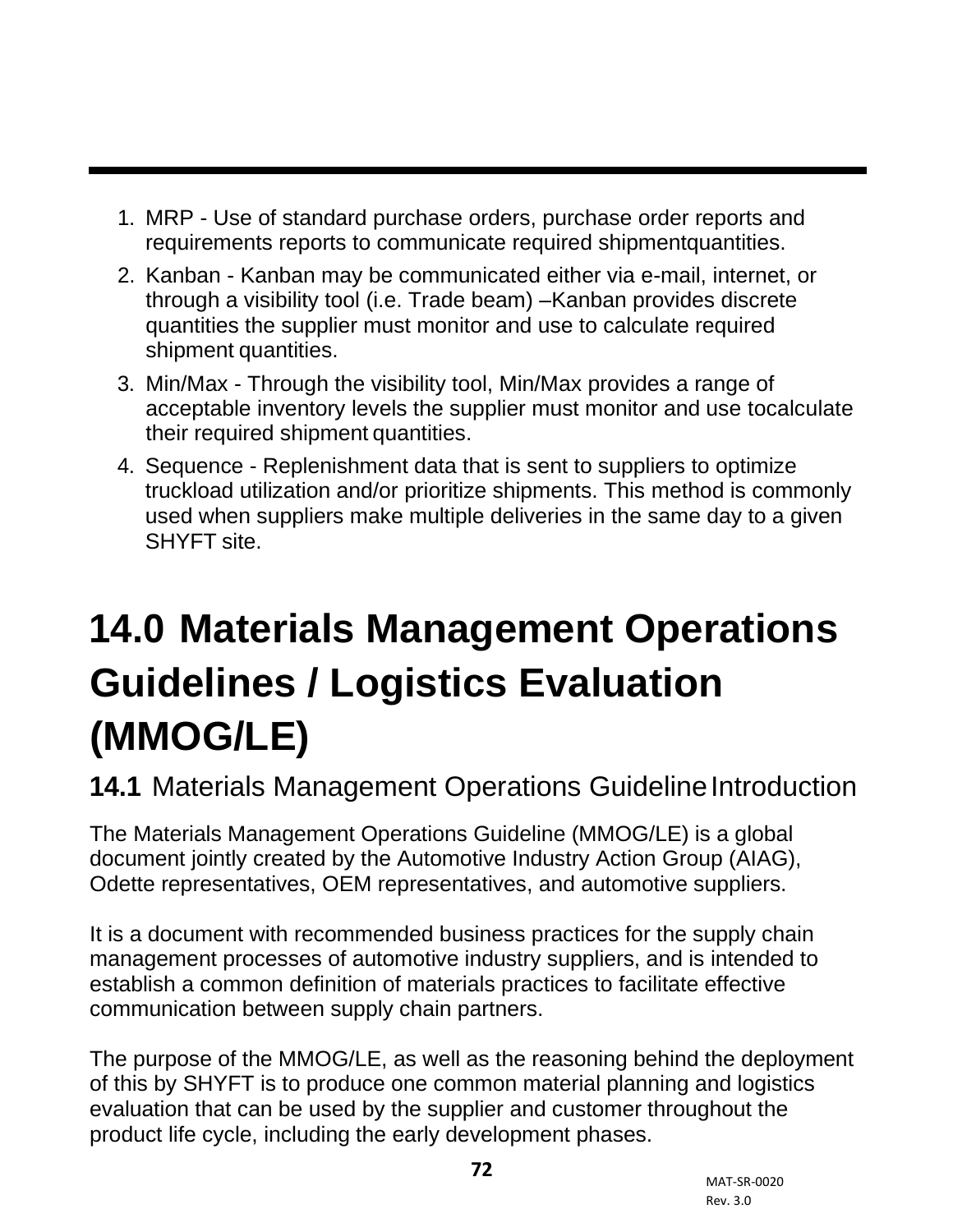The MMOG/LE is being deployed with our suppliers as a self-assessment tool; although SHYFT reserves the right to audit MMOG/LE scores by conducting an onsite review of supplier facilities. The MMOG/LE was re-written by AIAG in 2015, and the new version, version 4, is the only accepted version. It is also known under the product code "M7-4" on the AIAG website.

Suppliers can purchase a download of the MMOG/LE publication or attend training on how to use the assessment by contacting AIAG on the internet at [www.aiag.org.](http://www.aiag.org/)

# **14.2** MMOG/LE Scorecard Performance

A MMOG/LE assessment should be completed for each supplier shipping location (child location on the scorecard) to SHYFT to serve as a guideline in developing their materials management business processes. It must be submitted once per location, but on an annual basis SHYFT expects the supplier to review their status and notify the scorecard manager if the score has changed.

# **15.0 Security**

# **15.1** Security Introduction

SHYFT is committed to ensuring the security of its supply chain. Security measures are set in place with the primary goal of preserving the safety of our employees, protecting the physical property from loss or damage, safeguarding the integrity of our intellectual property and preventing interruptions in the manufacturing process.

We expect the same approach to be taken by the supplier with whom we conduct business: to make a commitment toward the common goal of creating a more secure and efficient supply chain.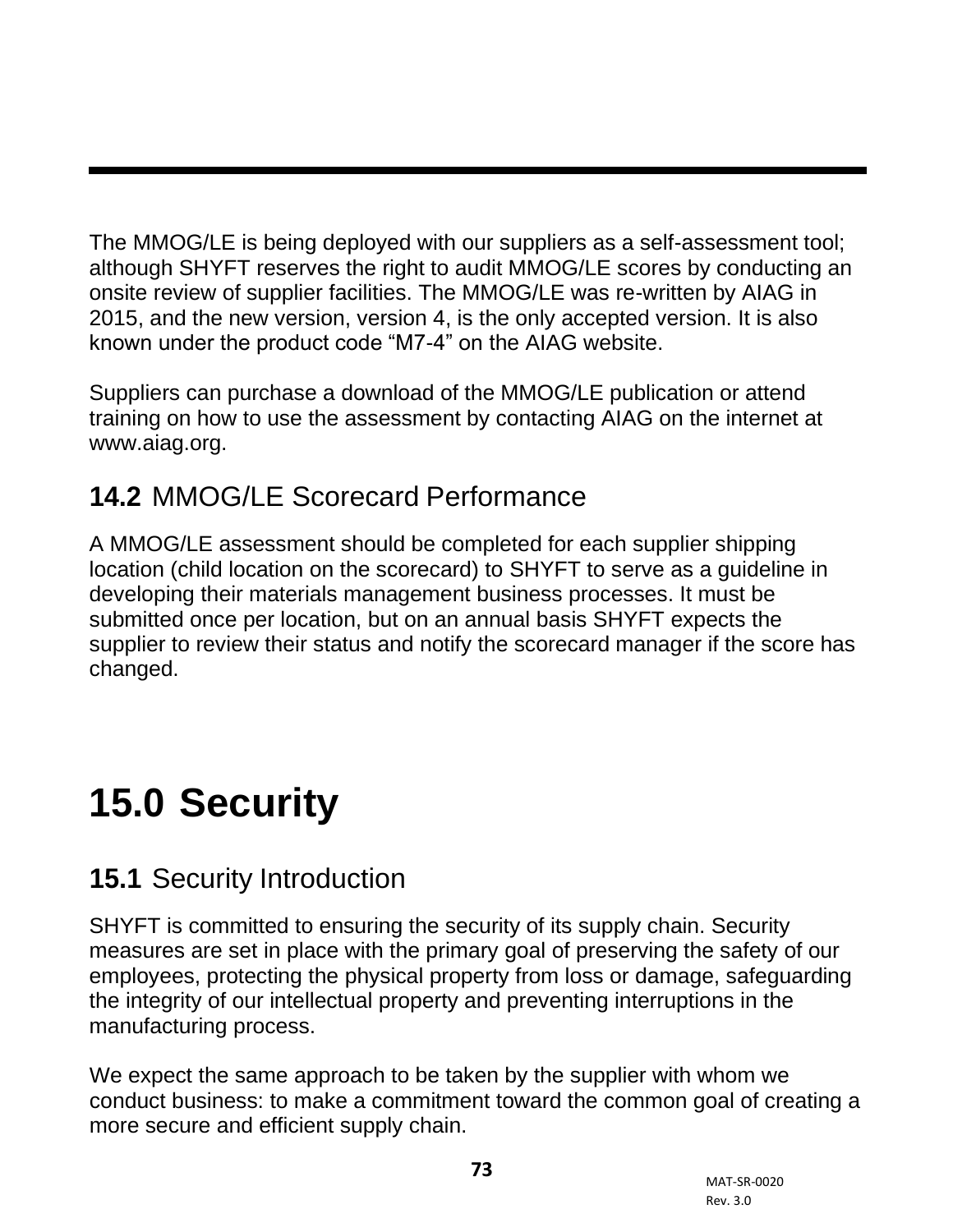## **15.2** Security Procedure Requirements

Suppliers should develop and implement a comprehensive security plan throughout their operations and supply chain, following the recommendations outlined by U.S. Customs & Border Protection as part the of Customs-Trade Partnership Against Terrorism (C-TPAT).

The C-TPAT program covers multiple business points, including but not limited to:

- Business Partner Requirements
- Security Procedures
- Participation/Certification in Foreign Customs Administrations Supply Chain Security Programs
- Container Security & Inspection
- Container Seals
- Container Storage
- Physical Access
- Visitors Controls
- Pre-Employment Verification and Personnel Termination Procedures
- Shipping & Receiving Security Procedures
- Cargo Discrepancies
- Security Training and Threat Awareness
- Physical Security
- Information Technology Security

## **16.0 SHYFT Parts & Accessories (SPA)**

## **16.1** Parts Supply

SHYFT's Service Parts & Assembly (SPA) Division is the primary channel by which SHYFT supports its aftermarket customers, including dealers and end